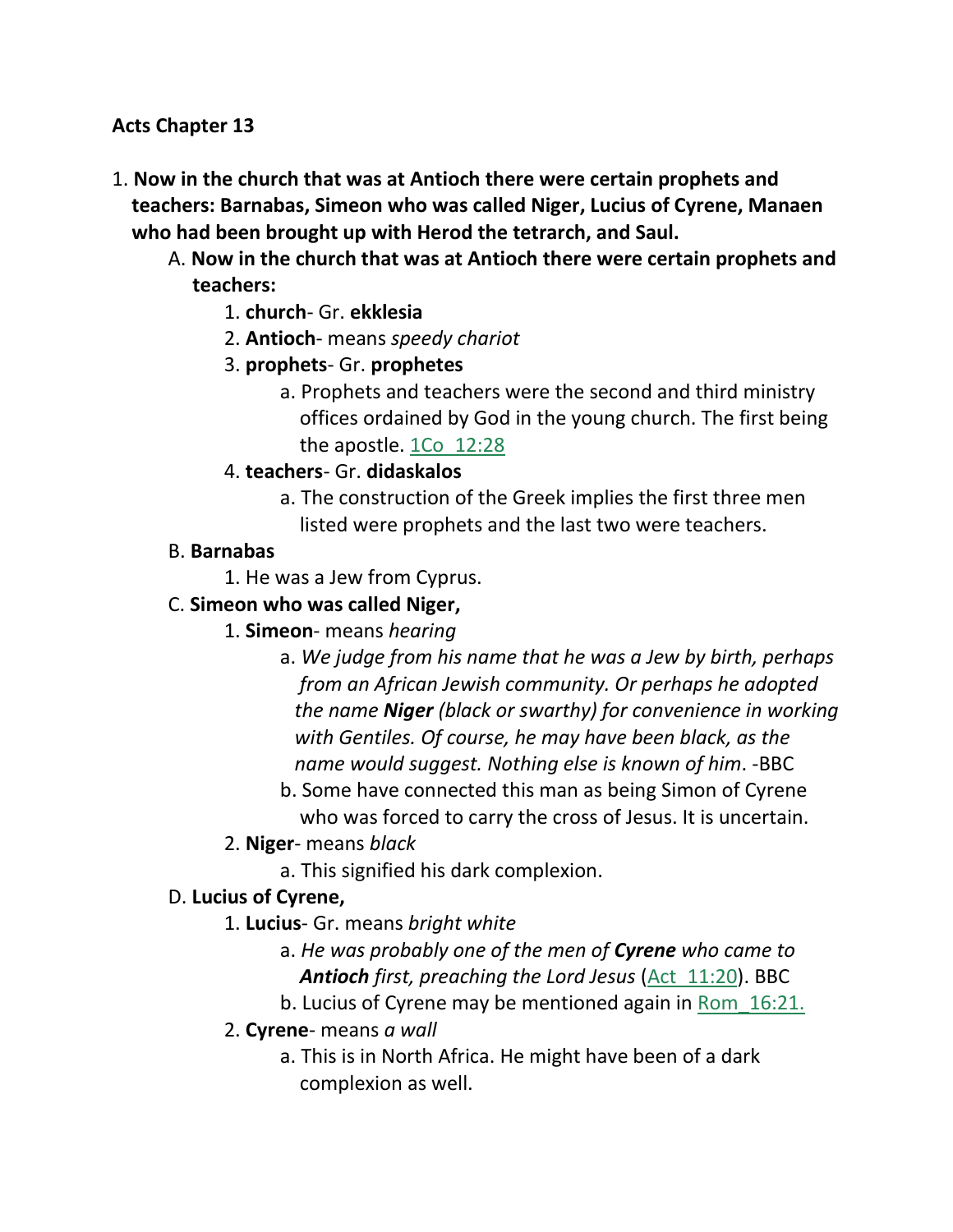#### E. **Manaen who had been brought up with Herod the tetrarch,**

- 1. **Manaen** means *comforter*
	- a. *Literally, the foster-brother of Herod. Here we enter on a name that has historical associations of some interest. In the early youth of Herod the Great, his future greatness had been foretold by an Essene prophet of the name of Menahem or Manaen (Jos. Ant. xv. 10, § 5). When the prediction was fulfilled, he sought to show honour to the prophet. The identity of name makes it probable that the man who now meets us was the son, or grandson, of the Essene, and that Herod had had him brought up with Antipas as a mark of his favour*. -Ellicott Commentary

### 2. **brought up**- Gr. **suntrophos**

- a. *Gesenius tells us that the Greek word "which had been brought up with" (σύντροφος) means either "nourished, brought up together," or "familiar, on friendly terms." Thus, Manaen could have been Herod's foster brother, and raised from a child in the royal court, or he could have simply been an intimate friend, a companion to this king.* -Everett Commentary
- b. This brings out the fact that you can have two people brought up in the same environment and conditions and they turn out completely different. Herod persecuted Christians and Manaen became a Christian leader.

#### 3. **Herod**

- a. This is Herod Antipas who presided over the trial of Jesus and was the one who had John the Baptist beheaded.
- 4. **tetrarch** Gr. **tetrarches** *a ruler of a fourth part of a kingdom*

#### F. **and Saul**

- 1. **Saul** means *desired*
	- a. Saul is listed last. He was in a place of submission in the ministry at this time. Although, he probably had more revelation than all of the combined, he still needed to learn servanthood, submission to authority, and humility.
- 2. **As they ministered to the Lord and fasted, the Holy Spirit said, "Now separate to Me Barnabas and Saul for the work to which I have called them."**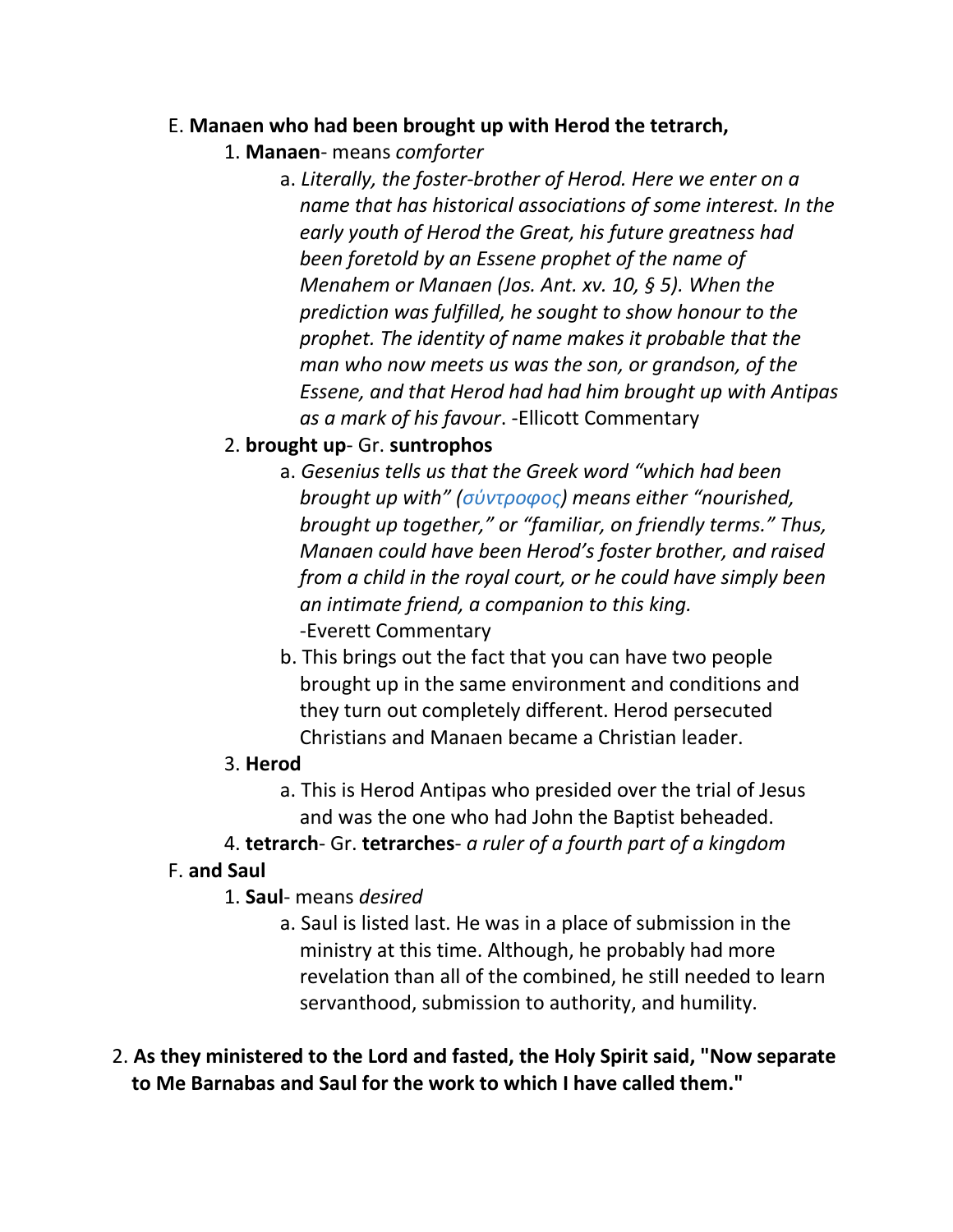### A. **As they ministered to the Lord and fasted,**

# 1. **ministered**- Gr. **leitourgeo**- *to perform religious or charitable functions*

a. Notice a very important ministry principle here. We are to first minister to the Lord before we endeavor to minister to people. If we do not minister to the Lord first, then we will not be able to minister to people effectively. We will either have a non-Spirit filled ministry or will burn out. Our first ministry is the to the Lord, before it is to people. It is easy to lose this priority.

## 2. **Lord**- Gr. **kurios**

a. All three members of the God-head are called Lord.

## 3. **fasted**- Gr. **nesteuo**

- a. It has gotten serious when you add fasting into the mix!
- b. Fasting does not make God to respond to you, but it makes you more sensitive to God's voice. Notice, it says they fasted and then they heard, "the Holy Spirit said..."

### B. **the Holy Spirit said,**

### 1. **said**- Gr. **epo**

a. The Spirit speaks. We have a speaking God.

All other gods are dumb idols.

## C. **Now separate to Me Barnabas and Saul for the work to which I have called them.**

- 1. **separate** Gr. **aphorizo** *mark off with boundaries, to appoint,*  *set apart*
	- a. This verse brings out that there is a time lapse between being called to a ministry and being separated unto it. The time gap in between is a time for character building, testing, and servanthood.
	- b. Before you are separated unto your own ministry, you are called to serve under someone else's. Luke 16:12 We see up to this point that Saul mentored and served under Barnabas.

## 2. **Barnabas and Saul**

a. Up to this point you always see Barnabas mentioned first, and then Saul [Paul]. However, we will see in this chapter, that Paul will take over the leadership and take the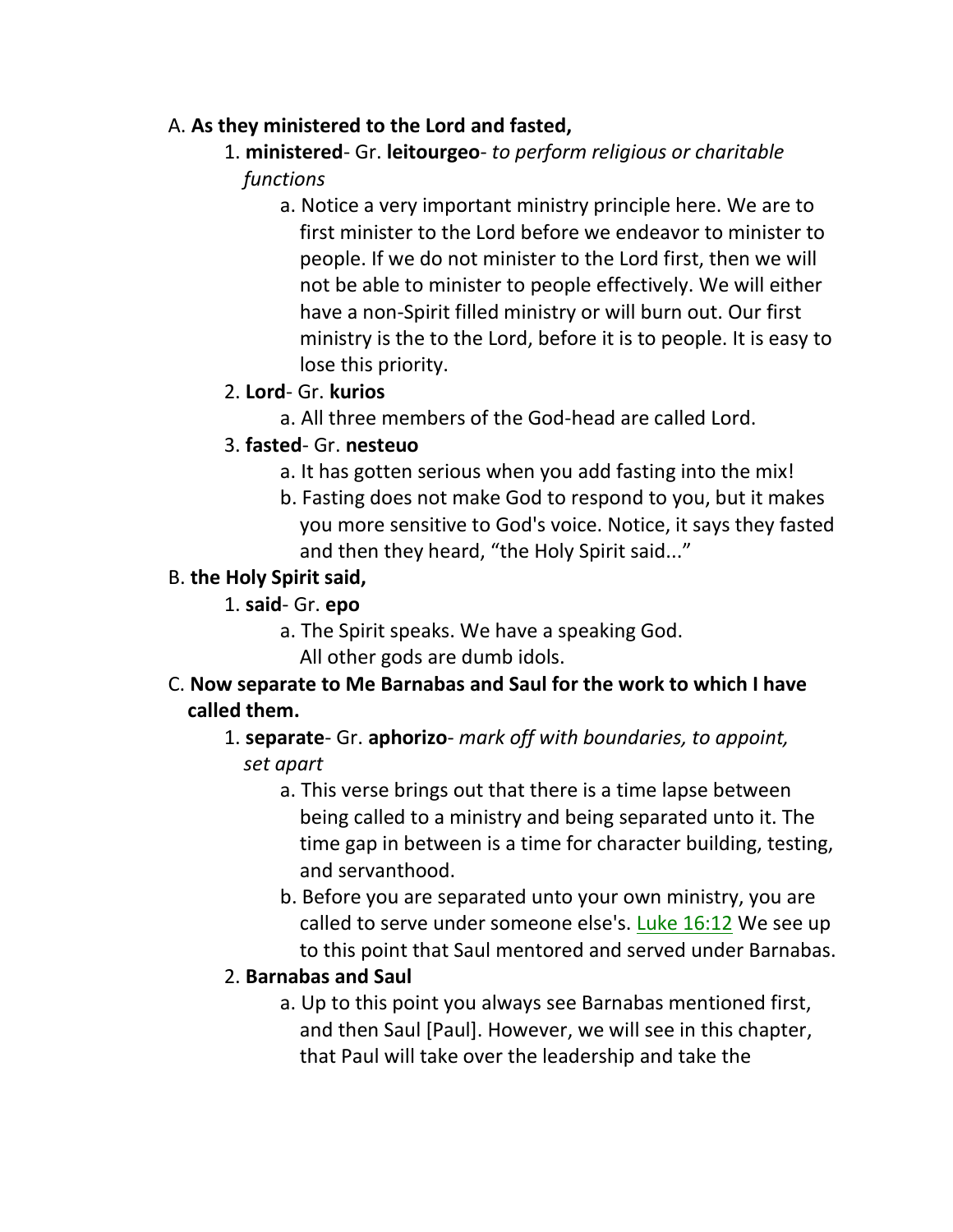forefront. Coinciding with this is that the name Paul is introduced instead of Saul. This is significant for various reasons.

- 3. **called** Gr. **proskaleomai** *to call to the performance of a thing*
	- a. Paul was called to reach the Gentiles on the road to Damascus, but it is now about 14 years later that he is being separated unto that call as an apostle to the Gentiles.

# 3. **Then, having fasted and prayed, and laid hands on them, they sent** *them*  **away.**

- A. **Then,**
	- 1. When we hear from the Lord, we should **then** pray to get any clarification on that word such as the timing and specifics of carrying it out. When Paul got direction to go into Macedonia by a night vision, he immediately got up and went and did not pray about the timing or specifics. Acts 16:10 I believe, if he did, God would have warned him about the demon possessed girl that followed him around when he got there. Paul was irritated by it and cast out the spirit. Paul was then severely beaten and thrown into prison and had to leave right after. I believe Paul could have avoided that or dealt with it differently if he had prayed about the direction he received.

# B. **having fasted and prayed,**

- 1. **fasted** Gr. **nesteuo**
- 2. **prayed** Gr. **proseuchomai**
	- a. We often need to pray for specifics on the general words we get. David did this. 2 Sam. 2:1-2

# C. **and laid hands on them,**

# 1. **laid hands**- Gr. **epitithemi cheir**

a. Laying on of hands is used for several different functions in the New Testament. First, laying on of hands is used in healing. Next, the laying on of hands is used to minister the baptism of the Holy Spirit. Lastly, laying on of hands is used to consecrate people to ministry. We see in this chapter that they laid hands on them and prayed. In the next chapter we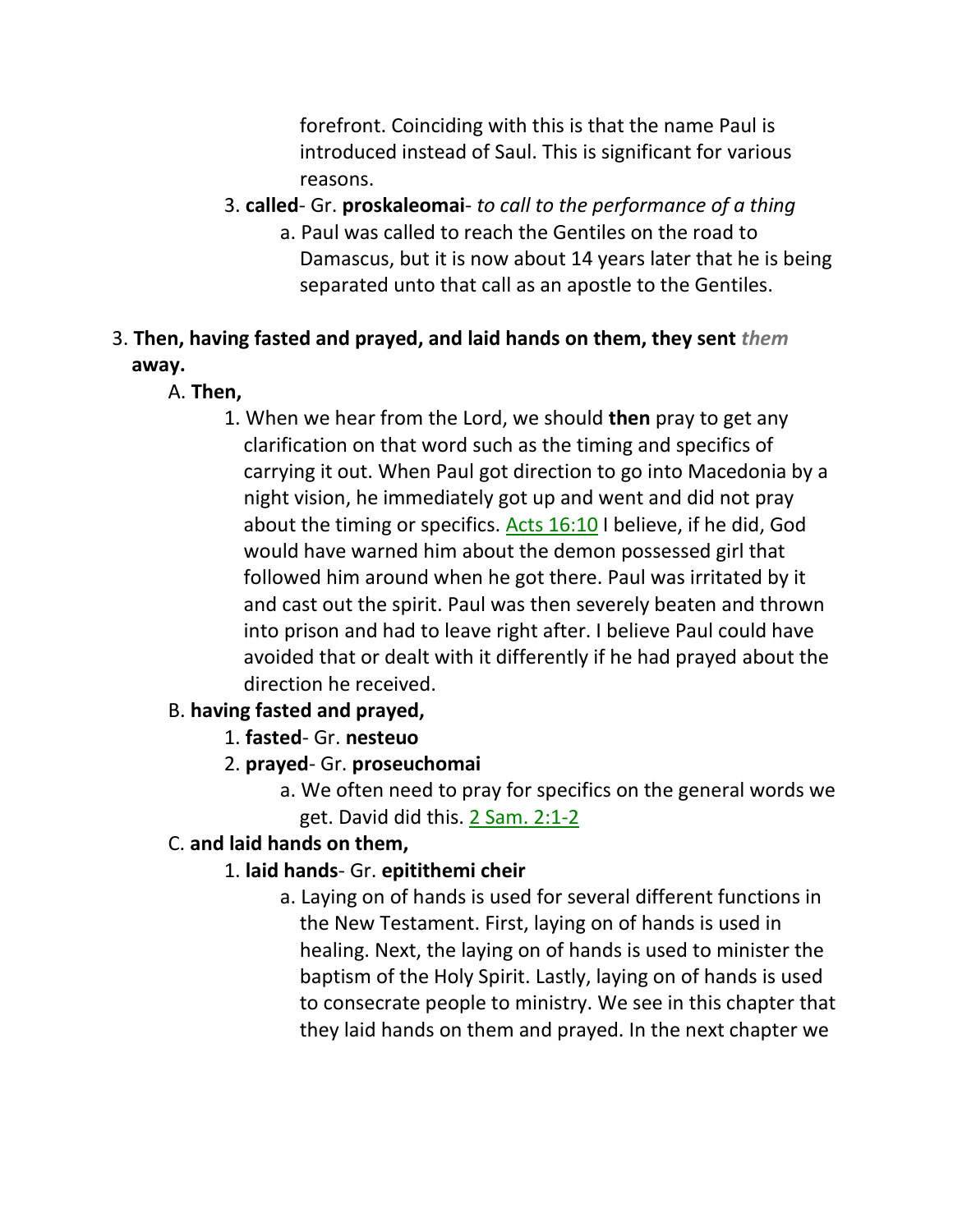see what was prayed when they did this. They commended them to the grace of God to which they were called, which is apostolic ministry. Act\_14:26

- b. When someone goes out from a church into remote Christian ministry, it is customary for church leadership to lay hands on them and pray over them.
- c. This was not the same as Paul being ordained by church leadership. This would happen a few years later in Jerusalem. See Gal. 2:1-10

#### D. **they sent them away**

#### 1. **sent**- Gr. **apoluo**- *to let go, release, to free fully*

- a. This implies that they were being released from the control and authority of the church in Antioch. Notice, that this Gentile grace based church released control of the ministry of those they sent out, but it was the opposite in the Jerusalem church. The Jerusalem church held control over those who left that church to do ministry. Ex. Philip- Acts 8
- b. They would return to the church in Antioch and report back, but they were not under the control of this church.
- c. When a church sends out a missionary or Christian worker they should not hold control over them. They should free them and commend them to the grace of God.
- 4. **So, being sent out by the Holy Spirit, they went down to Seleucia, and from there they sailed to Cyprus.** 
	- A. **So,**

#### B. **being sent out by the Holy Spirit,**

#### 1. **sent out**- Gr. **ekpempo**

a. They were not sent by a man or by a body of men. They were sent out by the Holy Spirit. The five-fold offices are given by Jesus and not man. Eph. 4:11

They are sent out by the Holy Spirit and not man.

#### 2. **Holy Spirit**

- a. It was by the direction of the Holy Spirit that they were sent out.
- C. **they went down to Seleucia,**
	- 1. **went down** Gr. **katerchomai**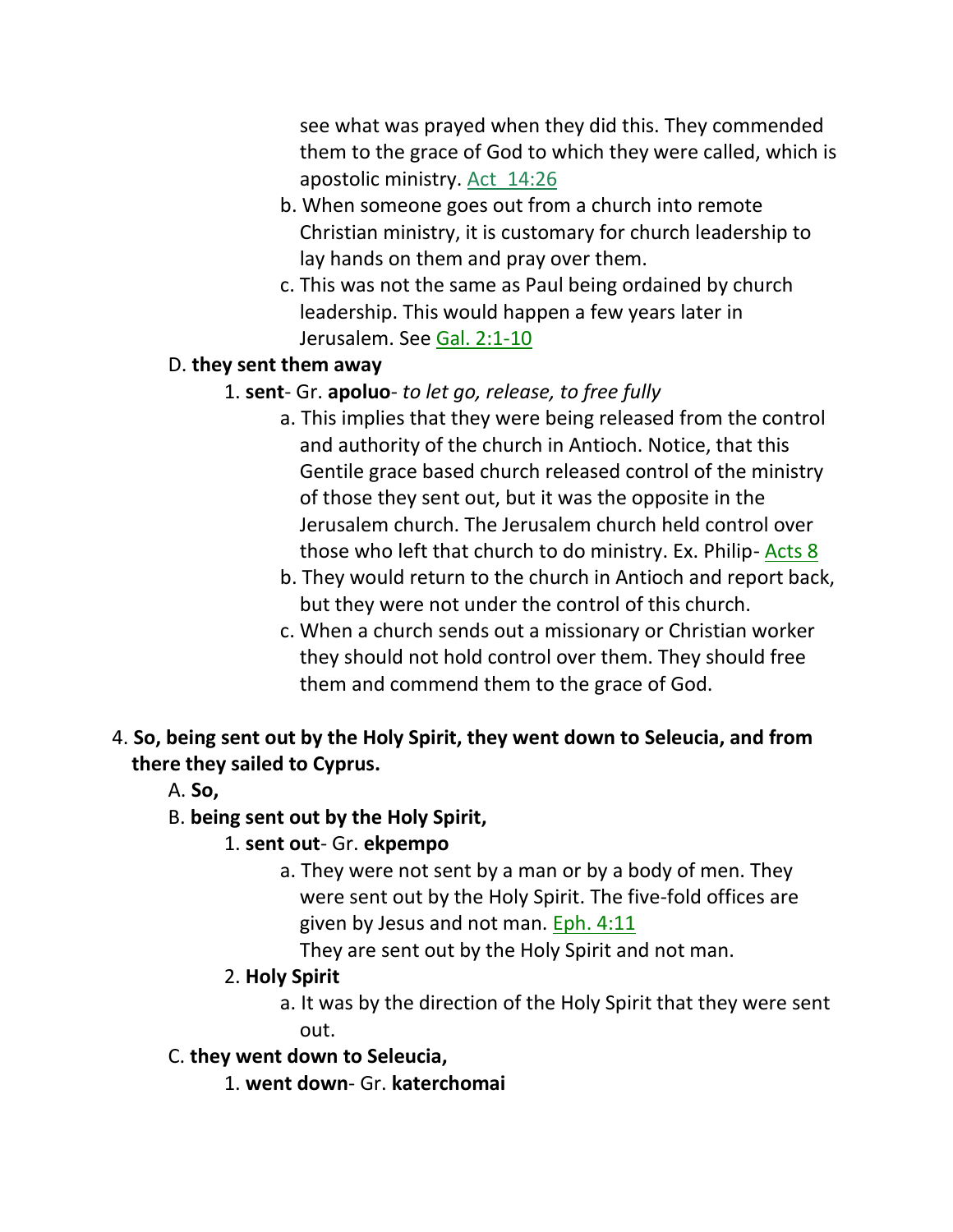- 2. **Seleucia** means *white light*
	- a. *The town was situated at the mouth of the Orontes, about sixteen miles from Antioch, and served as the port for that city. It had been built by, and named after, Seleucus Nicator.* -Ellicott Commentary

# D. **and from there they sailed to Cyprus**

- 1. **sailed** Gr. **apopleo** *to sail away*
- 2. **Cyprus** means *fair or lovely*
	- a. *An island of Asia, in the Mediterranean. It is about 140 miles long and 50 miles wide at the widest part. Its two chief cities were Salamis, at the east end of the island, and Paphos, at the west end.* -Smith Bible Dictionary
	- b. It is interesting to note that Barnabas was from Cyprus. There is no indication that the Spirit told Barnabas or Saul where to go. Barnabas at this point was the leader of the two, so he headed to where he was familiar with to start, which was his home island of Cyprus. God leads us from the familiar to the unfamiliar.
- 5. **And when they arrived in Salamis, they preached the word of God in the synagogues of the Jews. They also had John as** *their* **assistant.**

## A. **And when they arrived in Salamis,**

- 1. **arrived** Gr. **ginomai**
- 2. **Salamis** means *salt*
	- a. *This city was on the eastern side of Cyprus. It possessed a good harbor and was the most populous and flourishing town of Cyprus in the Hellenic and Roman periods, carrying on a vigorous trade with the ports of Cilicia and Syria*. ISBE b. Vigorous trade always attracted Jews.
- B. **they preached the word of God in the synagogues of the Jews**
	- 1. **preached** Gr. **katagello**
	- 2. **word** Gr. **logos**
	- 3. **synagogues**
		- a. *Here alone, among all the Greek cities visited by St. Paul, we read expressly of "synagogues" in the plural, Act\_13:5, hence, we conclude that there were many Jews in Cyprus*. -Smith Bible Dictionary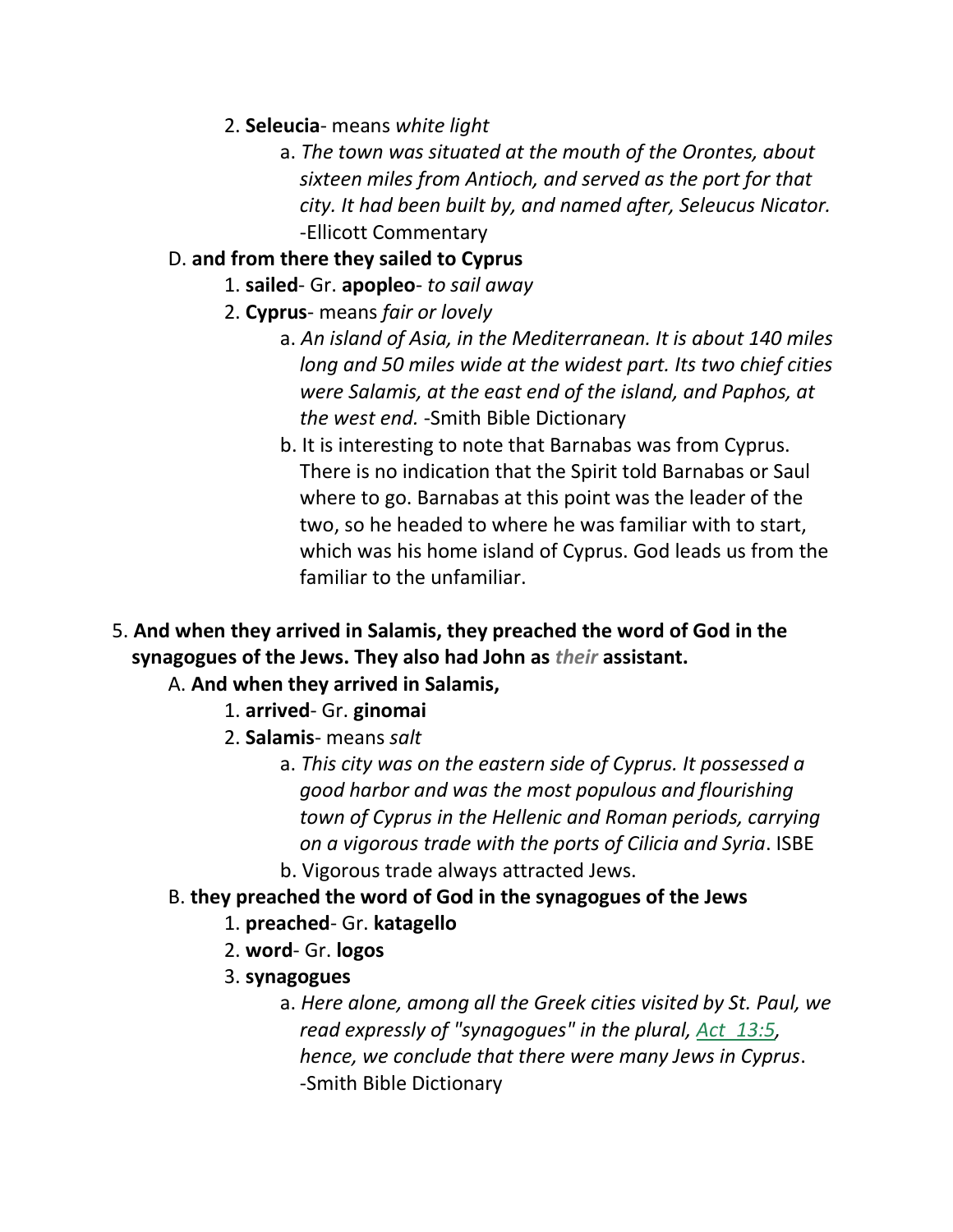- b. Paul was called to the Gentiles but always went to the Jews first. Most of his persecution came because of this practice.
- C. **They also had John as their assistant**
	- 1. **John**
		- a. This is Mark.
		- b. There is no mention of John being commissioned by God for this trip. Probably, Barnabas asked Mark to come along with him. Mark will later leave this mission trip. He was either not ready to enter into this level of ministry or he was not called to do it, but just came out of obligation to his uncle Barnabas. If you are not called to a ministry assignment you will abandon it when it gets tough.
	- 2. **assistant** Gr. **huperetes** *under-rower*
		- a. In the galley ships of the day, there was three levels of oarsmen. Those on top did not have to work as hard because their rows did not dip into the water as deep as the levels below them. Those on the bottom row had the hardest work because their rows were deeper in the water. This bottom row of rowers were called under-rowers. This was hard labor with no visible appreciation shown to them. They were deep down in the ship where no one could see them. This is where every young man or woman called into the ministry starts! They do mundane tasks that no one sees. This is where character and humility is formed. John Mark did the unseen, mundane, thankless tasks. For some reason John Mark did not like this position and soon abandoned ship as we will later see.
		- b. If you are called into the ministry you will start in unseen and often thankless jobs. Do not abandon ship! If you stay faithful you can get promoted to captain the ship!
- 6. **Now when they had gone through the island to Paphos, they found a certain sorcerer, a false prophet, a Jew whose name** *was* **Bar-Jesus,** 
	- A. **Now when they had gone through the island to Paphos,**
		- 1. **gone through** Gr. **dierchomai**
		- 2. **island** Gr. **nesos**
			- a. Island of Cyprus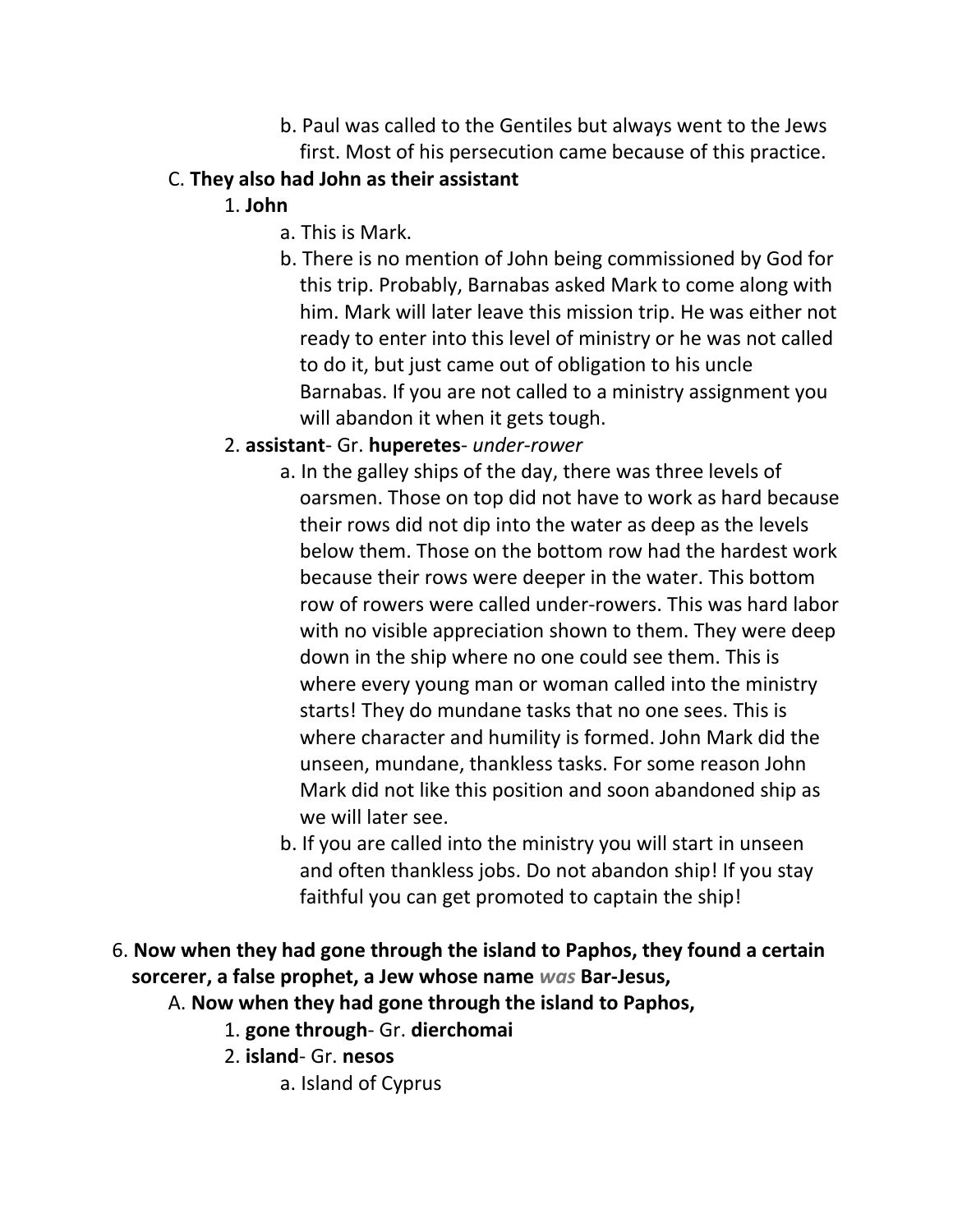- 3. **Paphos** means *boiling or hot*
	- a. *Paphos was a city at the western extremity of the island. It was the residence of the proconsul, and was distinguished for a splendid temple erected to Venus, who was worshipped throughout the island. Cyprus was fabled to be the place of the birth of this goddess*. -Barnes Commentary

### B. **they found a certain sorcerer,**

## 1. **found**- Gr. **heurisko**

2. **sorcerer**- Gr. **magos**- *a magician, or fortune-teller; one who pretended to foretell future events*

### C. **a false prophet,**

### 1. **false prophet**- Gr. **psuedoprophetes**

a. This man was a magician and prophet for hire. He no doubt made a lot of money practicing his deceitful arts.

### D. **a Jew whose name was Bar-Jesus**

## 1. **Jew**

- a. Jews were known for their love of money.
- 2. **name** Gr. **onoma**
- 3. **Bar-Jesus** means *son of Jesus [Joshua]*
	- a. This man was neither a true prophet or a true son [offspring] of Jesus. He was not a believer in Christ.
- 7. **who was with the proconsul, Sergius Paulus, an intelligent man. This man called for Barnabas and Saul and sought to hear the word of God.**

# A. **who was with the proconsul,**

- 1. **proconsul** Gr. **anthupatos**
	- a. *In those days the Romans sent two different kinds of governors into the provinces. Some of the provinces were Caesarean or imperial, and into those they sent propretors; others belonged to the senate and people of Rome, and into those they sent proconsuls. Cyprus had formerly been an imperial province; but Augustus, who made the distinction, had given it to the people, whence it was governed by a proconsul.* -Clarke Commentary
- B. **Sergius Paulus** means *earth-born little*
	- 1. There is nothing more known about this man or his history after this.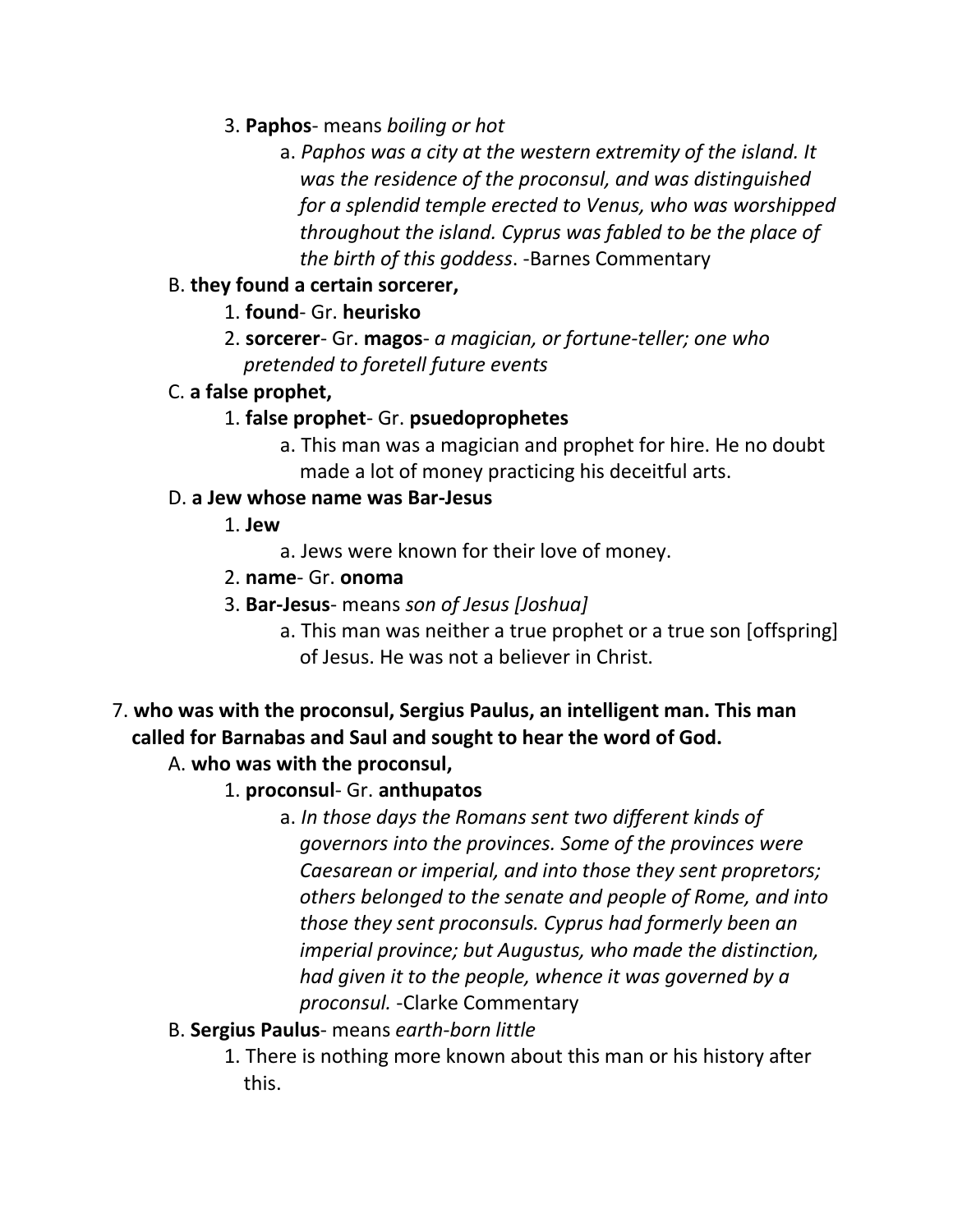## C. **an intelligent man**

# 1. **intelligent**- Gr. **sunetos**- *understanding*

- a. It is intelligent to be willing to hear things you do not already know. This shows humility.
- b. Intelligence is wonderful but it does not save you. This man was intelligent but unsaved. Hearing the gospel of Christ and believing brings salvation.
- c. There are many so-called intelligent people today but they are fools if they reject Christ.

## 2. **man**- Gr. **aner**

D. **This man called for Barnabas and Saul and sought to hear the word of God**

## 1. **called**- Gr. **proskaleomai**

a. When you first start in the ministry you must go out to the people, but once the word gets out about your ministry people will call you to them.

# 2. **sought**- Gr. **epizeteo**

a. People will seek out the gift and message in you. You are just the package that contains them. Do not get too impressed with yourself.

## 3. **hear**- Gr. **akouo**

a. No doubt he had heard about Barnabas and Saul and wanted to hear their message for himself.

## 4. **word**- Gr. **logos**

a. At the end of the day it is the Word what will change people, not you.

# 8. **But Elymas the sorcerer (for so his name is translated) withstood them, seeking to turn the proconsul away from the faith.**

## A. **But Elymas the sorcerer**

- 1. **Elymas** means *a magician, a corrupter*
	- a. *Elymas is the interpretation, not of the name Bar-jesus, but of the word rendered "the sorcerer."*

## B. **for so his name is translated**

- 1. **name** Gr. **onoma**
- 2. **translated** Gr. **methermeneuo** *to translate over into the language of one with whom I wish to communicate, to interpret*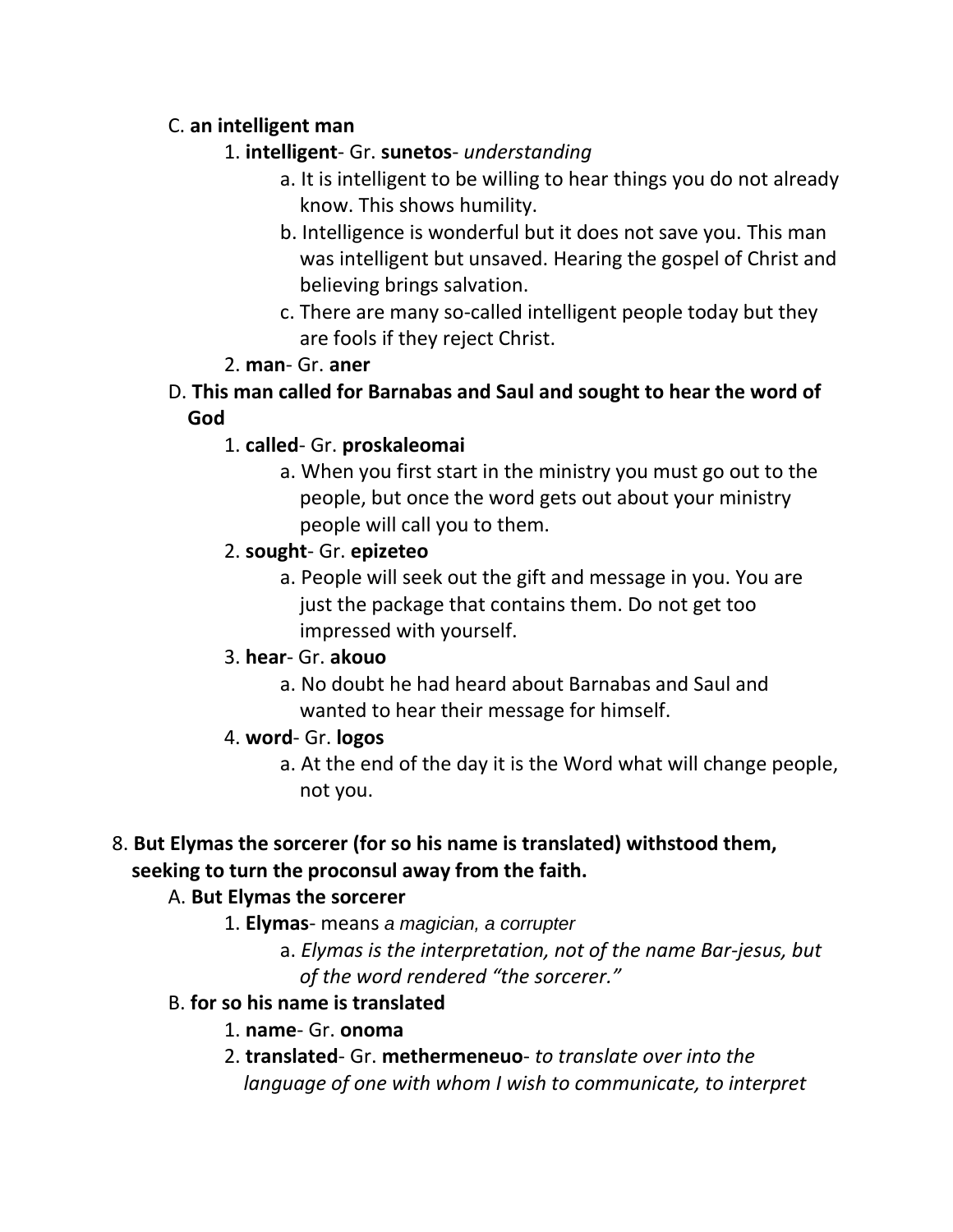### C. **withstood them,**

- 1. **withstood** Gr. **anthistemi**
- D. **seeking to turn the proconsul away from the faith**
	- 1. **seeking** Gr. **zeteo**
		- a. We see two seekings. Sergius sought to hear the Word and Elymas sought to turn him away from the Word. The fight today is over the truth of God's Word.
	- 2. **turn away** Gr. **diastrepho**
		- a. Elymas would soon fall into a pit of darkness. Proverbs speaks of this judgment for those who seek to turn others from the truth. Pro\_28:10
	- 3. **faith** Gr. **pistis**
		- a. Faith comes by hearing, and hearing by the Word of God. Rom. 10:17

# 9. **Then Saul, who also** *is called* **Paul, filled with the Holy Spirit, looked intently at him**

- A. **Then Saul,**
	- 1. **Saul** means *desired*
		- a. He was named after Saul the first king of Israel.

## B. **who also is called Paul,**

- 1. **called** not in Greek, omit
- 2. **Paul** means *little or small*
	- a. We have two firsts in this verse. The first one is that up until now Barnabas was the leader of the two men, but here Saul takes the lead, and from then on he will be listed first and Barnabas second. The second one is that we, for the first time, see that Saul was now referred to as Paul. From this point onward the name Paul will be used instead of Saul.
	- b. These two firsts have a thing in common. Saul means desired and Paul means little. Saul was named after the first king of Israel who was what man desired- tall and full of himself! Saul of Tarsus was full of himself, but in meeting Jesus, he was changed to Paul- small. He became small in himself so Jesus could live big in him!
	- c. Paul had to learn to lean into God's grace and the Holy Spirit. When Saul went to Paul he was finally ready to lead. Until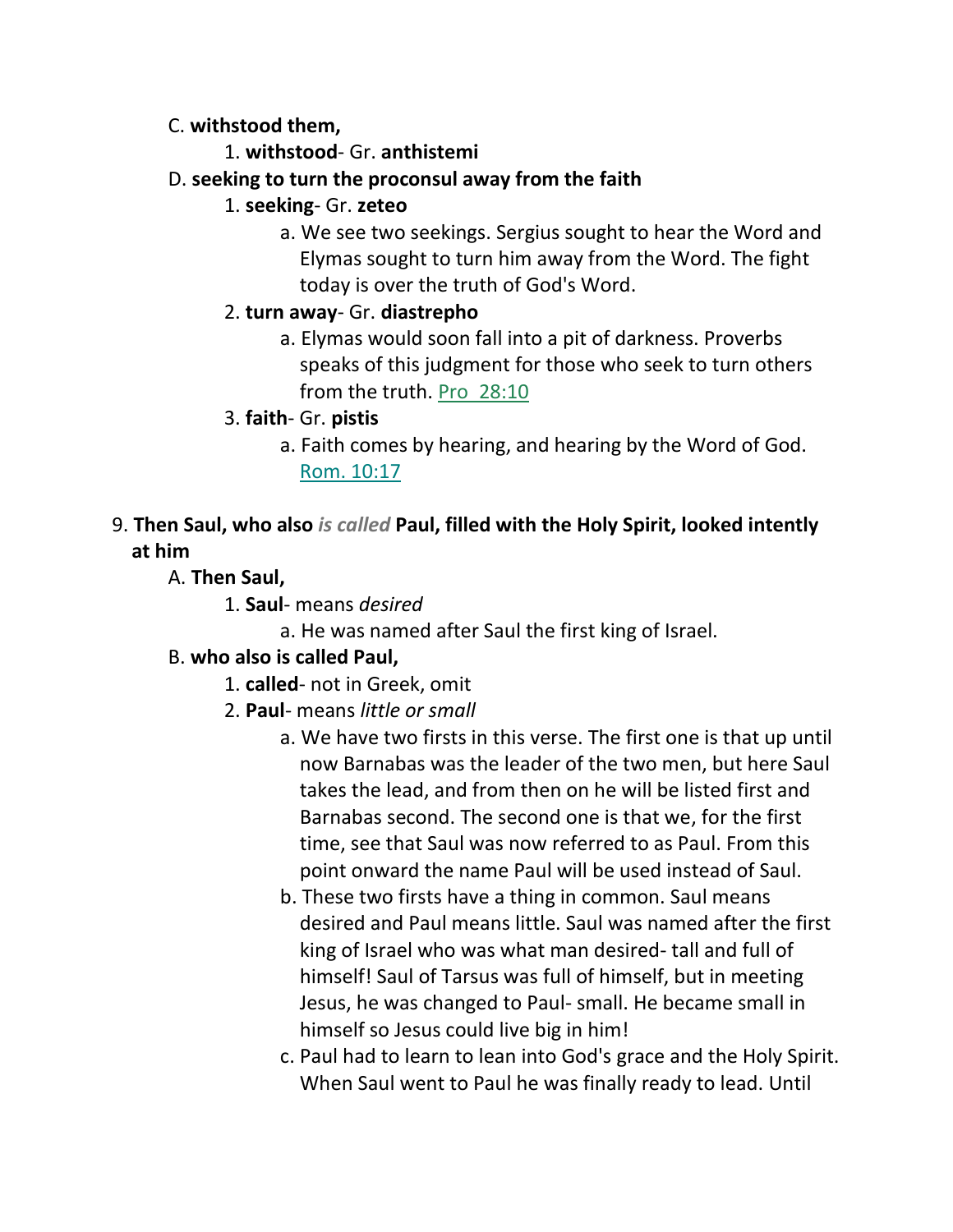you understand how small you are in yourself, you cannot walk in the bigness of God and lead well. Saul was not ready to lead but from this point Paul would lead!

# C. **filled with the Holy Spirit,**

# 1. **filled**- Gr. **pletho**

a. He spoke much in tongues.

# 2. **Holy Spirit**

a. Paul was depending upon the Spirit and His power and not himself and what he could do.

# D. **looked intently at him**

- 1. **looked intently** Gr. **atenzio**
	- a. No doubt he was seeing into this man by the aid of the Holy Spirit.
- 10. **and said, "O full of all deceit and all fraud,** *you* **son of the devil,** *you* **enemy of all righteousness, will you not cease perverting the straight ways of the Lord?**

A. **and said,**

1. **said**- Gr. **epo**

# B. **O full of all deceit and all fraud,**

1. **full**- Gr. **pletho**

- a. This man was a minister of the devil. Paul was a minister of Christ. Notice that Paul was full of the Holy Spirit and Elymas was full of deceit and fraud.
- b. We will all be full of something. What are you full of?
- 2. **deceit** Gr. **dolos** *craft, deceit, guile*
- 3. **fraud** Gr. **rhadiourgia** *unscrupulous, cunning, mischief, reckless*

# C. **you son of the devil,**

1. **son**- Gr. **huios**

2. **devil**- Gr. **diabolos**

a. He was not born again. All unbelievers are sons of the devil. Mat\_13:38, Joh\_8:44; 1Jn\_3:8; 1Jn\_3:10

# D. **you enemy of all unrighteousness,**

1. **enemy**- Gr. **ecthros**- *hostile*

- 2. **righteousness** Gr. **dikaiosune**
- E. **will you not cease perverting the straight ways of the Lord**

1. **cease**- Gr. **pauo**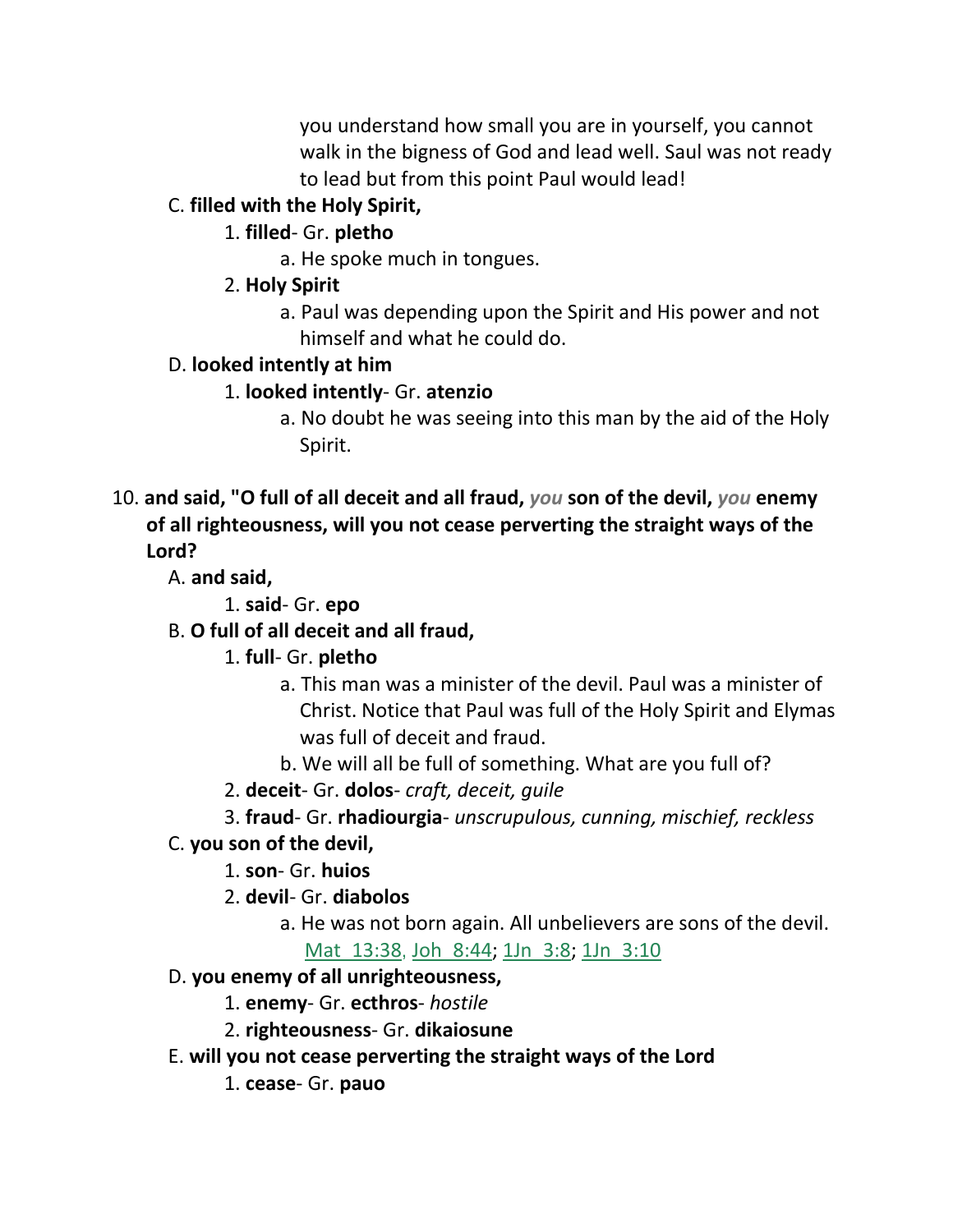- a. Can it be said of us that we never cease promoting and walking in the straight ways of the Lord?
- 2. **perverting** Gr. **diastrepho**
- 3. **straight ways** Gr. **euthus hodos** *right or straight path*
	- a. These straight ways are laid out in Scripture. Just look at the book of Proverbs which clearly reveals the straight ways of the Lord, and also the perverted ways of the fool.
- 11. **And now, indeed, the hand of the Lord** *is* **upon you, and you shall be blind, not seeing the sun for a time." And immediately a dark mist fell on him, and he went around seeking someone to lead him by the hand.** 
	- A. **And now,**
	- B. **indeed,**
	- C. **the hand of the Lord is upon you,**
		- 1. **hand** Gr. **cheir**
		- 2. **Lord** Gr. **kurios**
			- a. This is the hand of the Lord, not the hand of the devil. We see judgments can fall on unbelievers. We have seen that already in Ananias and Sapphira, Herod, and now Elymas. Unbelievers have not accepted the forgiveness of their sins and can experience judgment. The unbelievers in the Tribulation Period will experience this judgment.

# D. **and you shall be blind,**

- 1. **blind** Gr. **tuphlos** *to envelop with smoke, be unable to see clearly*
	- a. This is the first recorded miracle of Paul. Interestingly, Paul himself was blinded by the Lord for a season when he encountered the Lord on the road to Damascus. He was busy perverting the straight ways of the Lord. This judgment upon Elymas I believe was to get his attention so he would accept Christ and be saved like Paul was.

# E. **not seeing the sun for a time**

- 1. **seeing** Gr. **blepo**
- 2. **sun** Gr. **helios**
	- a. The blindness was so complete that he could look directly at the sun and see nothing. Looking at the sun too long can blind you.
- 3. **time** Gr. **kairos** *season*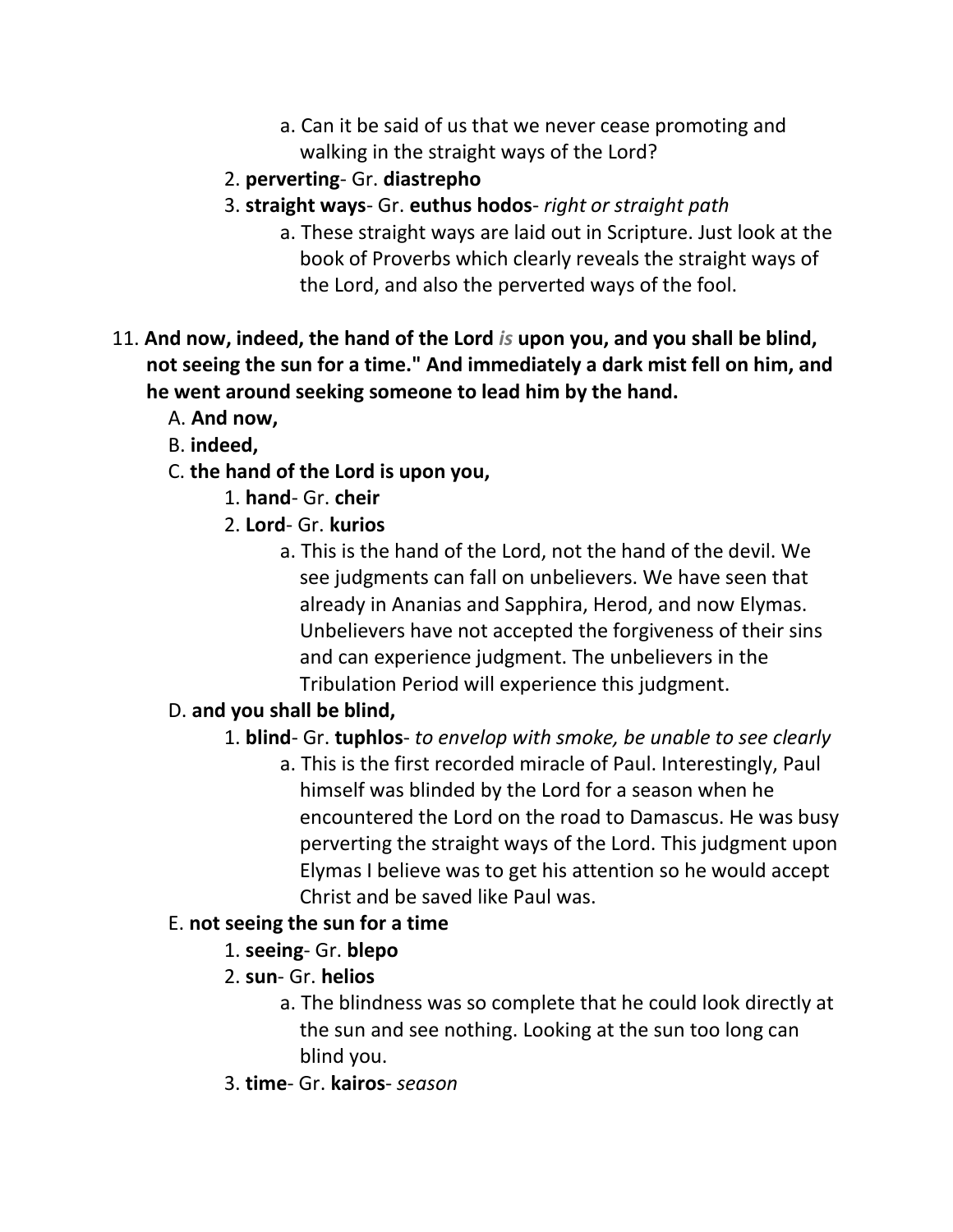- a. This was not a permanent judgment. It was only for a season.
- b. Elymas was given a season in which to repent.
- c. *Some say that Elymas repented, and had his sight restored to him; and after that he returned to his sorcery, and again greatly opposed Barnabas in the island of Cyprus*: -Gill Commentary
- d. Elymas is like Israel today. They have been blinded for a season, but they will recover their sight and see their Savior.

#### F. **And immediately a dark mist fell on him,**

- 1. **dark** Gr. **skotos**
- 2. **mist** Gr. **achlus-** *fog, haziness as with a cataract*
	- a. The literal Greek says- "*a mist and a darkness*" *There is a gradation in the words which implies that the withdrawal of his sight was somewhat gradual. At first the eyes began to cloud over, and as the film increased upon them he became quite blind*. -Cambridge Greek Commentary
- 3. **fell** Gr. **epipipto**

### G. **and he went around seeking somone to lead him by the hand**

#### 1. **went around**- Gr. **periago**

a. Before he went around leading others into spiritual darkness. Now he is going around seeking for someone to lead him rightly.

2. **seeking**- Gr. **zeteo**

## 3. **lead by the hand-** Gr. **cheiragogos**

a. The spiritually blind are like this. Many are searching for someone that can lead them in and to the truth. Will you be that person?

### 12. **Then the proconsul believed, when he saw what had been done, being astonished at the teaching of the Lord.**

- A. **Then the proconsul believed,**
	- 1. **believed** Gr. **pisteuo**
- B. **when he saw what had been done,**
	- 1. **saw** Gr. **eido**
	- 2. **done** Gr. **ginomai** *happened*
- C. **being astonished at the teaching of the Lord**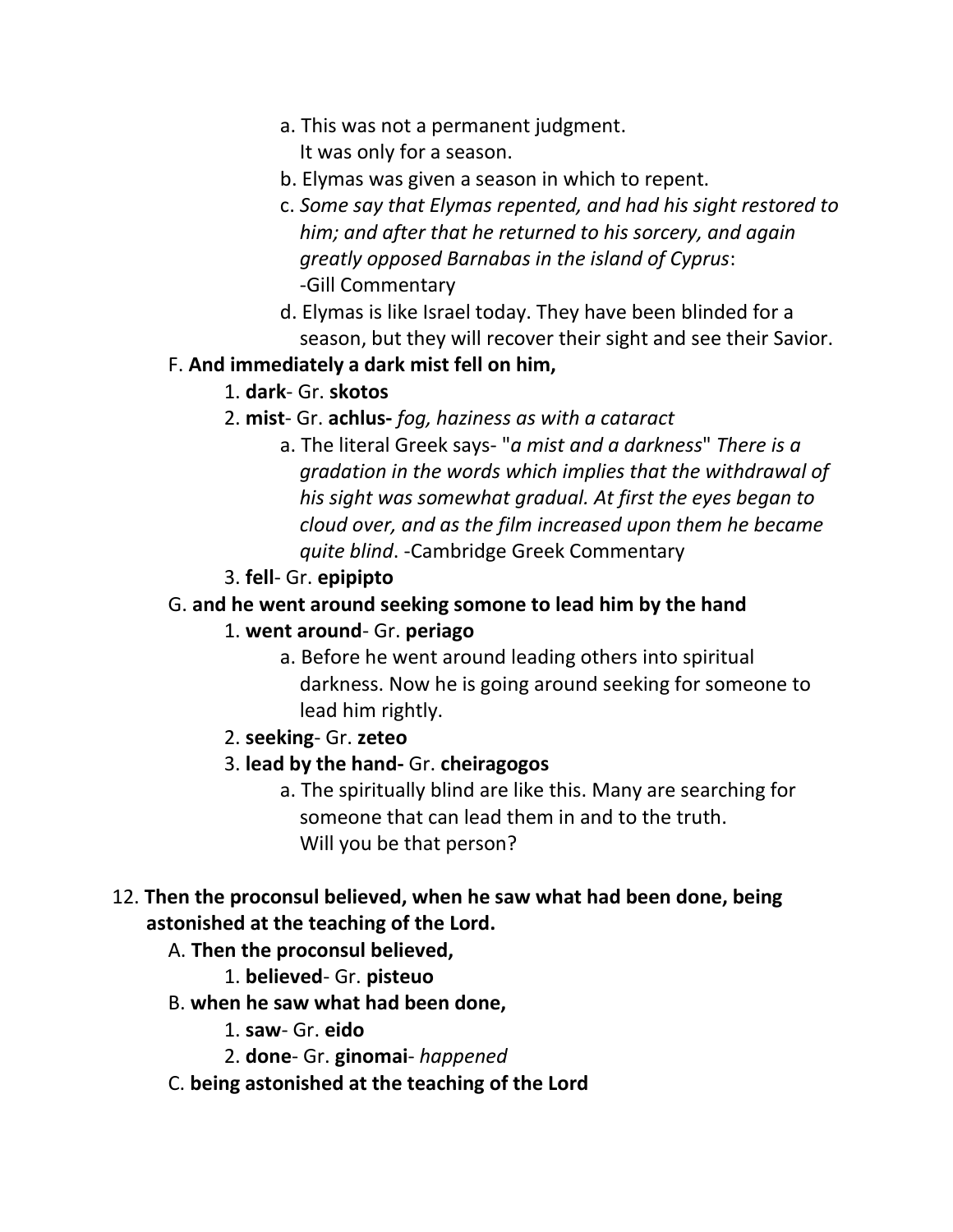# 1. **astonished**- Gr. **ekplesso**- *to strike out of one's wits, to astound, amaze*

- a. What I find astonishing is that this man was not astounded at what happened to Elymas, but instead, by the teaching of the Lord Jesus!
- b. Many today are astounded and impressed by miracles, signs and wonders, but not the teaching of the Word of God. This man was more impressed by the teaching of the Word of God than a sign and wonder. He was more impressed by what he heard than what he saw. This is a hallmark of a disciple. We need more Sergius Paulus's today!
- 2. **teaching** Gr. **didaskalia**
- 3. **Lord** Gr. **kurios**
	- a. This was teaching about Jesus and His finished work.

# 13. **Now when Paul and his party set sail from Paphos, they came to Perga in Pamphylia; and John, departing from them, returned to Jerusalem.**

# A. **Now when Paul and his party set sail from Paphos,**

- 1. **his party** Gr. **peri-** *the companions around a person*
	- a. Notice it says Paul and "his party". Paul from this point will take the leadership of this team and missionary journey. It is unclear if Barnabas suggests this or just steps back and recognizes Paul's gift to lead. There does not seem to be a rift between the two at this point. Barnabas was willing to go on a second journey with Paul before Paul refused to take Mark with them. After this, they split up.
- 2. **set sail** Gr. **anago**

# B. **they came to Perga in Pamphylia,**

- 1. **came** Gr. **erchomai**
- 2. **Perga** means *very earthy*
	- a. *A city of Pamphylia, situated on the river Cestius, at a distance of 60 stadia, (7 1/2 miles), from its mouth, and celebrated in antiquity, for the worship of Artemis (Diana)*. -Smith Bible Commentary
- 3. **Pamphylia** means *of every tribe*
	- a. *This province, bordering Cilicia to the east, Lycia to the west, and Pisidia and the Taurus Mountains to the north,*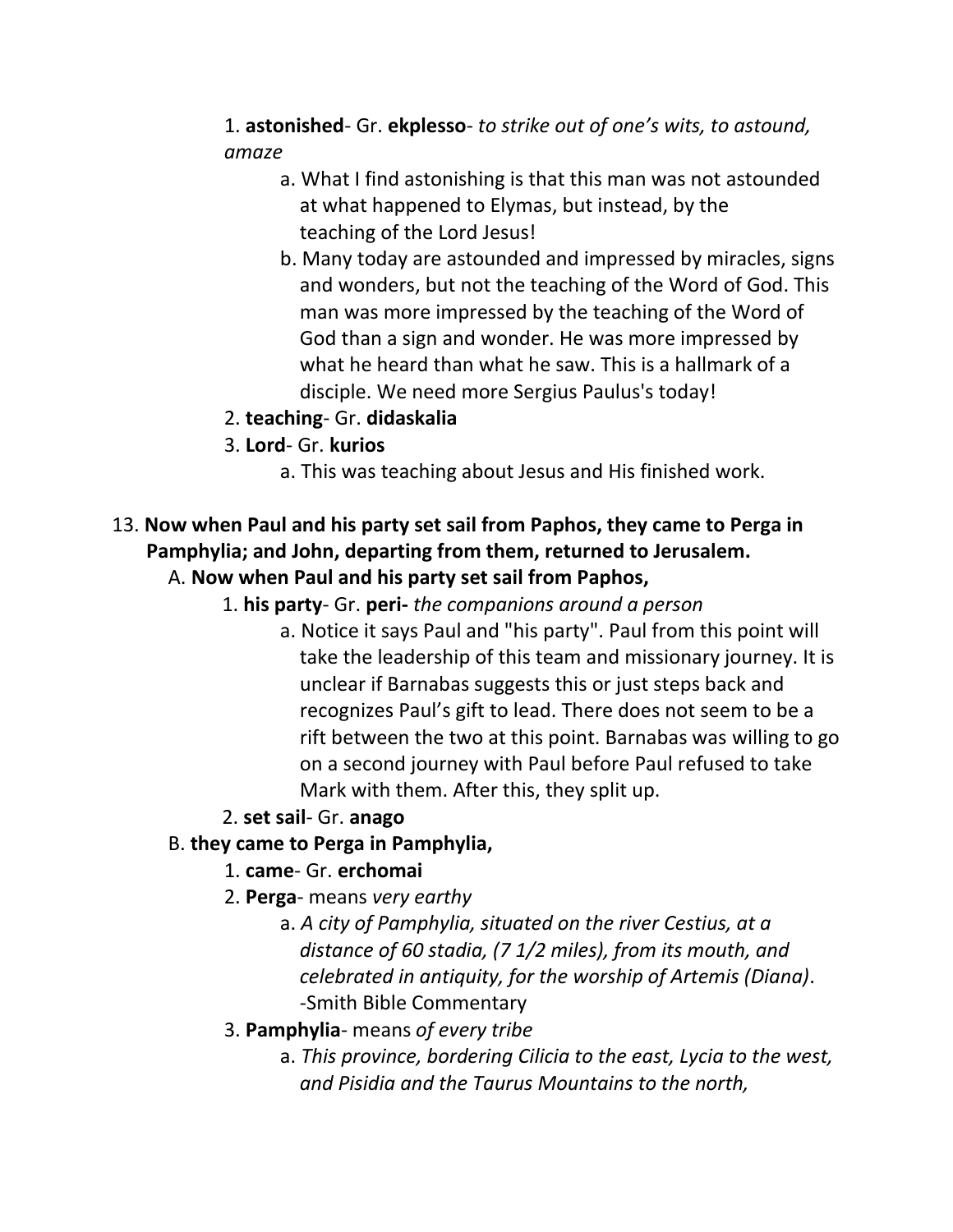*possessed fertile fields along the Mediterranean coast. The River Cestrus flowed down the mountains to the sea and provided water for the agricultural plains along its banks. "The land was rich in fruit and crops and was a center of pharmaceutical products." Perga was located slightly inland and a short distance west of the River Cestrus*. -Baker Bible Commentary

- b. *The Romans endeavored to kept their main roads safe, however, robbers could easily attack travelers and relieve them of their possessions. Bandits had their hideouts at the Cilician Gates, a mountain pass to the north of Tarsus, that provided access from the southern coast to the plateau of central Asia Minor*. -Baker Bible Commentary
- c. *It is very plausibly suggested by Mr. Howson, that he was influenced by fear of the dangers which lay in their way, the mountains before them being commonly infested with robbers. He remarks that "No population, through the midst of which he ever traveled, abounded more in those 'perils of robbers of which he himself speaks, than the wild and lawless clans of the Pisidian highlanders*."
	- Combined Commentary

## C. **and John,**

- 1. **John**
	- a. This is John Mark. He is a young man at this time.

# D. **departing from them,**

## 1. **departing**- Gr. **apochoreo**

a. We do not know for sure why he departed. We do know Paul was not happy about it and refused to take Mark on the second missionary journey with himself and Barnabas. Suggestions on why he left are homesickness, fear of traveling through the region of Pamphylia, which was known to have abundant robbers and molesters of those who traveled, his reluctance to minister to the Gentiles, or he was unhappy that Paul had taken over the leadership of the expedition from his uncle Barnabas.

# E. **returned to Jerusalem**

1. **returned**- Gr. **hupostrepho**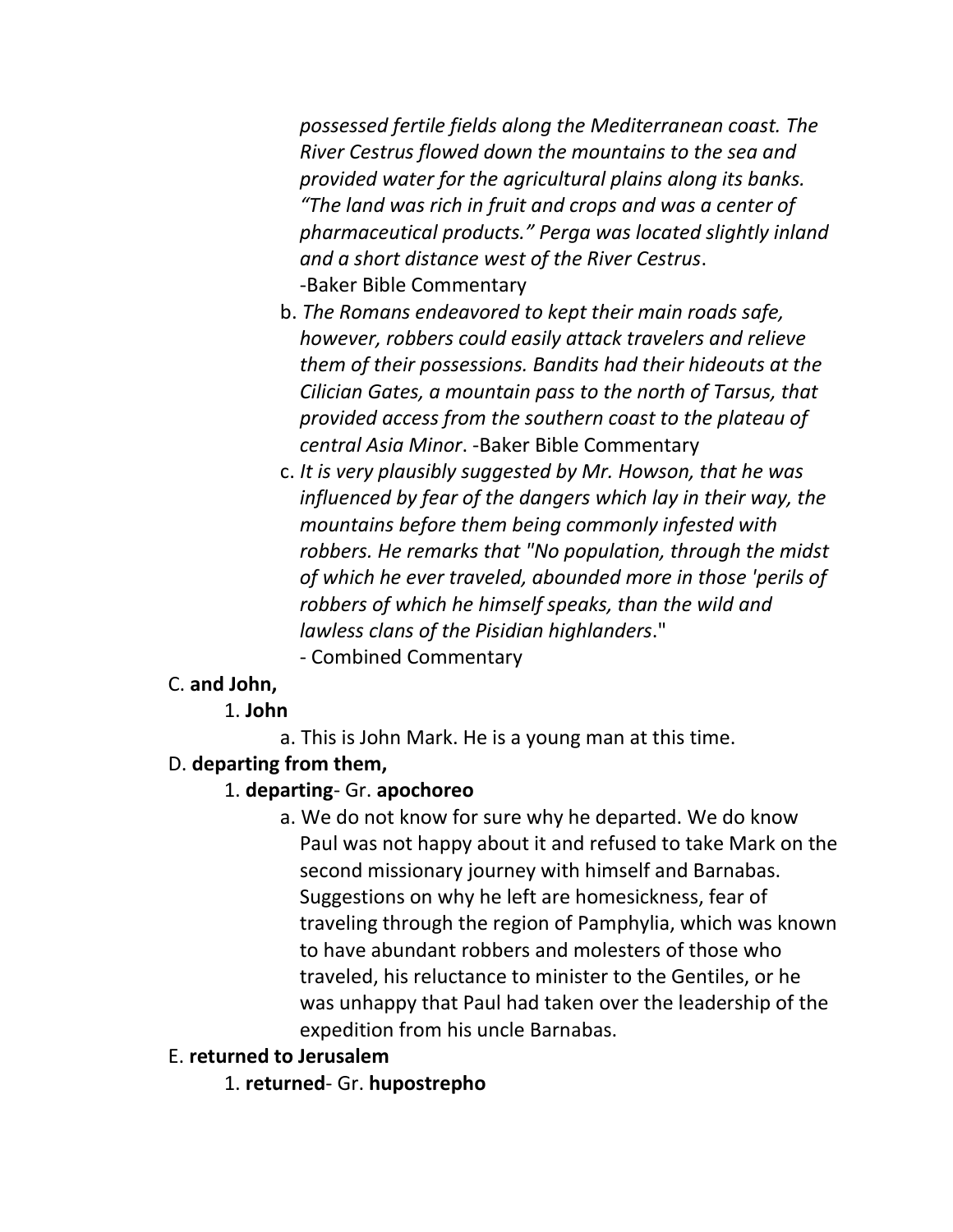- a. He went back home to momma and a home-cooked meal.
- 14. **But when they departed from Perga, they came to Antioch in Pisidia, and went into the synagogue on the Sabbath day and sat down.** 
	- A. **But when they departed from Perga,**
		- 1. **departed** Gr. **dierchomai**
	- B. **they came to Antioch in Pisidia,**
		- 1. **Antioch** means *speedy chariot*
			- a. *Antioch was not in Pisidia, but within the limits of Phrygia; but it belonged to Pisadia, and was called Antioch of Pisidia to distinguish it from Antioch in Syria - Pliny, Nat. Hist., 5, 27; Strabo, 12, p. 577 (Kuinoel; Robinson's Calmet). The city was built by Seleucus, the founder of the Antioch in Syria, and was called after the name of his father, Antiochus. He is said to have built 16 cities of that name ("Life and Epistles of Paul," vol. 1, p. 122)*. - Barnes Commentary
		- 2. **Pisidia** means *pitchy*
			- a. *Pisidia was a province of Asia Minor, and was situated north of Pamphylia. - Barnes Commentary*
			- b. *It was a long journey, and as it lay almost entirely through rugged mountain passes, while "rivers burst out at the base of huge cliffs, or dash down wildly through narrow ravines," it must have been a perilous one. The whole region was, and to this day is, infested by robbers, as ancient history and modern travels abundantly attest; and there can be but little doubt that to this very journey Paul many years after alludes, when he speaks amidst his "journeyings often," of his "perils of rivers" (as the word is), and his "perils of robbers"* (2Co\_11:26). JFB

## C. **and went into the synagogue on the Sabbath day and sat down**

- 1. **went into** Gr. **eiserchomai**
- 2. **synagogue** Gr. **sunagoge**
	- a. It was Paul's custom to go to any synagogue he could find and minister to the Jews. Acts 17:2 This was not his ministry call. He was an apostle to the Gentiles and Peter an apostle to the Jews. Gal. 2:9
- 3. **Sabbath day** Gr. **sabbaton hemera**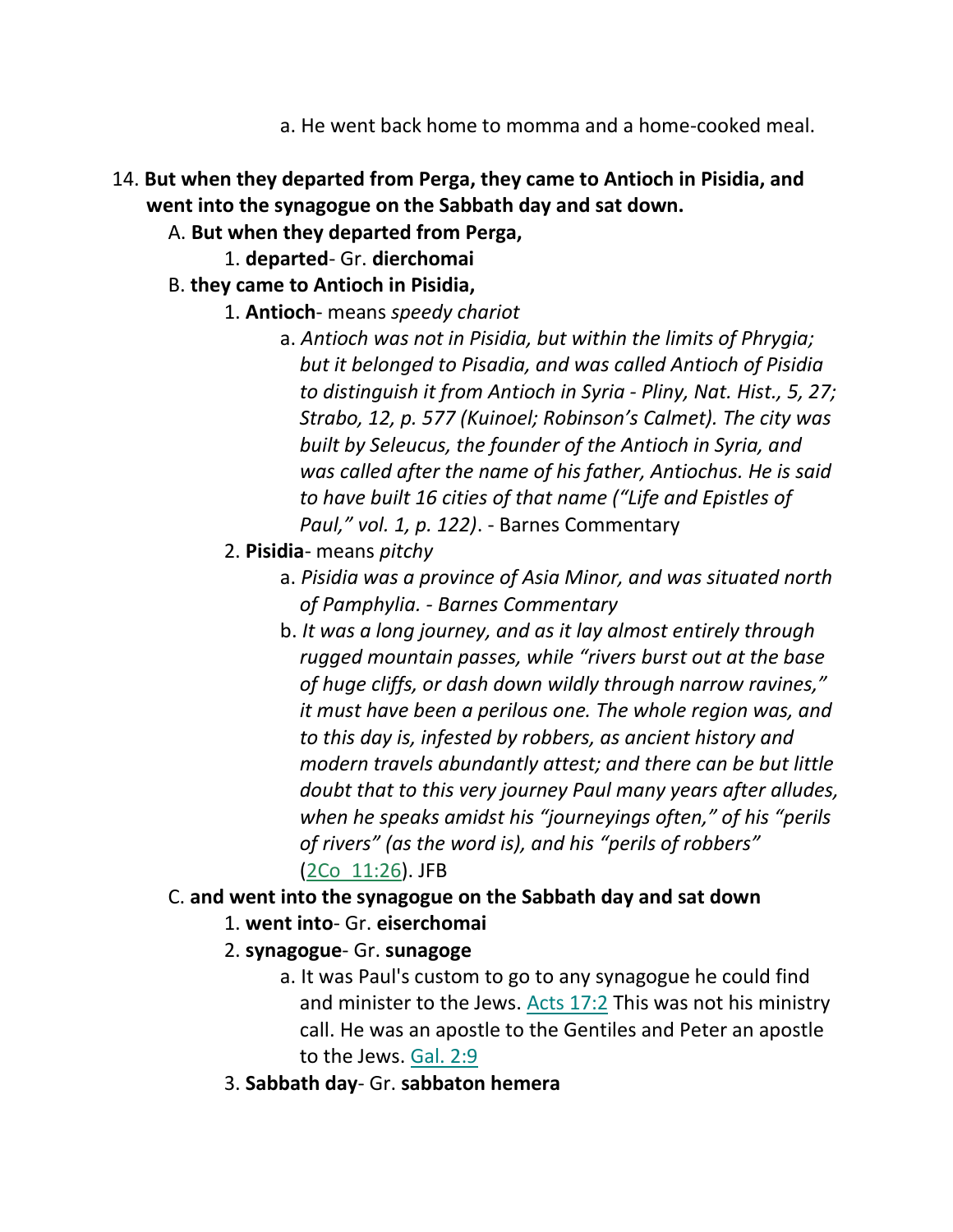- a. It is doubtful that they went there to be edified by a religious service, since they had made a break from Judaism. Undoubtedly, they were there to minister to the Jews. However, this was not the call on Paul's life. He was supposed to go the Gentiles. Again, most of the persecution Paul received was because he went to the Jews instead of the Gentiles. It is noble that Paul endured this persecution, but he would have avoided a lot of it if he would have just gone directly to the Gentiles.
- b. This was Saturday.
- 4. **sat down** Gr. **kathizo**
- 15. **And after the reading of the Law and the Prophets, the rulers of the synagogue sent to them, saying, "Men** *and* **brethren, if you have any word of exhortation for the people, say on."** 
	- A. **And after the reading of the Law and Prophets,**
		- 1. **reading** Gr. **anagnosis**
		- 2. **Law** Gr. **nomos**
		- 3. **Prophets** Gr. **prophetes**
			- a. *In a synagogue service, first the "Shema" would be recited (this is Deu\_6:4, which Jews would repeat several times daily). Then certain prayers would be spoken, followed by a reading from the books of Moses (Genesis through Deuteronomy), a reading from the Prophets (intended to illustrate the law), and a sermon. The invitation from those in charge was to speak a word of encouragement. Such an invitation was all Paul needed.* -Life Application Commentary
	- B. **the rulers of the synagogue sent to them,**
		- 1. **rulers** Gr. **archisunagogos**
			- a. *Those were persons who had the general charge of the synagogue and its service, to keep everything in order, and to direct the affairs of public worship. They designated the individuals who were to read the Law; and called on those whom they pleased to address the people, and had the power also of inflicting punishment, and of excommunicating, etc.* -Barnes Commentary
		- 2. **sent** Gr. **apostello**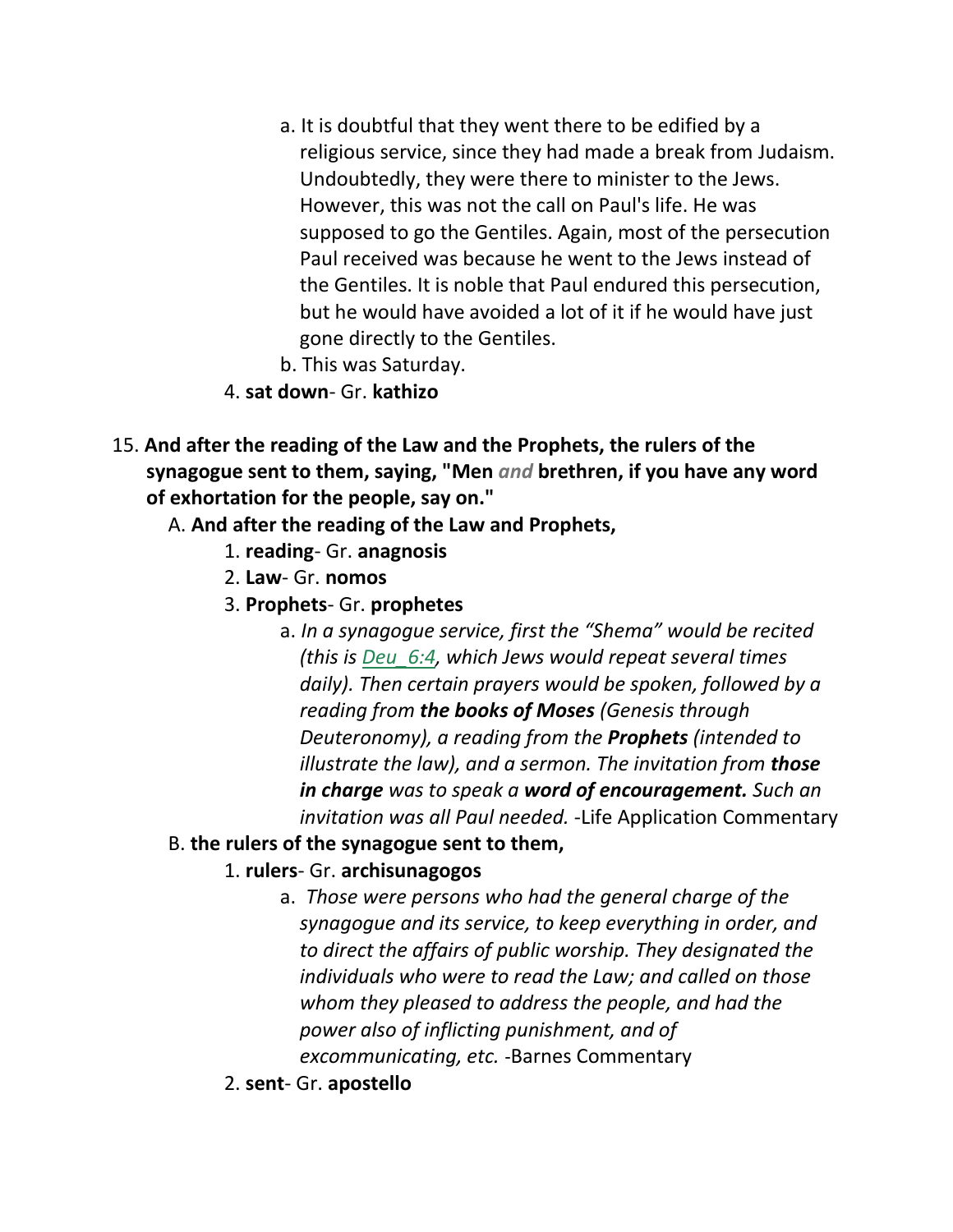## C. **saying,**

## D. **Men and brethren,**

- 1. **men** Gr. **aner**
- 2. **brethren** Gr. **adelphos**
	- a. The rulers recognized Paul and Barnabas as being fellow Jews.

# E. **if you have any word of exhortation for the people,**

# 1. **word**- Gr. **logos**- *message*

- a. Paul was given opportunity to deliver the sermon message for that day, after the scripture reading out of the Law and the Prophets.
- b. There is no indication that the rulers knew of Paul's previous credentials in the Jewish religion or his training under Gamaliel. It is not a safe practice to hand your service over to a complete stranger and visitor! I am sure they were not expecting to get what they got from Paul that day.
- 2. **exhortation** Gr. **paraklesis** *a calling upon, exhortation, incitement, persuasion, hortatory instruction, entreaty, earnest supplication, solace, consolation, cheering*
- 3. **people** Gr. **laos**
- F. **say on**
	- 1. **say-** Gr. **lego**
- 16. **Then Paul stood up, and motioning with** *his* **hand said, "Men of Israel, and you who fear God, listen:**

# A. **Then Paul stood up,**

- 1. **Paul**
	- a. Paul had taken over leadership from Barnabas and was the spokesman for their missionary team.

# 2. **stood up**- Gr. **anistemi**

- B. **and motioning with his hand said,**
	- 1. **motioning** Gr. **kataseio** *to wave the hand, beckon; to signal silence by waving the hand*
		- a. There was a break between the readings of the Law and Prophets and the sermon. The people were conversing with themselves so Paul had to get their attention and silence before he could address them.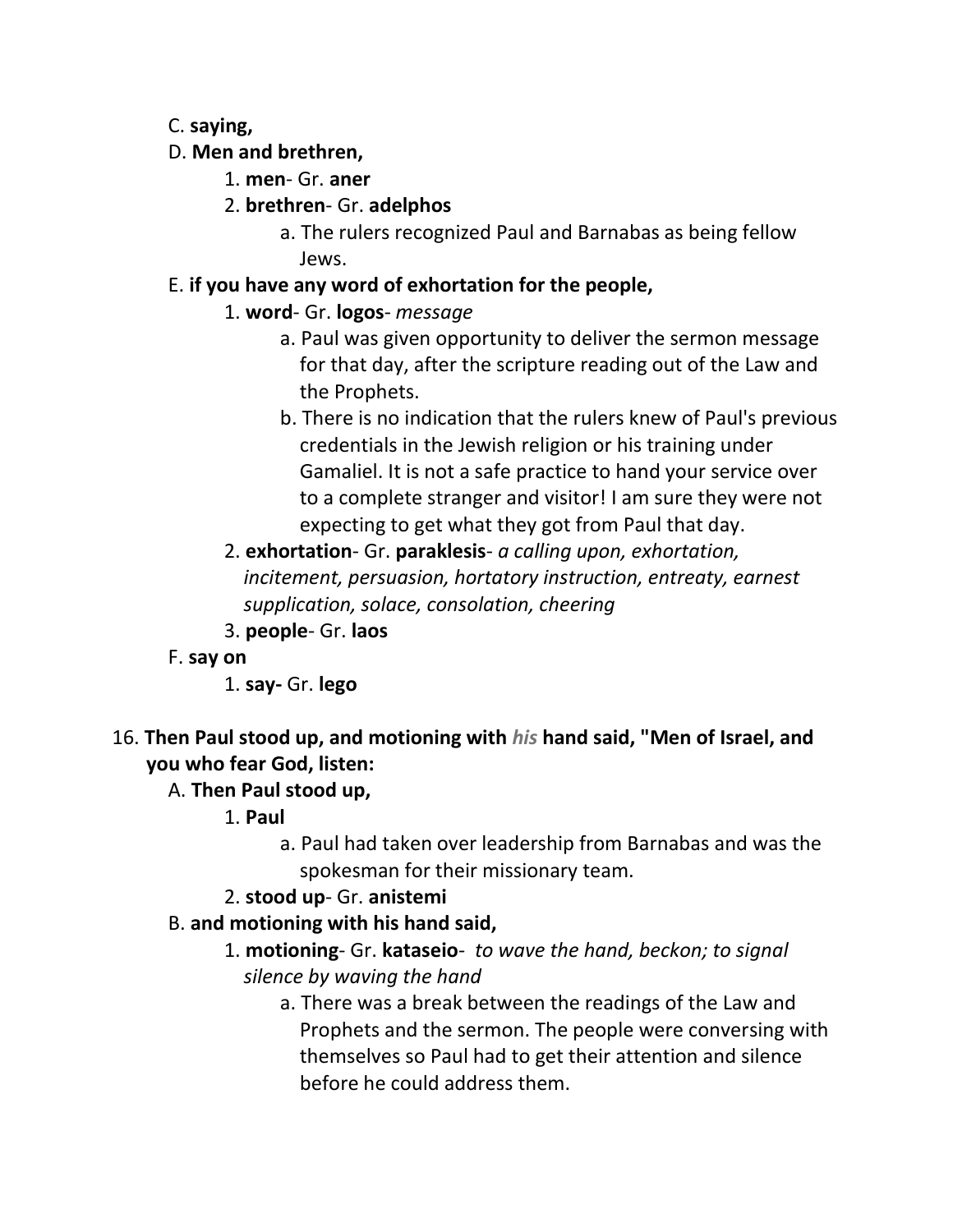- 2. **hand** Gr. **cheir**
- 3. **said** Gr. **epo**
- C. **Men of Israel,**
	- 1. **Men** Gr. **aner**
- D. **and you who fear God,**
	- 1. **fear** Gr. **phobos** reverence
		- a. This was a good touch to get the audience on his side and in agreement so that they would listen to him.
- E. **listen** Gr. **akouo**
	- 1. This is one thing many do not do well.
- 17. **The God of this people Israel chose our fathers, and exalted the people when they dwelt as strangers in the land of Egypt, and with an uplifted arm He brought them out of it.** 
	- A. **The God of this people Israel chose our fathers,**
		- 1. **people** Gr. **laos**
		- 2. **chose** Gr. **eklegomai**
		- 3. **fathers** Gr. **pater**
			- a. Abraham, Isaac, Jacob, and his twelve sons.
			- b. Paul began his message with what the people were very familiar with. He did not just start talking about Jesus, who they did not know. He had to move the people from the familiar to the unfamiliar. This is a good teaching principle and should be followed today.

B. **and exalted the people when they dwelt as strangers in the land of Egypt,**

# 1. **exalted**- Gr. **hupsoo**

a. They were raised from bondage to freedom. When we get saved we get exalted from bondage to freedom.

## 2. **dwelt as strangers**- Gr. **paroikia**

- a. We are strangers in this world. Many, however, do not live like it. They are more like righteous Lot that got entrenched in Sodom.
- 3. **land** Gr. **ge**
- 4. **Egypt** means *double pressure*
- C. **and with an uplifted arm He brought them out of it**
	- 1. **uplifted** Gr. **hupselos** *high*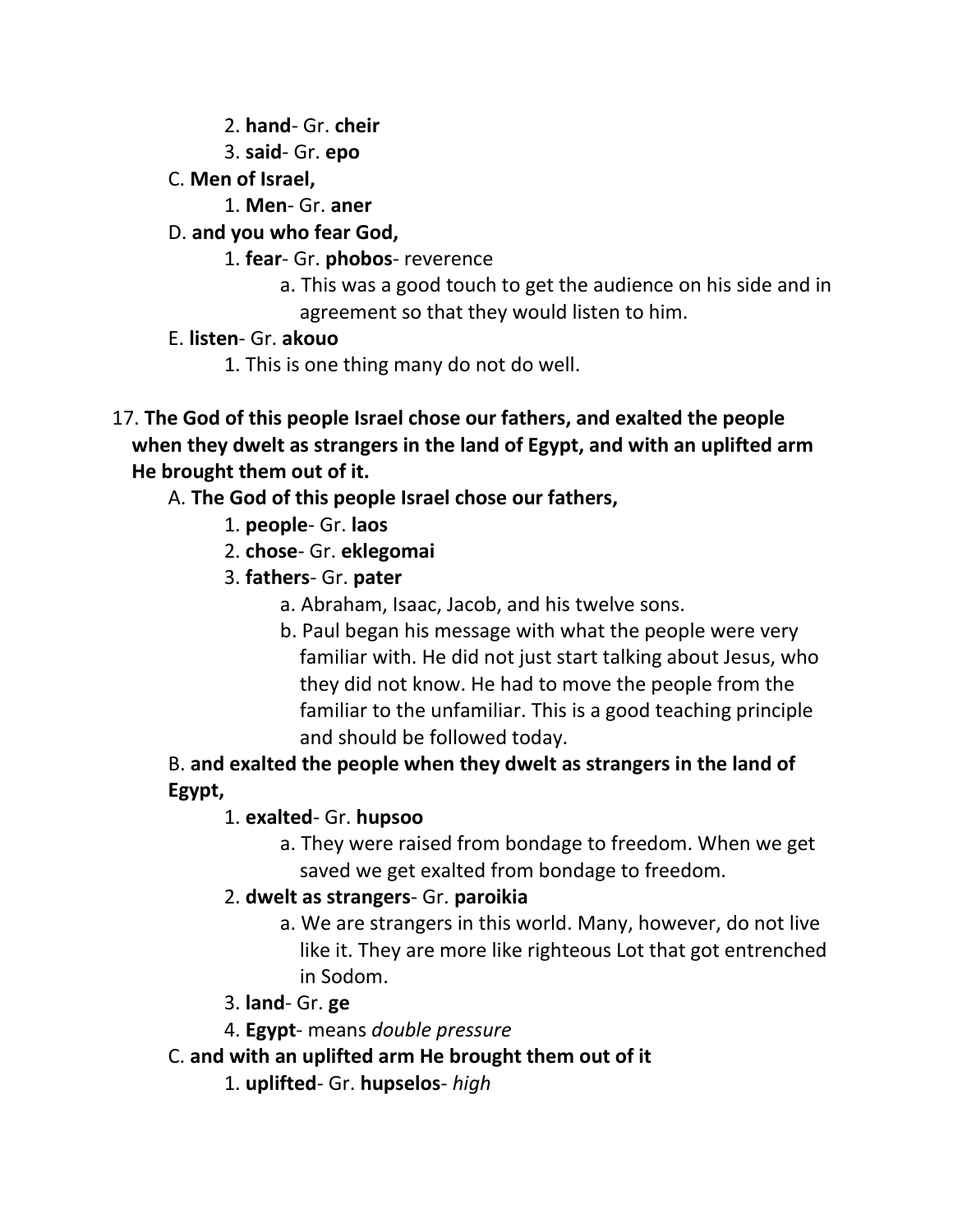2. **arm**- Gr. **brachion**

a. A "high arm" means the exertion of utmost strength. Exo\_14:8

b. God's arm is connected to redemption.

3. **brought out**- Gr. **exago**

18. **Now for a time of about forty years He put up with their ways in the wilderness.** 

- A. **time** Gr. **chronos** *specific chronological time*
- B. **forty years**
	- 1. Israel was judged by God to wander in the wilderness one year for every day the spies were spying out the land of Canaan, which was for forty days. Num\_14:34
- C. **put up with ways** Gr. **tropophoreo** *to bear with the disposition, manners, and conduct of any one, to put up with*
	- 1. Their murmuring and rebellion.
- D. **wilderness** Gr. **eremos**
	- 1. The Arabian desert
- 19. **And when He had destroyed seven nations in the land of Canaan, He distributed their land to them by allotment.**

# A. **And when He had destroyed seven nations in the land of Canaan,**

- 1. **destroyed** Gr. **kathaireo** *to take or pull down*
	- a. Notice, God destroyed them, not Joshua or his army. We do not destroy our enemies. God does this for us and through us.
- 2. **seven nations** Gr. **hepta ethnos**
	- a. The seven nations were the Canaanites, Hittites, Amorites, Perizzites, Hivites, Jebusites, and Girgashites.
		- Deu 7:1; Jos 3:10
- 3. **land** Gr. **ge**
- 4. **Canaan** means *lowland, merchant*
	- a. The whole land was called by the most prominent of the seven nations- the Canaanites.
- B. **He distributed their land to them by allotment**
	- 1. **distributed by allotment** Gr. **kataklerodoteo** to *be a giver of lots*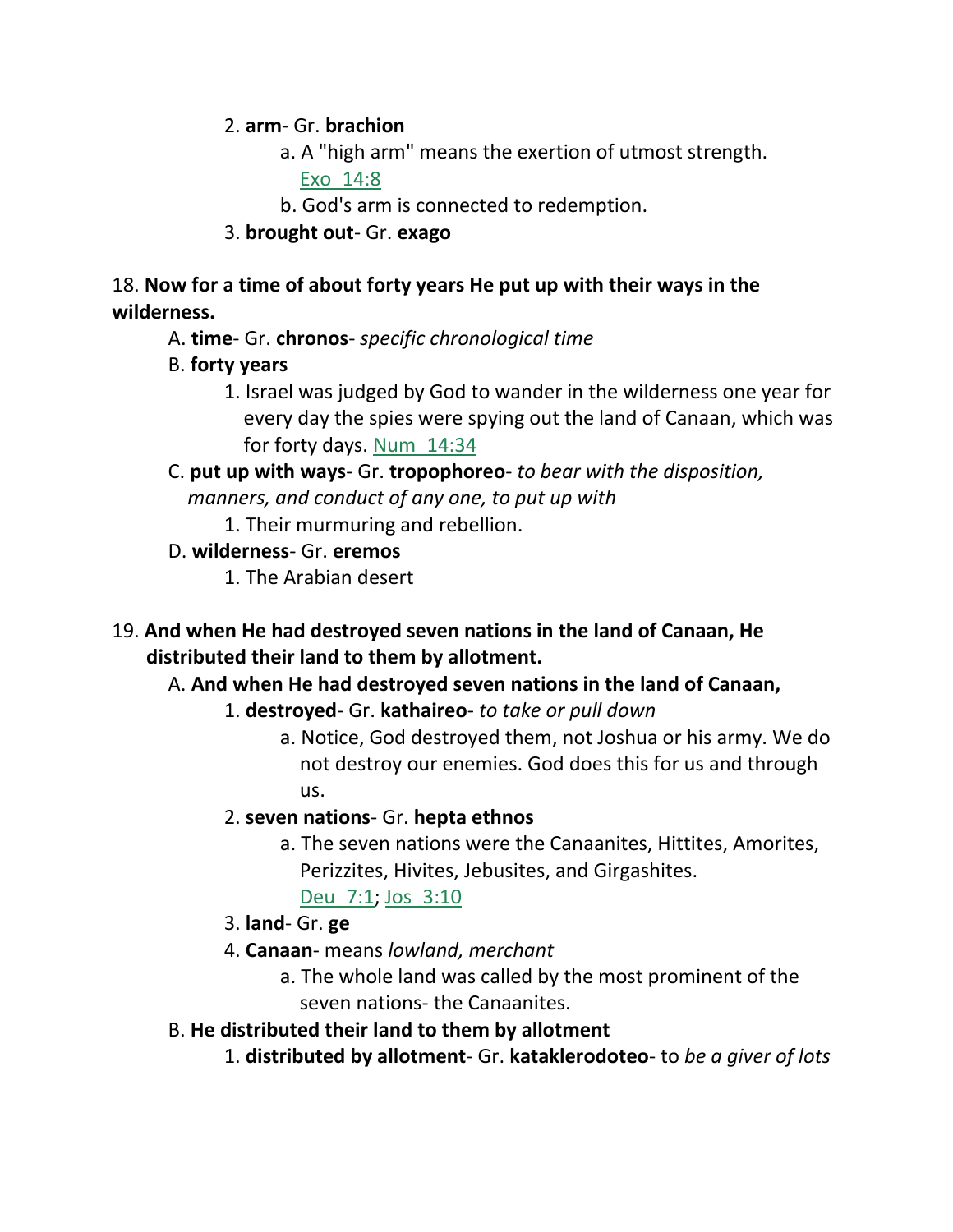*to each*, that is, (by implication) to *apportion an estate, distribute an inheritance*

- 2. **land** Gr. **ge**
	- a. God gave Israel the land of Canaan or Palestine for an inheritance. Today the Palestinians claim ownership to it, but they do not. They are usurpers. The Palestinians today are Arabs which have descended from those which took over Palestine after Jerusalem was destroyed in 70 AD. In the middle ages there was crusades by Christians to take back this area from the Arabs. Unquestionably, this land belongs to the Jews. God gave it to them for a perpetual possession for all time. Deut. 4:40
- 20. **"After that He gave** *them* **judges for about four hundred and fifty years, until Samuel the prophet.** 
	- A. **After that He gave them judges for about four hundred and fifty years,**
		- 1. **After that**
			- a. *This appears to contradict 1Ki\_6:1. Taking the words as they stand in the Greek, thus, "after that, by the space of four hundred fifty years, He gave judges," the meaning is, that about four hundred fifty years elapsed from the time of the covenant with Abraham until the period of the judges*; -JFB
		- 2. **gave** Gr. **didomi**
			- a. God directed who would fill the place as Israel's judge in succession. America is not a theocracy. He does not select all the people who are in office. He has ordained offices of authority but does not select all the men to fill them.
		- 3. **judges** Gr. **krites**
			- a. Those listed in scripture are Othniel, Ehud, Deborah, Gideon, Abimelech, Tola, Jair, Jephthah, Ibzan, Elon, Abdon, Samson, and Eli.
			- b. God designed that Israel be ruled as a theocracy governed through judges, given by Him. God was Israel's king. Later, Israel asked for a natural king and God relented as it was not God's best. Often we ask for things that are not God's best.
		- 4. **four hundred** Gr. **tretrakosoi**
		- 5. **fifty years** Gr. **pentekosta**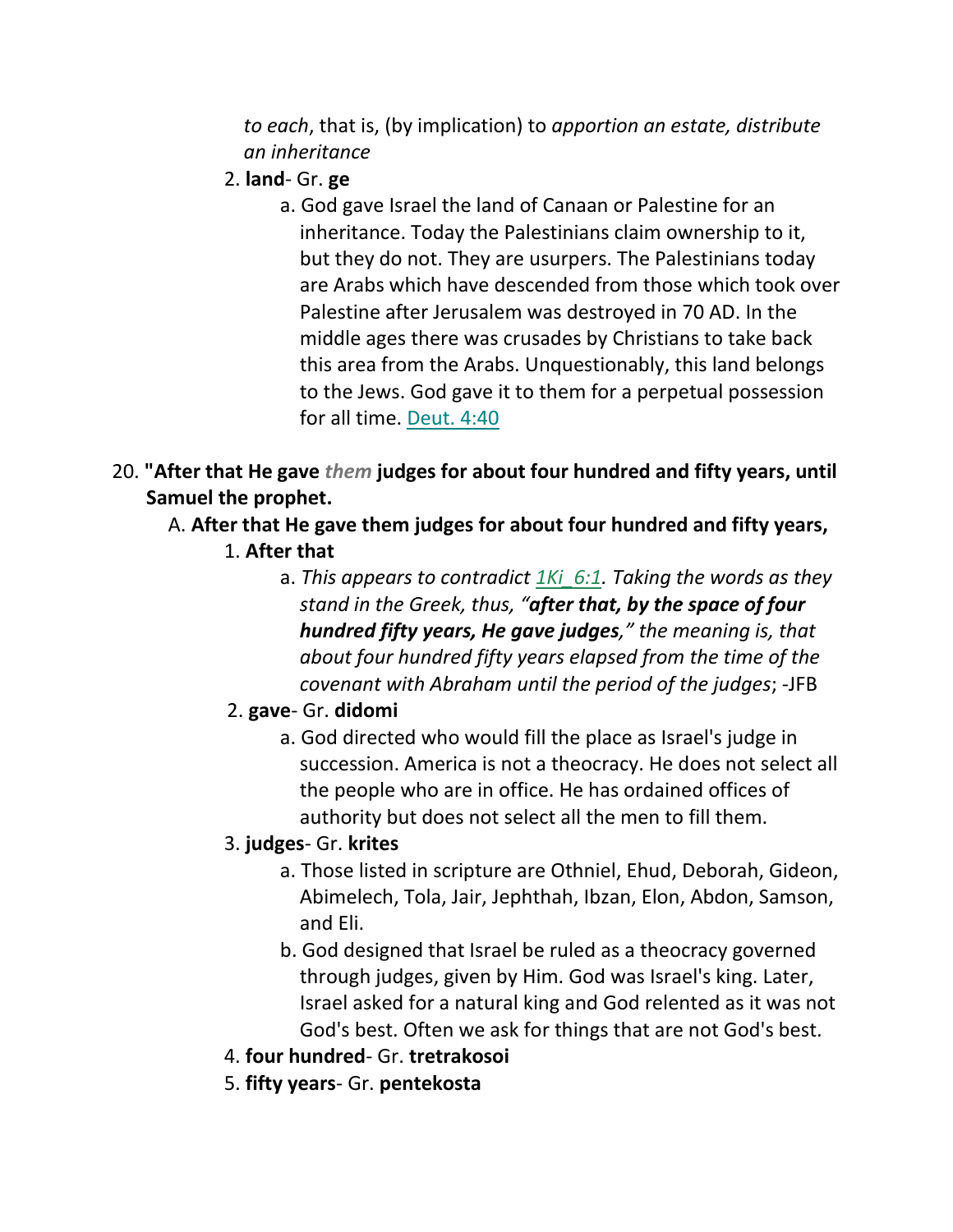a. As seen above, this was the elapsed time from Abraham to the giving of the judges.

# B. **until Samuel the prophet**

- 1. **Samuel** means *heard of God*
- 2. **prophet** Gr. **prophetes** *a judge, from the Hebrew,* 
	- *a magistrate, ruler*
		- a. Samuel was a priest, judge and a prophet, who was a type of Jesus Christ who was a priest, judge, and prophet.

# 21. **And afterward they asked for a king; so God gave them Saul the son of Kish, a man of the tribe of Benjamin, for forty years.**

- A. **And afterward they asked for a king,**
	- 1. **asked** Gr. **aiteo**
		- a. 1Sa\_8:4-5
	- 2. **king** Gr. **basileus**
		- a. Moses foretold that Israel would ask for a king.

## Deu\_17:14-15

# B. **so God gave them Saul the son of Kish,**

- 1. **Saul** means *desired*
	- a. People look on the outward and desire outward qualities. Saul stood head and shoulders above everyone else in Israel, so, he naturally looked the part of a leader. However, he was not a good leader. Samuel would make the same mistake when he examined Jesse's sons for Saul's replacement. He looked at Jesse's firstborn who was tall and handsome and thought surely here is the king, but God had rejected him. Man looks at the outward, but God looks at the heart.
- 2. **son** Gr. **huios**
- 3. **Kish** means *a snare*
	- a. Fear of man is a snare. Saul repeatedly fell into this snare. Saul showed the fear of man from the very beginning when he hid among the stuff when they were having the lottery for the new king. 1 Sam. 10:22

# C. **a man of the tribe of Benjamin,**

- 1. **man** Gr. **aner**
- 2. **tribe** Gr. **phule**
- 3. **Benjamin** means *son of my right hand*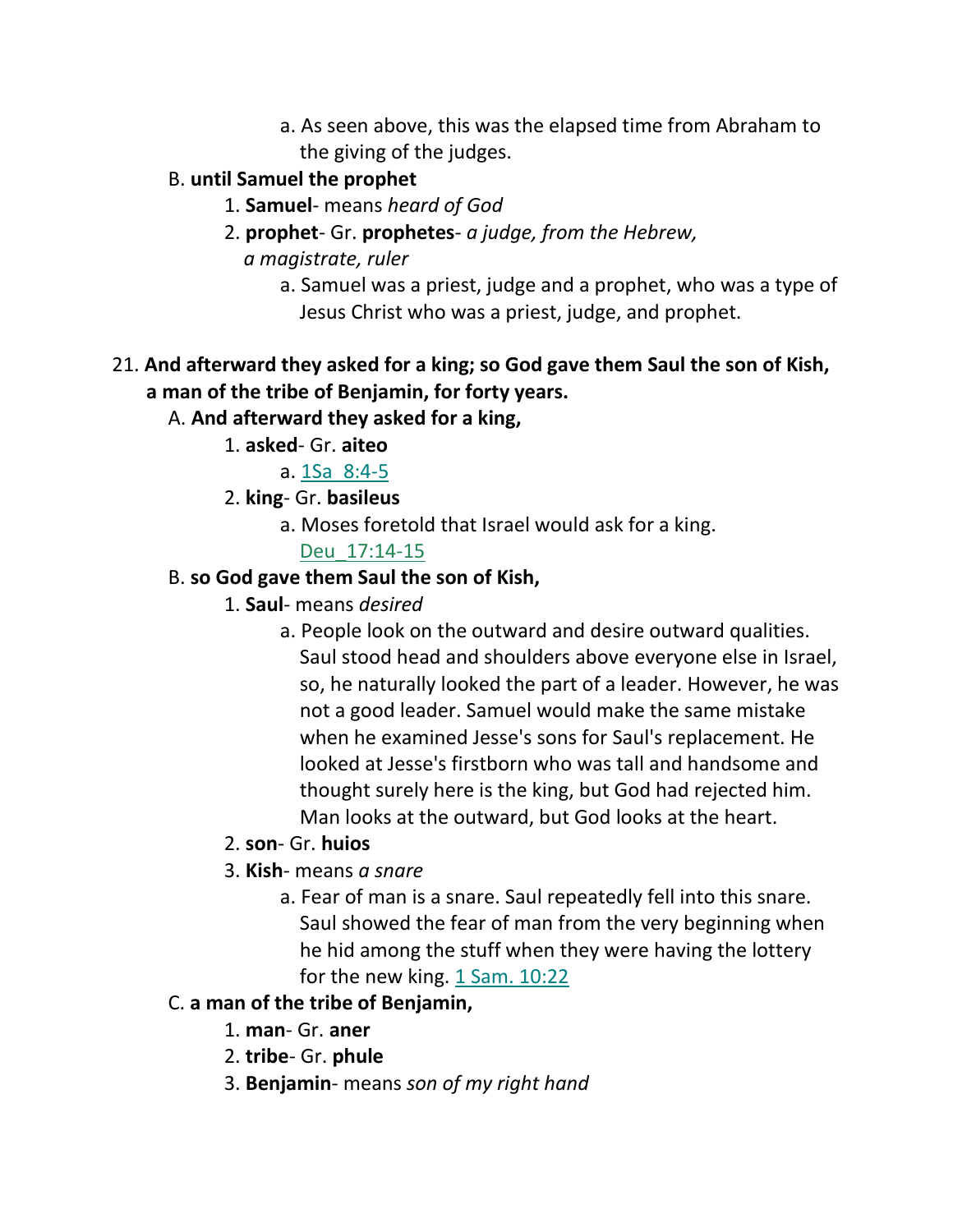a. Benjamin was one of the two tribes that stayed loyal under King Rehoboam. Paul [Saul], in the New Testament, who was of the tribe of Benjamin, was named after Saul the first king of Israel.

#### D. **for forty years**

#### 1. **forty years**- Gr. **tessarakonta etos**

- a. Forty is the number for testing and trial in the Bible. Saul did not meet up to God's requirement.
- 22. **And when He had removed him, He raised up for them David as king, to whom also He gave testimony and said, 'I HAVE FOUND DAVID THE SON OF JESSE, A MAN AFTER MY OWN HEART, WHO WILL DO ALL MY WILL.'**  A. **And when He had removed him,**
	- 1. **removed** Gr. **methistemi** *to cause a change of position; to remove, to remove from office, dismiss, discard*
		- a. *This was done because he rebelled against God in sparing the sheep and oxen and valuable property of Amalek, together with Agag the king, when he was commanded to destroy all, 1 Sam. 15:8-23. He was put to death in a battle with the Philistines, 1Sa\_31:1-6. The phrase "when he removed him" refers probably to his rejection as a king, and not to his death; for David was anointed king before the death of Saul, and almost immediately after the rejection of Saul on account of his rebellion in the business of Amalek*. -Barnes Commentary
		- b. Saul was removed when he partially obeyed God, but Abraham partially obeyed God by taking his family with him to the Promise Land, but he was not judged like Saul. Why? Because Saul was under the Law and Abraham was under grace.
		- c. Saul represented the Law and David represented grace which replaced it. David sinned grievously with Bathsheba and toward Uriah but was not removed as king. You would think that simply not killing all the cattle of the Amalekites and Agag, the Amalekite leader, would be something minor and would not merit him being replaced. You would think what David did was much worse and would merit him being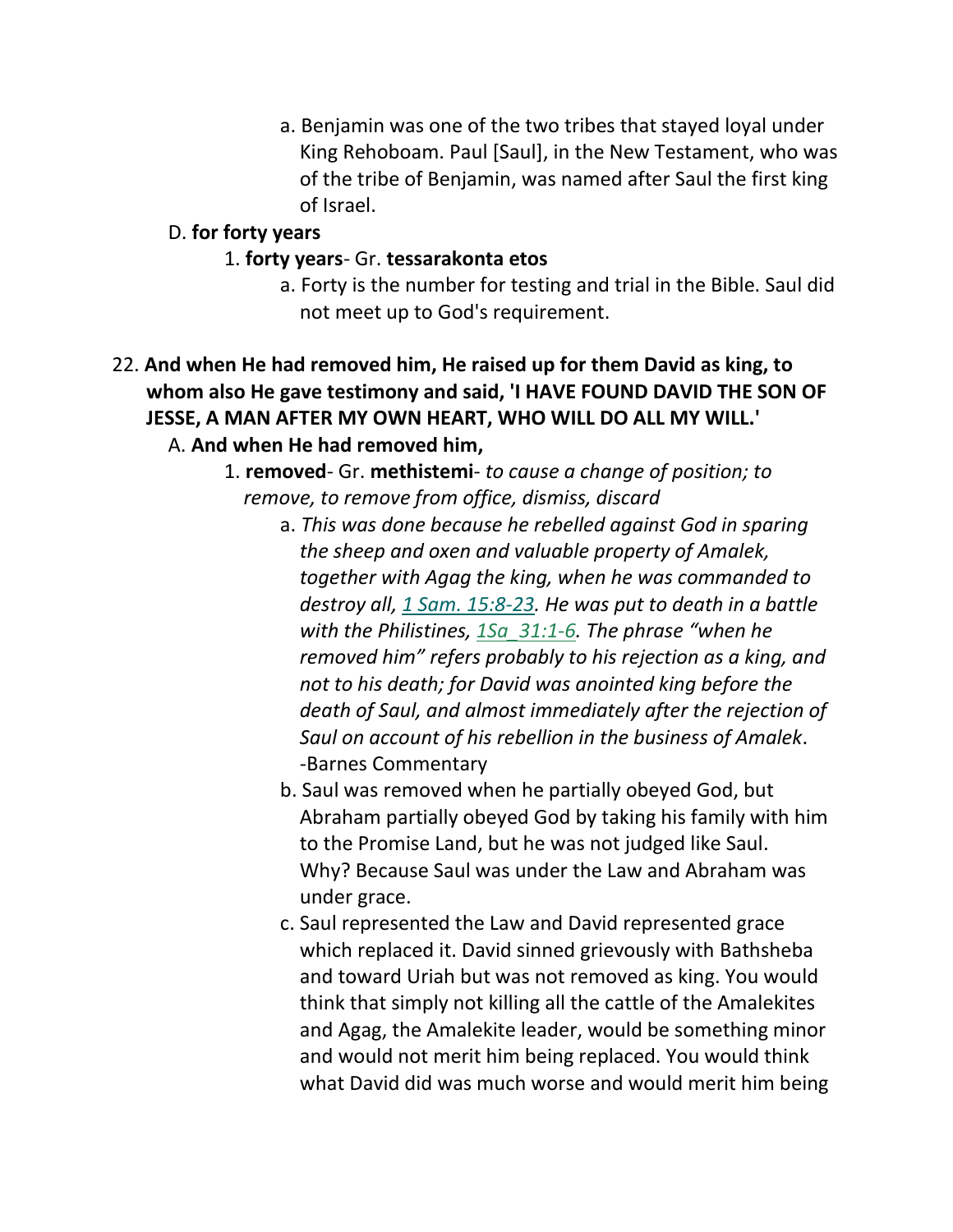removed. No! Under the Law the smallest infraction incurred exacting and harsh punishment, but under grace, sins are covered by the blood of the Lamb.

# B. **He raised up for them David as king,**

- 1. **raised** Gr. **egeiro**
	- a. God exalts the humble.
- 2. **David** means *God's beloved*
- 3. **king** Gr. **basileus**

# C. **to whom also He gave testimony and said,**

- 1. **gave** Gr. **didomi**
- 2. **testimony** Gr. **martureo**
- 3. **said** Gr. **epo**

# D. **I have found David the son of Jesse,**

# 1. **found**- Gr. **heurisko**

- a. David was found by God. David did not promote himself. David was found faithful. Faithfulness is found. 1 Cor. 4:2
- 2. **son** not in Greek, omit
- 3. **Jesse** means *wealthy*
	- a. David had seven brothers older than he, but God had reserved a place for David. We have no need to compete with anyone. God has a place reserved for us. David was the eighth son, and eight stands for new beginnings. David was not merely the last one in a line, but the first one in a new order. The new birth brings us into a new order of things. We are not part of the old creation, but the new.

# E. **a man after my own heart,**

- 1. **man** Gr. **aner**
- 2. **heart** Gr. **kardia**
	- a. There have been multitudes of answers on what is meant by that David was a man after God's own heart. However, the law of interpretation is context. What words precede or come after a questioned statement in the bible is paramount. We are not left to wonder what this means if we but read the rest of the verse and finish the sentence.

# F. **who will do all my will**

- 1. **do** Gr. **poieo**
- 2. **will** Gr. **thelema**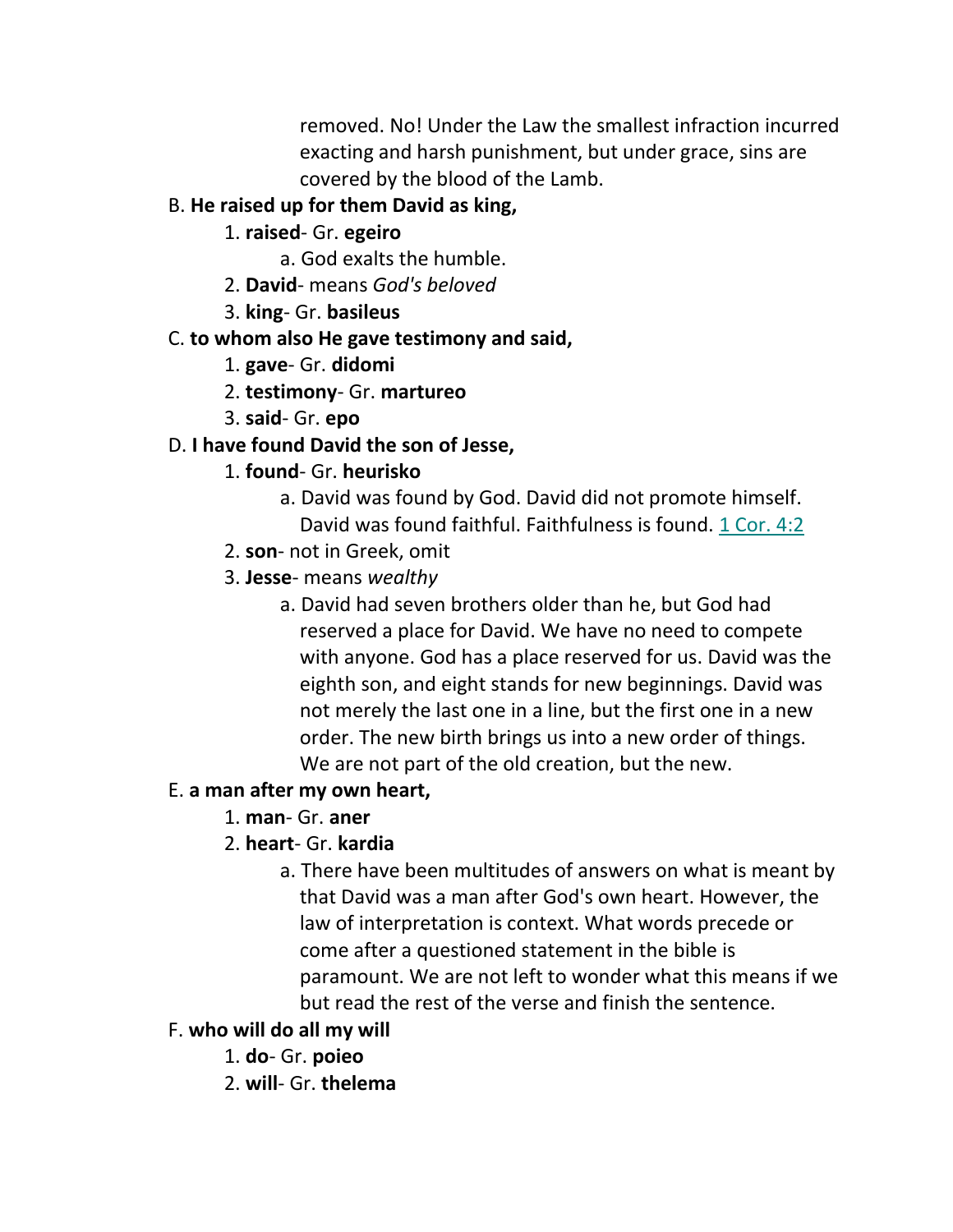a. Here we see the divine interpretation of what is meant by David being called a man after God's own heart. This means that he would do all of God's will. How can we be a person after God's own heart today- do all of God's will. We can only do that by placing our faith in Jesus by which we are credited with perfect righteousness because Jesus performed all of God's will for us and as us. So, if you are a believer, you are a person after God's own heart!

### 23. **From this man's seed, according to** *the* **promise, God raised up for Israel a Savior—Jesus—**

## A. **From this man's seed,**

### 1. **man's**- Gr. **toutou**- *this one*

a. David

## 2. **seed**- Gr. **sperma**

a. Jesus was of the lineage of David both through His father and mother's line. His mother's lineage is found in Luke and His father's in Matthew.

# B. **according to the promise,**

# 1. **promise**- Gr. **epaggelia**

## a. 2Sa\_7:12, Psa\_132:11; Isa\_11:1, Isa\_11:10; Jer\_23:5

## C. **God raised up for Israel a Savior**

# 1. **raised up**- Gr. **egeiro**

## 2. **Savior**- Gr. **soter**- *deliverer*

a. In the book of Judges, we see various deliverers raised up who all died. In the New Covenant we have but one deliverer, who will never die.

## D. **Jesus**- means *Jehovah is salvation*

a. In this name, Jesus, we see His divine nature combined with His humanity. Jesus is Jehovah of the Old Testament.

# 24. **after John had first preached, before His coming, the baptism of repentance to all the people of Israel.**

## A. **after John had first preached,**

- 1. **after** not in Greek, omit
- 2. **preached** Gr. **prokerusso** *to announce in advance*
	- a. These people probably would have heard about John the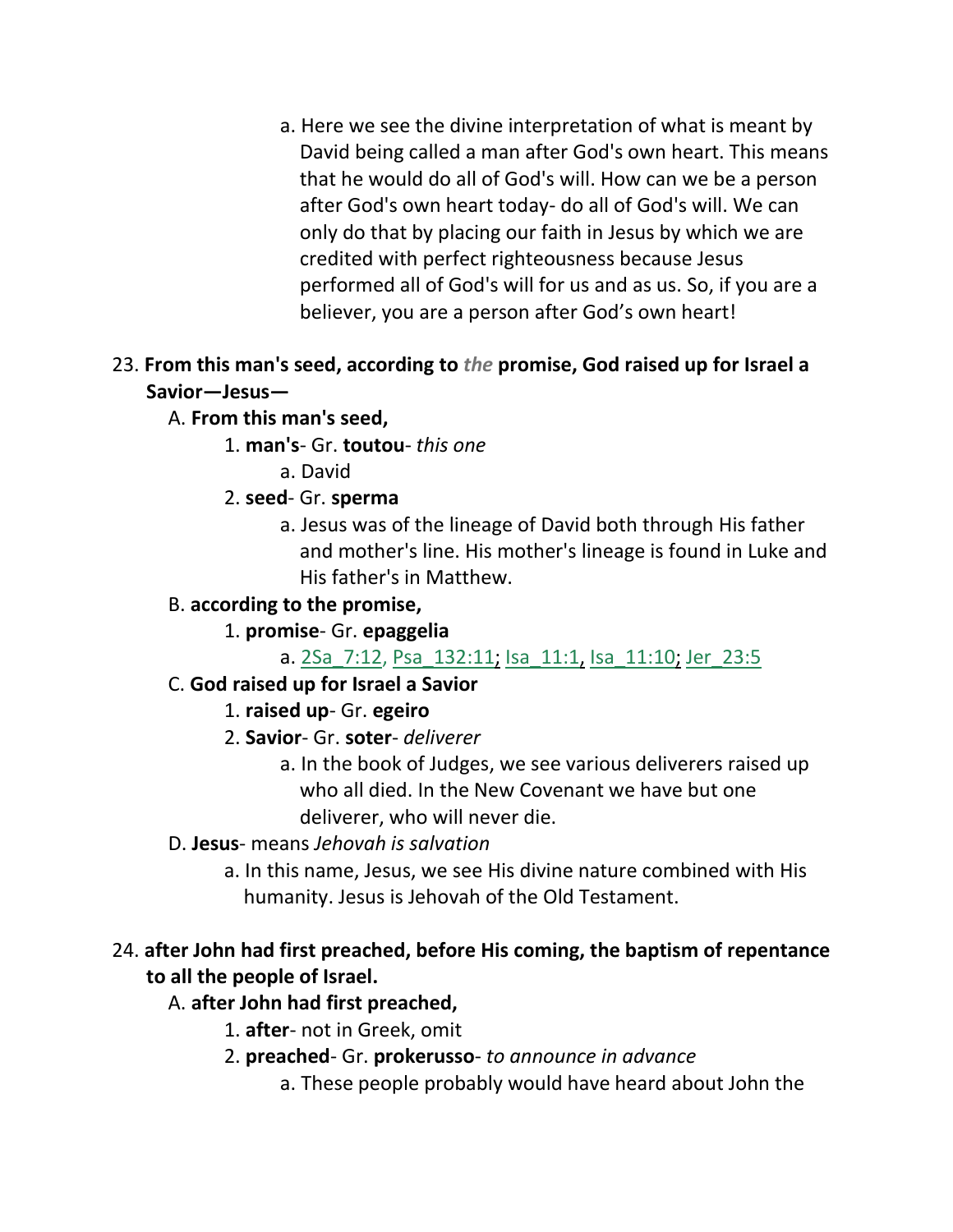Baptist. They probably had heard of Jesus as well but not necessarily connected Him as being the Messiah.

- B. **before His coming,**
	- 1. **coming** Gr. **prosopon eisodos** *the entrance of his face, presence, person*

### C. **the baptism of repentance to all the people of Israel**

- 1. **baptism** Gr. **baptisma** *immersion*
- 2. **repentance** Gr. **metanoia** *to change the mind*
	- a. Repentance from the sin of trusting in their own righteousness through the Law to having faith in Christ as their righteousness.
- 3. **people** Gr. **laos** *covenant people*
	- a. This word is used of the covenant people of Israel.
- 25. **And as John was finishing his course, he said, 'Who do you think I am? I am not** *He.* **But behold, there comes One after me, the sandals of whose feet I am not worthy to loose.'**
	- A. **And as John was finishing his course**,
		- 1. **finishing** Gr. **pleroo** *to perform fully, discharge*
			- a. It takes inspiration to start something, but it takes character to finish it.
			- b. Many never finish their race or what God has called them to do. They either quit altogether or stop along the way and never move on. Some never advance on their race because they cannot get over a hurdle.
		- 2. **course** Gr. **dromos** *a course, race, race-course; met. course of life or ministry, career*
			- a. We all are in a race and have a course set out before us that we are to complete. Heb. 12:1 However, you must realize that this course is uniquely yours and you are the only one running in it. This is good news! No matter how slowly you are progressing in your race, you are still **in the lead**! You may have stopped, sat down and are having a pity party right now, but get up- **you are in the lead**! Since you are the only one on your race course, you win your race by finishing it! Acts 20:24, 2 Tim. 4:7 You must be determined to finish, or you probably won't.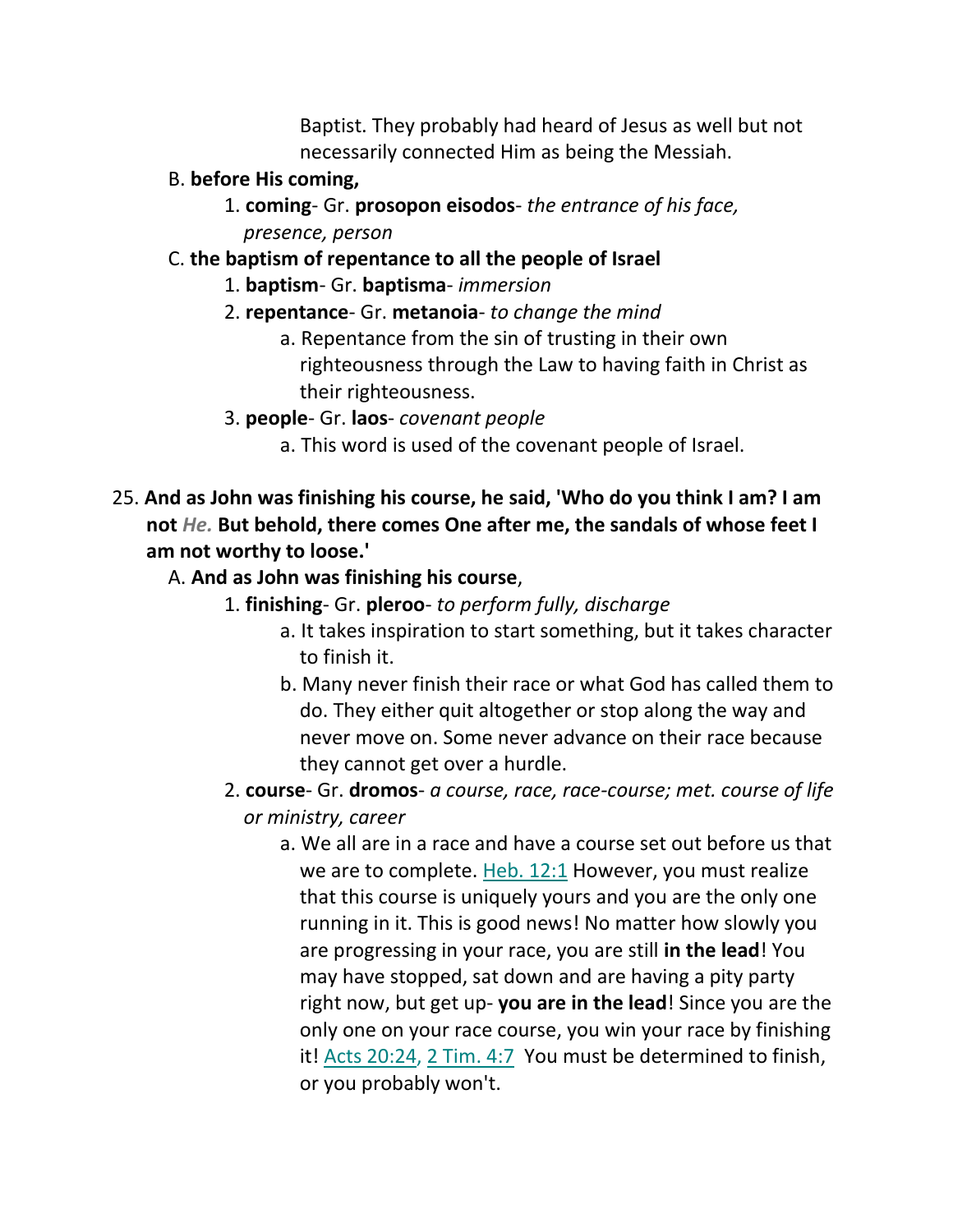- b. Stop comparing yourself to others, they are on a completely different course than you are!
- B. **he said**,
	- 1. **said** Gr. **lego**
- C. **Who do you think I am?**
	- 1. **think** Gr. **huponoeo** *to think under (privately), that is, to surmise or conjecture*
- D. **I am not He**
	- 1. Not the Messiah
- E. **But behold,**
	- 1. **behold** Gr. **idou**
- F. **there comes One after me,**
	- 1. **comes** Gr. **erchomai**
		- a. Jesus succeeded and surpassed the ministry of John.

# G. **the sandals of whose feet I am not worthy to loose**

- 1. **sandals** Gr. **hupodema**
- 2. **feet** Gr. **pous**
- 3. **worthy** Gr. **axios**
	- a. In and of ourselves we are not worthy to be even the lowest servant of the Lord. He makes us worthy to be His children and to serve Him.
- 4. **loose** Gr. **luo**
	- a*. "What is the manner possessing of servants? or what is their service? He buckles his (master's) shoes; he "unlooses his shoes", and "carries them before him to the bath."* -Gill Commentary
- 26. **"Men** *and* **brethren, sons of the family of Abraham, and those among you who fear God, to you the word of this salvation has been sent.**

## A. **Men and brethren,**

- 1. **men** Gr. **aner**
- 2. **brethren** Gr. **adelphos**
	- a. This is a term of endearment.
- B. **sons of the family of Abraham,**
	- 1. **sons** Gr. **huios**
	- 2. **family** Gr. **genos**
		- a. This is also a term of endearment.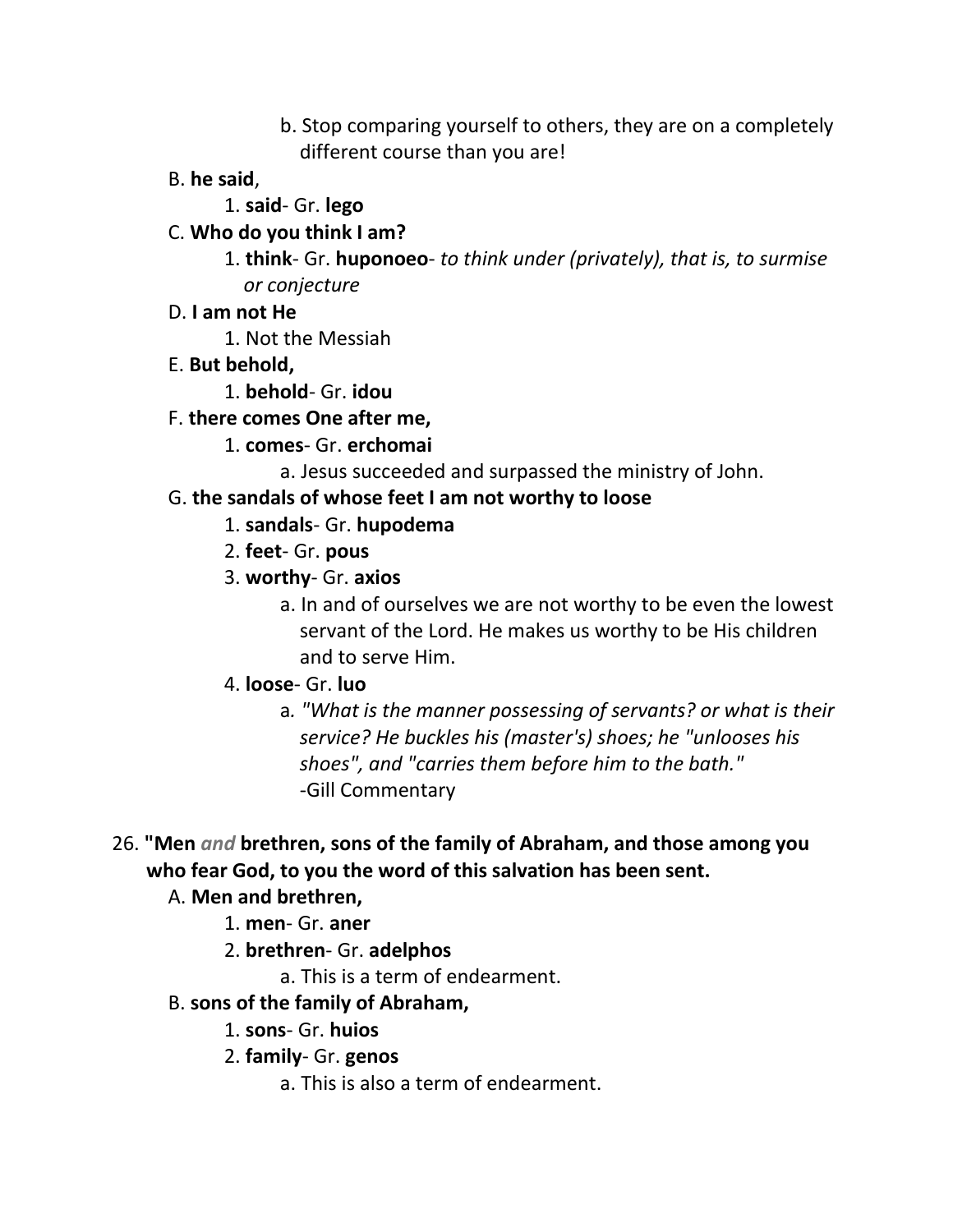## C. **and those among you who fear God,**

- 1. **fear** Gr. **phobos** reverence
	- a. Paul is finding common ground with his audience and putting them on his side- "brethren, family, you reverence God". This is wise thing to do as a communicator today.

### D. **to you the word of this salvation has been sent**

- 1. **word** Gr. **logos** message
- 2. **salvation** Gr. **soteria**
- 3. **sent** Gr. **apostello**
	- a. It was sent to the Jews first, but it was also meant to be sent around the world according to the commission of Jesus. Matt. 28:18-20
- 27. **For those who dwell in Jerusalem, and their rulers, because they did not know Him, nor even the voices of the Prophets which are read every Sabbath, have fulfilled** *them* **in condemning** *Him.*
	- A. **For those who dwell in Jerusalem,**
		- 1. **dwell** Gr. **katoikeo**
		- 2. **Jerusalem**
	- B. **and their rulers,**
		- 1. **rulers** Gr. **archon**
	- C. **because they did not know Him,**
		- 1. **know** Gr. **agnoeo**
			- a. Knowing God will keep us from being led astray in these last days.
	- D. **nor even the voices of the Prophets which are read every Sabbath,**
		- 1. **voices** Gr. **phone**
			- a. Jesus' sheep know His voice. Are we listening however?
		- 2. **Prophets** Gr. **prophetes**
		- 3. **read** Gr. **anaginosko**
		- 4. **Sabbath** Gr. **sabbaton**
			- a. There are myriads of people that hear the Word of God every week at church but have no desire to know God or learn to hear His voice for themselves. This generation is set up for the great falling away prophesied by Paul. 2 Thess. 2:3, 1 Tim. 4:1
		-
	- E. **have fulfilled them in condemning Him**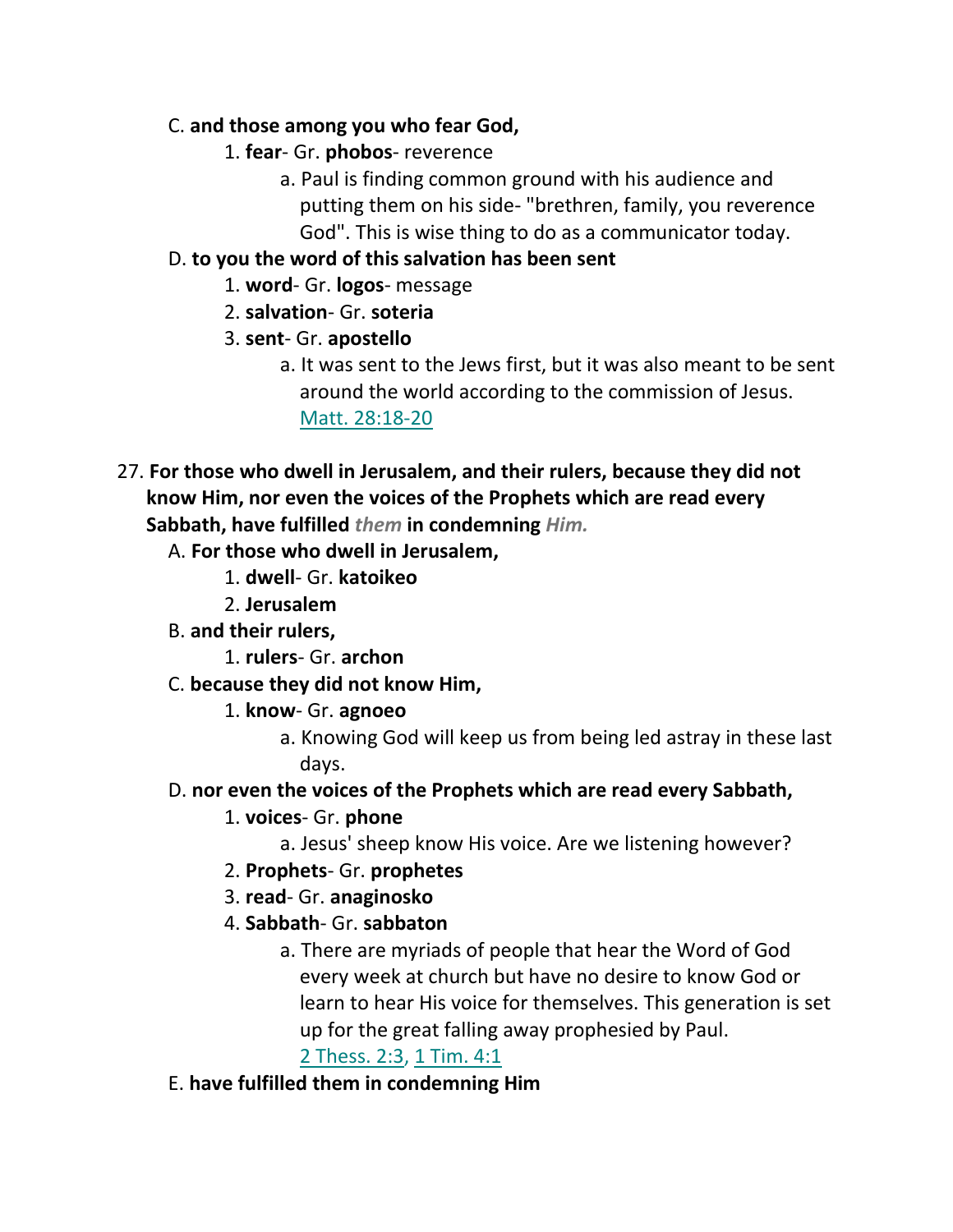- 1. **fulfilled** Gr. **pleroo**
- 2. **condemning** Gr. **krino** *to judge, condemn*
	- a. Those who do not know Jesus or the voice of His Word will end up judging Him wrongly. Multitudes have judged Jesus wrongly, having a wrong view of Him and thus have rejected Him.
- 28. **And though they found no cause for death** *in Him,* **they asked Pilate that He should be put to death.**

# A. **And though they found no cause for death in Him,**

- 1. **found** Gr. **heurisko**
	- a. The witnesses at Jesus' Sanhedrin trial did not agree with each other. Both Pilate and Herod found no reason for Jesus to be put to death after they examined Him.
- 2. **death** Gr. **thanatos**

# B. **they asked Pilate that He should be put to death**

- 1. **asked** Gr. **aiteo**
- 2. **Pilate** means *armed with a spear*
	- a. Pressure was put on Pilate to hand Jesus over to death. He wanted to release Him.
- 3. **put to death** Gr. **anaireo**
- 29. **Now when they had fulfilled all that was written concerning Him, they took**  *Him* **down from the tree and laid** *Him* **in a tomb.**

# A. **Now when they had fulfilled all that was written concerning Him,**

- 1. **fulfilled** Gr. **teleo**
	- a. Many prophecies were fulfilled when Jesus died on the cross. This speaks to the veracity of the prophecies of the Old Testament.

# 2. **written**- Gr. **grapho**

a. This does not mean God made the people do what they did to Jesus. They just fulfilled what God had already known would happen and that was recorded as prophecy in the Old Testament.

# B. **they took Him down from the tree and laid Him in a tomb**

- 1. **took down** Gr. **kathaireo**
- 2. **tree** Gr. **xulon**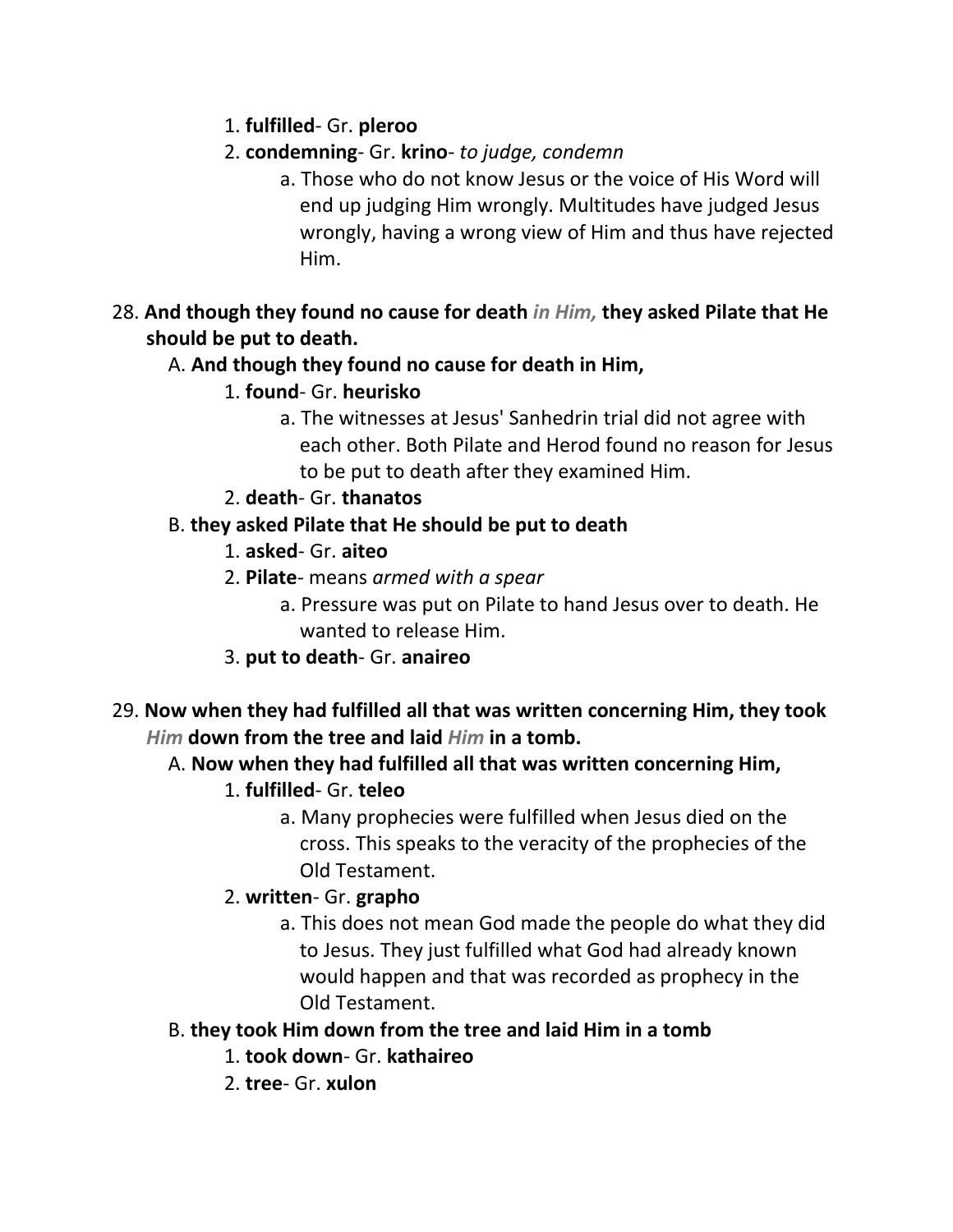- 3. **laid** Gr. **tithemi**
- 4. **tomb** Gr. **mnemeion** *any visible object for preserving or recalling the memory of any person or thing, tomb*
	- a. This was the tomb of Joseph of Arimathea. This fulfilled prophecy. Is. 53:9

# 30. **But God raised Him from the dead.**

- A. **raised** Gr. **egeiro**
- B. **dead** Gr. **nekros**
	- 1. The whole veracity of Christianity hangs on these seven words. Without the resurrection of Jesus from the dead there is no forgiveness of sins and no salvation. The resurrection of Jesus was proof our sins were forgiven and paid for and that justification was provided for all. Rom. 4:25
- 31. **He was seen for many days by those who came up with Him from Galilee to Jerusalem, who are His witnesses to the people.** 
	- A. **He was seen for many days by those who came up with Him from Galilee to Jerusalem,**
		- 1. **seen** Gr. **optanomai** *to see with the natural eye*
			- a. Jesus was seen by a number of His followers after His resurrection. He was seen by 500 of them at the same time. 1Co\_15:5-7
		- 2. **days** Gr. **hemera**
			- a. This was forty days.
		- 3. **came up** Gr. **sunanabaino**
		- 4. **Galilee** means *a circuit*
			- a. This is where Jesus' earthly ministry commenced.
		- 5. **Jerusalem**
			- a. This is where Jesus' earthly ministry terminated.

## B. **who are His witnesses to the people**

## 1. **witnesses**- Gr. **martus**

- a. Namely, the twelve disciples of Jesus. There were others however, like Matthias.
- 2. **people** Gr. **laos**
	- a. The Jewish people.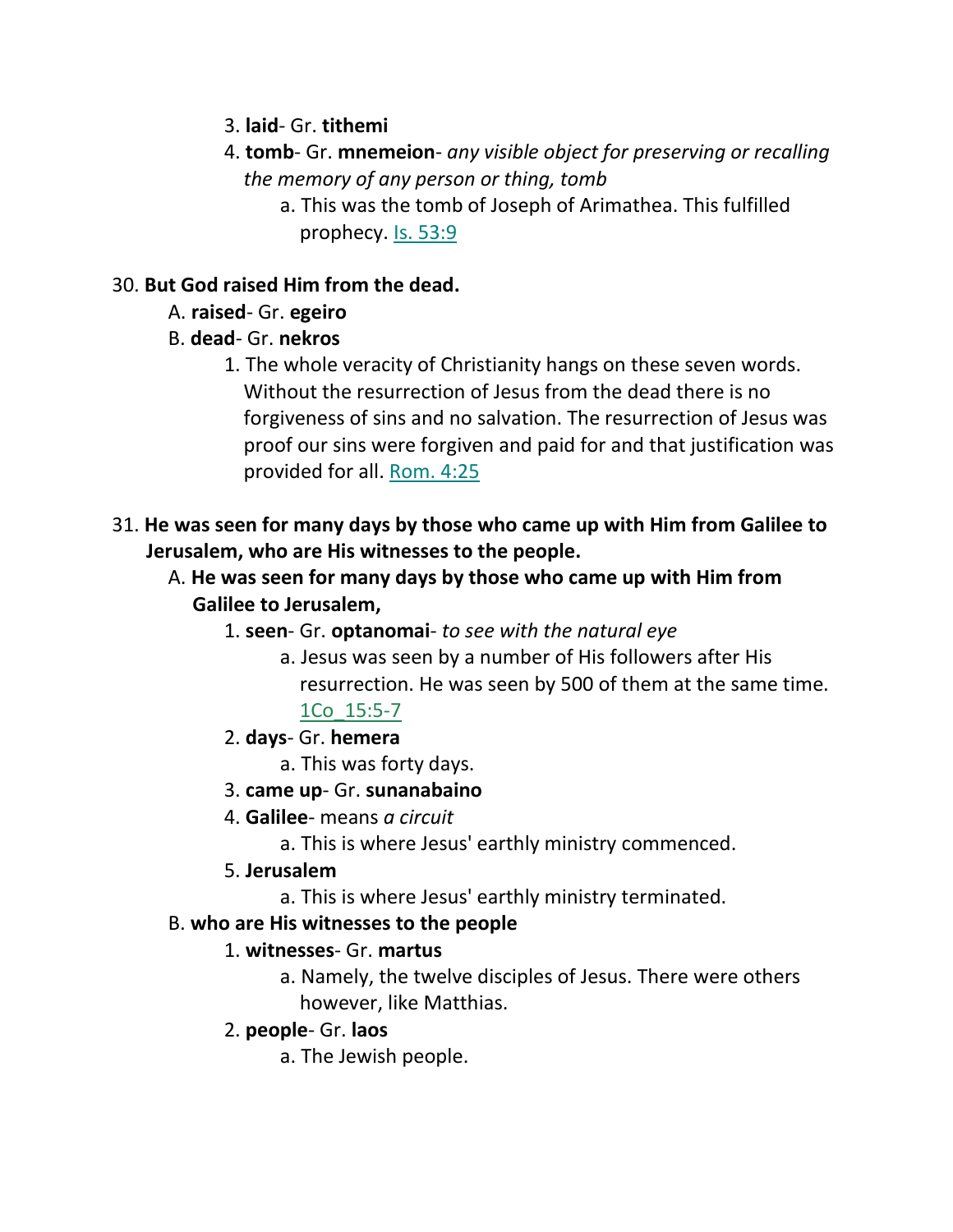- 32. **And we declare to you glad tidings—that promise which was made to the fathers.**
	- A. **And we declare to you glad tidings**
		- 1. **declare glad tidings** Gr. **euaggelizo** *to proclaim the good news*
	- B. **that promise which was made to the fathers**
		- 1. **promise** Gr. **epaggelia**
			- a. Namely, the promise given to Abraham and passed on to his heirs. Gen\_22:18
		- 2. **made** Gr. **poieo**
		- 3. **fathers** Gr. **pater**
			- a. Abraham, Isaac, and Jacob
- 33. **God has fulfilled this for us their children, in that He has raised up Jesus. As it is also written in the second Psalm: 'YOU ARE MY SON, TODAY I HAVE BEGOTTEN YOU.'** 
	- A. **God has fulfilled this for us their children,**
		- 1. **fulfilled** Gr. **ekpleroo**
			- a. God is the Great Fulfiller! He will fulfill what He has started and spoken over you!
		- 2. **children** Gr. **teknon**
	- B. **in that he has raised up Jesus,**
		- 1. **raised up** Gr. **anistemi**
			- a. This speaks of His resurrection.
	- C. **As it is also written in the second Psalm,**
		- 1. **written** Gr. **grapho**
		- 2. **second Psalm** Gr. **deuteros psalmos**
			- a. Psalm 2:7
			- b. This is the only place in the New Testament where the exact location of an Old Testament quotation is given. The bible was not originally written with verses.

## D. **You are my son,**

- 1. **son** Gr. **huios**
	- a. *The resurrection of Christ from the dead was the great public manifestation of him as the Son of God; the act by which he was "declared to be the Son of God with power."* Rom\_1:4. -Family NT Commentary
- E. **today I have begotten you**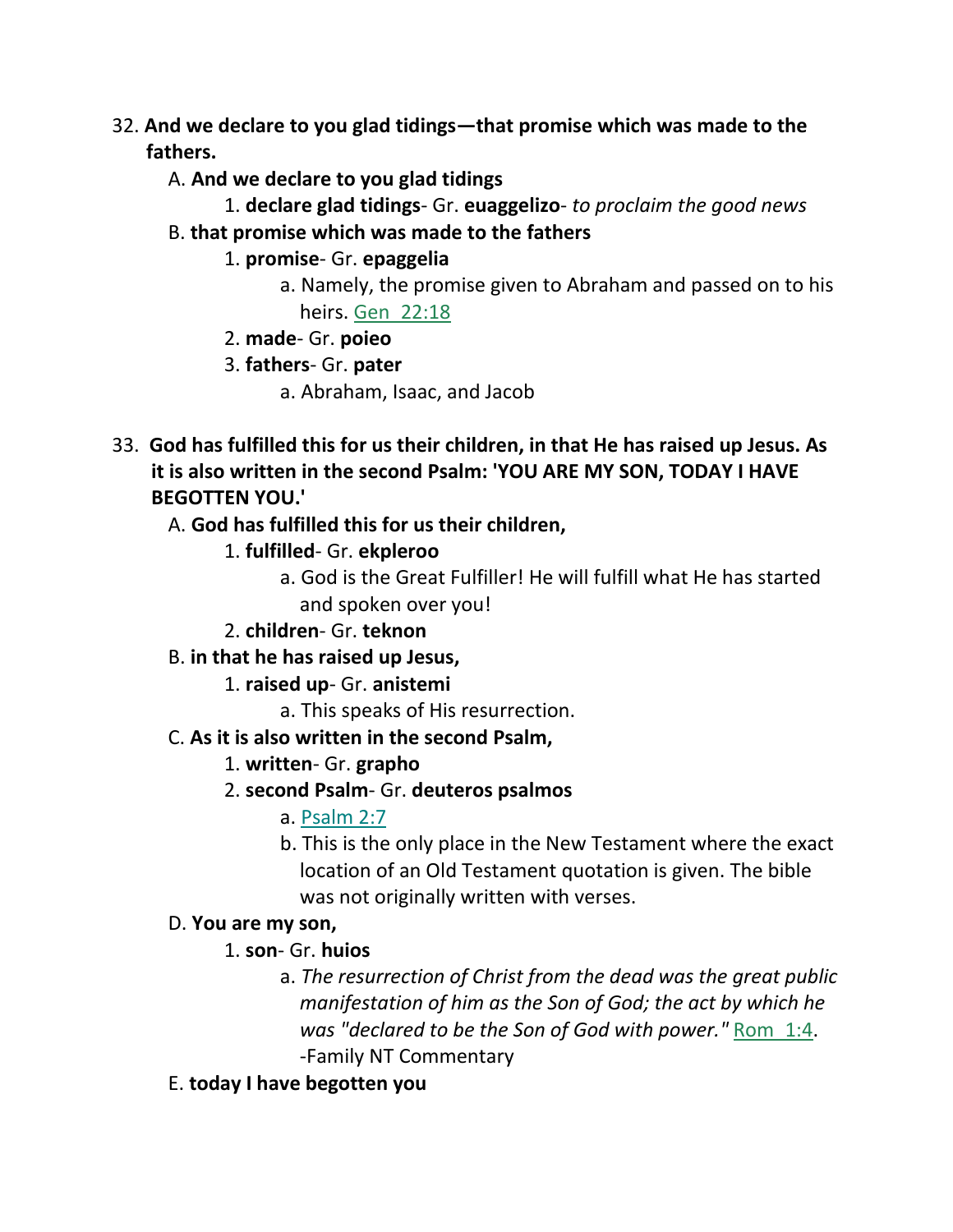### 1. **today**- Gr. **semeron**

a. What day? The day of His resurrection.

## 2. **begotten**- Gr. **gennao**

- a. This word means to bring new life into the world. This happened with the resurrection. However, Jesus was the Son of God from eternity. He was eternally begotten of the Father. How that is, we do not know. That is why we are not God!
- b. The resurrection of Jesus from the dead separates Him from all other humans. No other human has experienced resurrection as of yet. His resurrection- giving of new life was a public display that Jesus is the Son of God and is divine in nature.

# 34. **And that He raised Him from the dead, no more to return to corruption, He has spoken thus: 'I WILL GIVE YOU THE SURE MERCIES OF DAVID.'**

# A. **And that He raised Him from the dead,**

- 1. **raised** Gr. **anistemi**
- 2. **dead** Gr. **nekros**

# B. **no more to return to corruption,**

- 1. **return** Gr. **hupostrepho** *to turn back*
- 2. **corruption** Gr. **diaphthora**
	- a. This is the difference between the various people raised from the dead in the Old Testament and in the New Testament and Jesus being raised from the dead. Jesus was raised in a resurrection body that will never decay and die again. Everyone that was raised in the Old Testament and the New Testament ended up growing old, dying again and their body was decayed in the grave.

## C. **He has spoken thus,**

- 1. **spoken** Gr. **ereo**
- D. **I will give you the sure mercies of David**
	- 1. **give** Gr. **didomi**
	- 2. **sure-** Gr. **pistos** *faithful*
	- 3. **mercies** Gr. **hosios** *holy things, sacred things*
		- a. A good translation is: "I will give you the sure and enduring sacred things of David."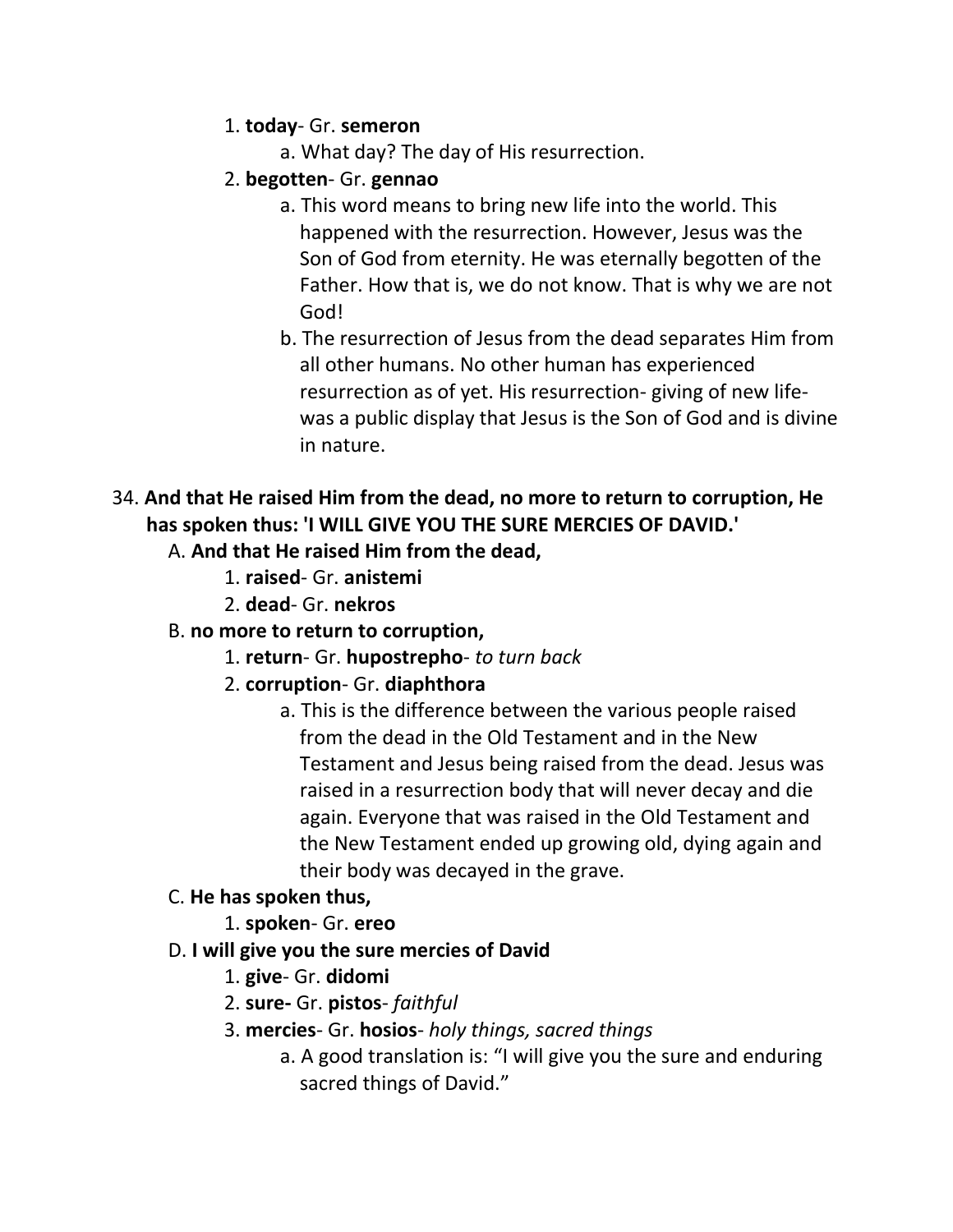- b. *There is no word for "mercies" in the original; but the word rendered "holy" is one which the LXX. [Septuigint] frequently used to represent the Hebrew word for "mercies."* - Cambridge Bible Commentary
- c. God had promised that someone from David's line would always sit on His throne. By Jesus Christ being raised from the dead, never to die again, He now has fulfilled this promise.

## 35. **Therefore He also says in another** *Psalm:* **'YOU WILL NOT ALLOW YOUR HOLY ONE TO SEE CORRUPTION.'**

### A. **Therefore He also says in another Psalm,**

- 1. **says** Gr. **lego**
- 2. **Psalm** Gr. **psalmos**

## B. **You will not allow your holy one to see corruption**

### 1. **holy one**- Gr. **hosios**

- a. This One is Jesus.
- b. This is the same Greek word used in the last verse translated as mercies. Jesus is the sure mercies of David!
- 2. **see** Gr. **eido**
- 3. **corruption** Gr. **diaphthora**
	- a. Jesus' body was raised on the third day before it experienced corruption.

## 36. **"For David, after he had served his own generation by the will of God, fell asleep, was buried with his fathers, and saw corruption;**

- A. **For David,**
- B. **after he had served his own generation by the will of God,**
	- 1. **served** Gr. **hupereteo-** *to act as an under-rower, ministered*
		- a. This word means to serve as an under-rower deep down in a large ship. In the ancient world large sailing ships had three decks of rowers. The top level was the easiest since the rows did not dip very far into the water. However, the further you went down to the third level, the rowers had to labor much harder because the oars went deep in the water. The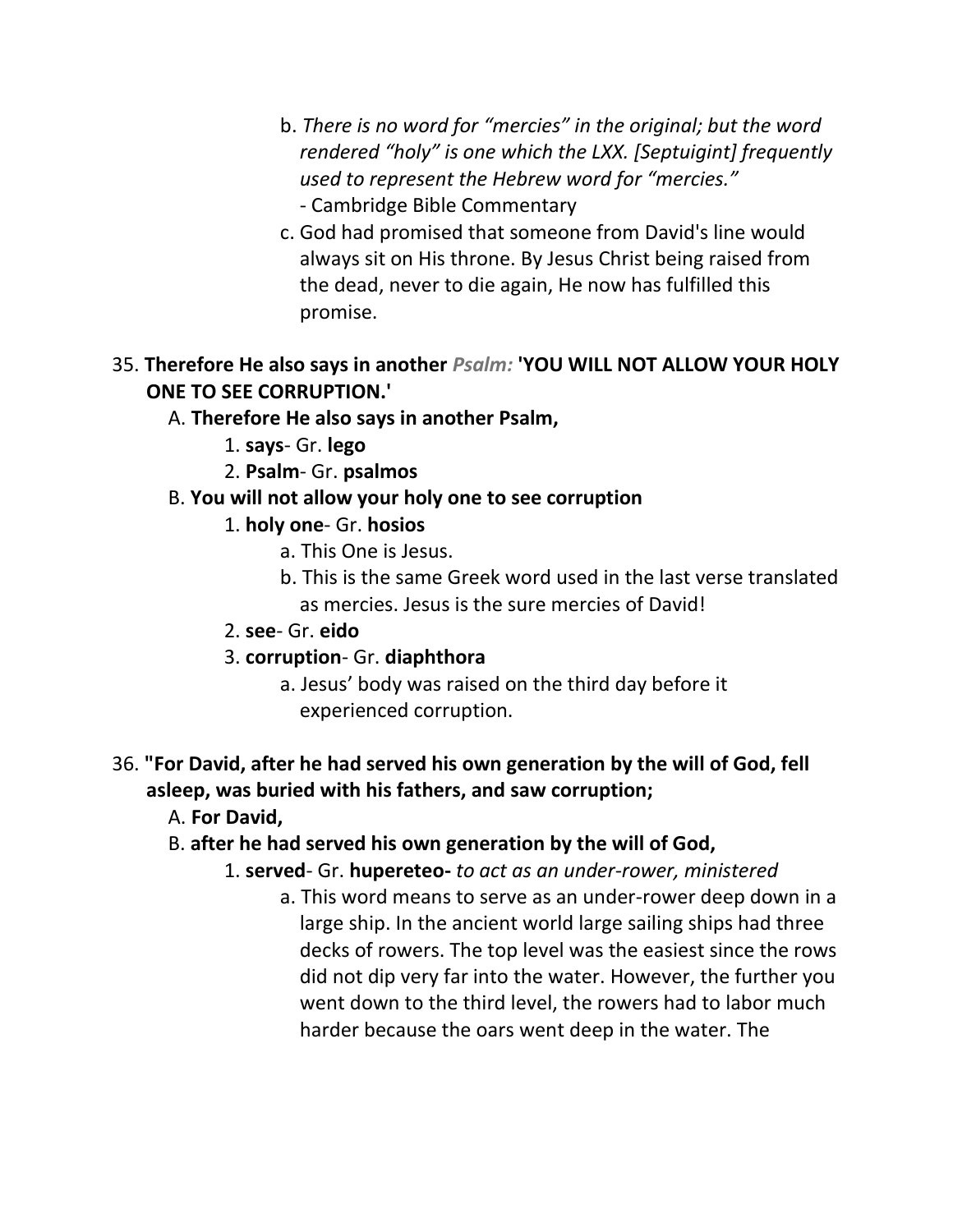lowest servants served as under-rowers. This word was used of Mark serving Paul and Barnabas. It means to perform menial tasks and speaks of a very humble position.

- b. By using this word we see the humility in which David walked and served others. Leaders would do well to mark this and emulate it in their lives.
- c. Will you take the place of an under-rower for your generation?

### 2. **generation**- Gr. **genea**

a. We are all born into a certain generation that God has called us to, not only to be a part of, but to serve. Many are seeking to lead their generation but precious few are seeking to serve their generation. How are you serving your generation?

## 3. **will**- Gr. **thelema**

a. Many are seeking their own will, but we must find out what God's will is for us. Whatever specific role that is, one thing that will characterize it- serving others.

### C. **fell asleep**- Gr. **koimao**

1. Only believers who die are referred to as being "asleep". This is never used of an unbeliever. When you sleep you appear to be dead, but will awake new and refreshed in the morning. So death for a believer is referred to as being asleep. This is not literal sleep but is a metaphor. We know that those that die are present with the Lord and are conscious. The term sleep strictly speaks of the believer's dead **body** that will be raised up in the morning of Jesus' appearing. The doctrine of soul sleep is erroneous. This teaching says that the soul of those who have died enter into a sleep state until the day of the resurrection. There is no scriptural foundation for this teaching. The rich man and Lazarus' story of Jesus show that those who die are quite awake in their soul. Luke 16 Moses and Elijah were very awake on the Mt. of Transfiguration. Peter did not see Moses and Elijah sleeping up on that mountain!

#### D. **was buried with is fathers,**

- 1. **buried** Gr. **prostithemi**
- 2. **fathers** Gr. **pater**
	- a. His ancestors.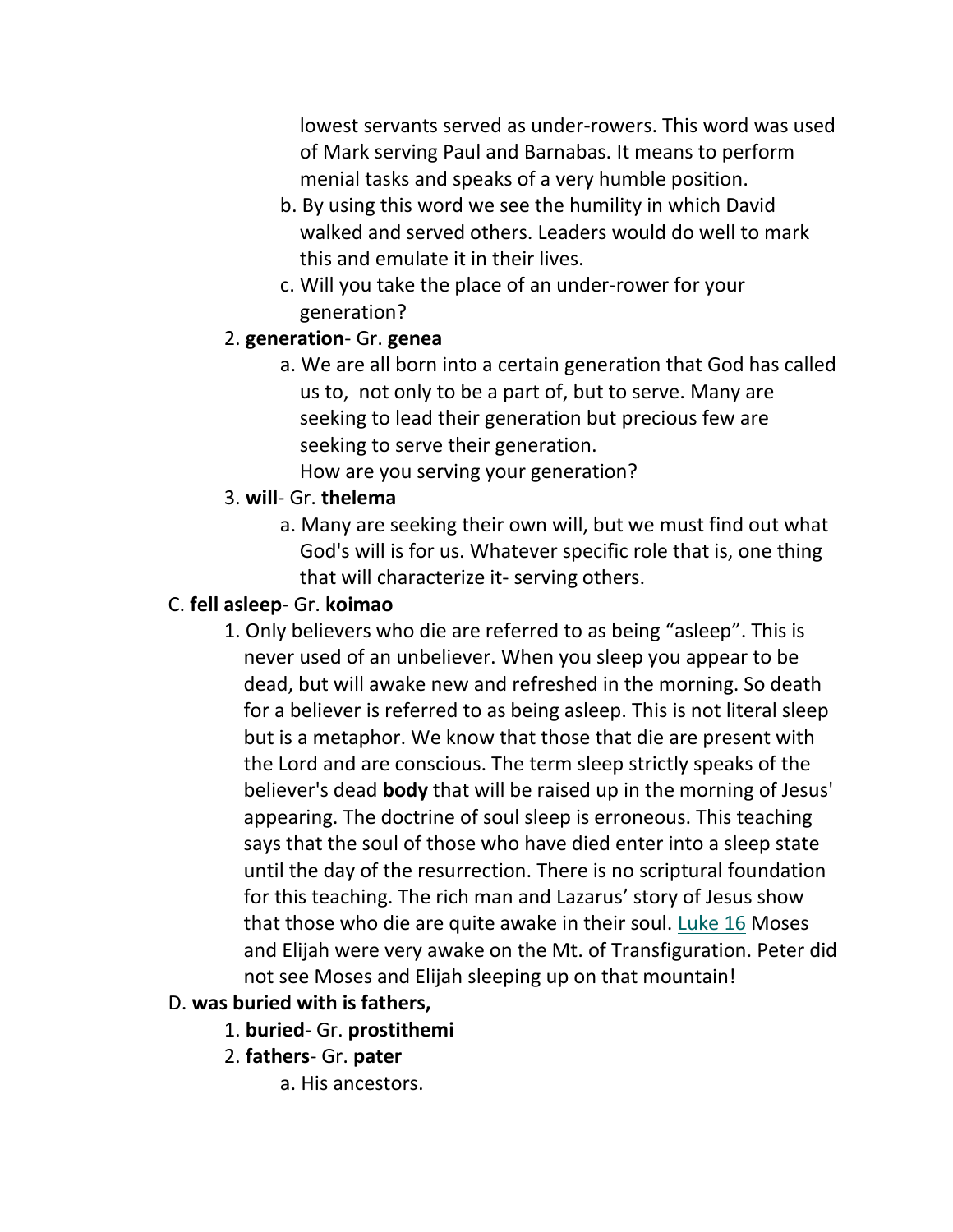#### E. **and saw corruption**

- 1. **saw** Gr. **eido**
- 2. **corruption** Gr. **diaphthora**
	- a. David's body is still in the grave where it was deposited thousands of years ago. Jesus' body is no longer in the tomb.

## 37. **but He whom God raised up saw no corruption.**

- A. **raised up** Gr. **egeiro**
	- a. The He speaks of Jesus.
- B. **saw** Gr. **eido**

# C. **corruption**- Gr. **diaphthora**

a. A body starts decomposing after the third day. Jesus was raised the third day and His body did not decay.

# 38. **Therefore let it be known to you, brethren, that through this Man is preached to you the forgiveness of sins;**

# A. **Therefore let it be known to you,**

- 1. **known** Gr. **gnostos**
	- a. Salvation has been provided for, but what needs to happen now is for people know about it. That is where we come in. We are tasked with proclaiming the salvation message so everyone knows about it. We are all in God's advertising department.
- B. **brethren** Gr. **adelphos**

# C. **that through this Man is preached to you the forgiveness of sins**

- 1. **Man** Gr. **aner**
	- a. Jesus
- 2. **preached** Gr. **kataggello** *to announce, declare, promulgate, make known*
- 3. **forgiveness** Gr. **aphesis** *to release*
- 4. **sins** Gr. **hamartia**
	- a. This was done by the redeeming value of the shed blood of Jesus.
- 39. **and by Him everyone who believes is justified from all things from which you could not be justified by the law of Moses.**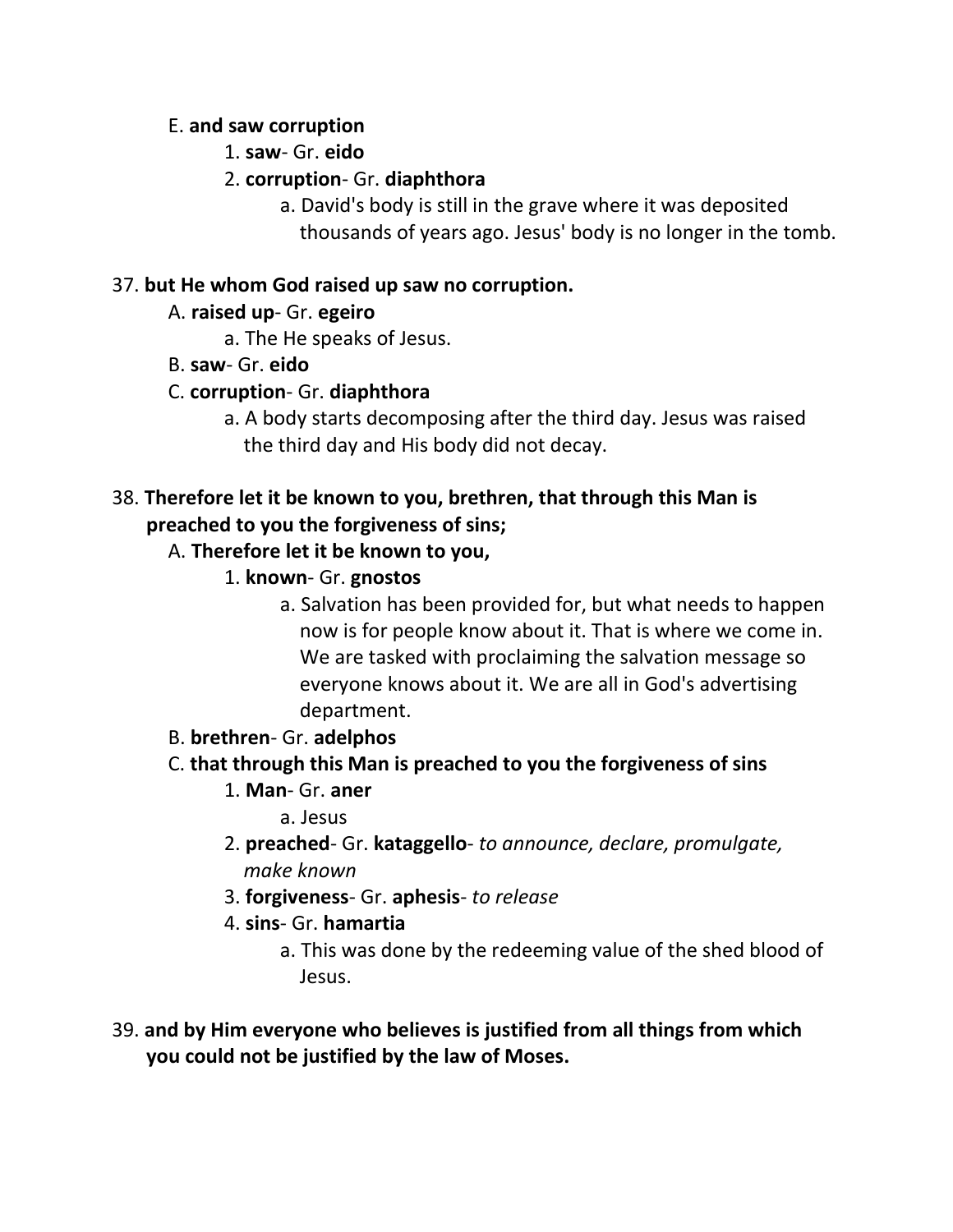## A. **by Him**

1. There is only one mediator between God and man- the Man Christ Jesus.

## B. **everyone**

1. The gospel is open for anyone to receive, by faith. God does not select people for heaven or hell.

## C. **believes**- Gr. **pisteuo**

1. This verse clearly states that only those who believe are justified from all things. Universalist teachers say that Jesus died for all so then all are reconciled and justified before God. No! Only those who believe are justified.

# D. **justified**- Gr. **dikaioo**- *to make as one ought to be, declare innocent*

1. This word means to be legally declared innocent of all wrong doing and to be as one ought to be. This is a glorious truth of the gospel for believers! This is truly good news- almost too good to be true news!

# E. **all things**

- 1. All violations of God's law either committed or omitted.
- 2. As believers we must renew our mind to just how forgiven we are. We have been declared innocent from every and all sin, whether that be by commission or omission. We need to be righteousness conscience instead of sin conscience.

## F. **law**- Gr. **nomos**

1. By the works of the law shall no flesh be justified. No one could keep the law. The blood of animals could not remove sin. Jesus both kept the law and shed His eternal sinless blood for us so that we could have the remission and forgiveness of our sins.

## G. **Moses**- means *drawn out*

1. Moses did not originate the law but merely was the agent that it was given through.

# 40. **Beware therefore, lest what has been spoken in the prophets come upon you:**

## A. **Beware therefore,**

- 1. **Beware** Gr. **blepo** *look, see*
- B. **lest what has been spoken in the prophets come upon you**
	- 1. **spoken** Gr. **ereo**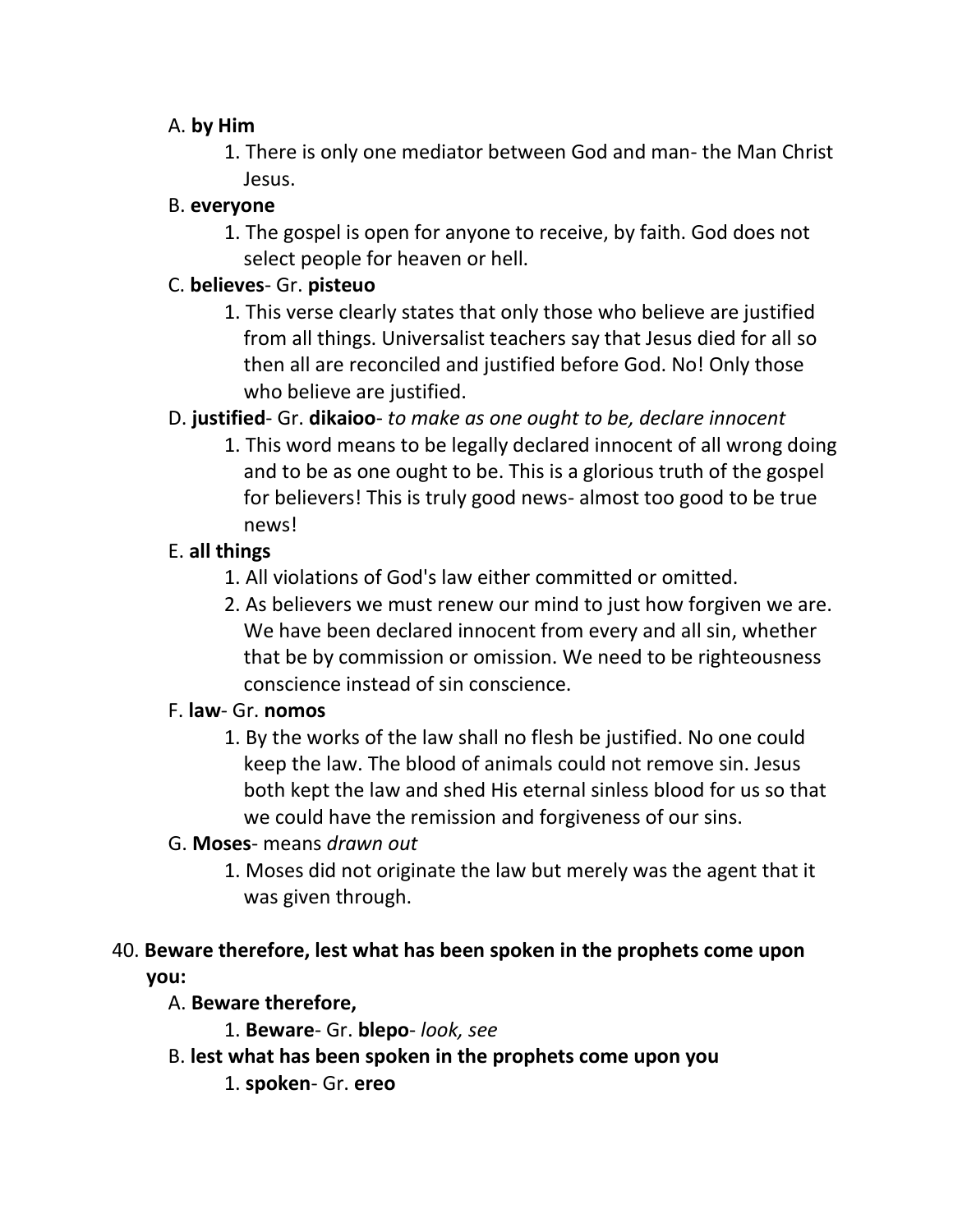## 2. **prophets**- Gr. **prophetes**

- a. *In that part of the Scriptures called "the Prophets." The Jews divided the Old Testament into three parts, of which "the Book of the Prophets" was one. See the notes on Luk\_24:44. The place where this is recorded is Hab\_1:5. It is not taken from the Hebrew, but substantially from the Septuagint. The original design of the threatening was to announce the destruction that would come upon the nation by the Chaldeans. The original threatening was fulfilled. But it was as applicable to the Jews in the time of Paul as in the time of Habakkuk. The principle of the passage is, that if they held in contempt the doings of God, they would perish. The work which God was to do by means of the Chaldeans was so fearful, so unusual, and so remarkable, that they would not believe it in time to avoid the calamity. In the same way, the manner in which God gave the Messiah was so little in accordance with their expectation, that they might see it, yet disbelieve it; that they might have the fullest proof, and yet despise it; that they might wonder, and be amazed and astonished, and yet refuse to believe it, and be destroyed*. -Barnes Commentary
- 3. **come upon** Gr. **eperchomai**
	- a. You must behold the Word of God and act upon it in order to keep evil from coming upon you, but also you must behold the Word of God and act upon it to have the promises of God come upon you.
- 41. **'BEHOLD, YOU DESPISERS, MARVEL AND PERISH! FOR I WORK A WORK IN YOUR DAYS, A WORK WHICH YOU WILL BY NO MEANS BELIEVE, THOUGH ONE WERE TO DECLARE IT TO YOU.' "** 
	- A. **Behold** Gr. **eido** *see*
	- B. **you despisers,**
		- 1. **despisers** Gr. **kataphrontes** *to think down, one who despises or disdains*
	- C. **marvel and perish,**
		- 1. **marvel** Gr. **thaumazo** *to be amazed*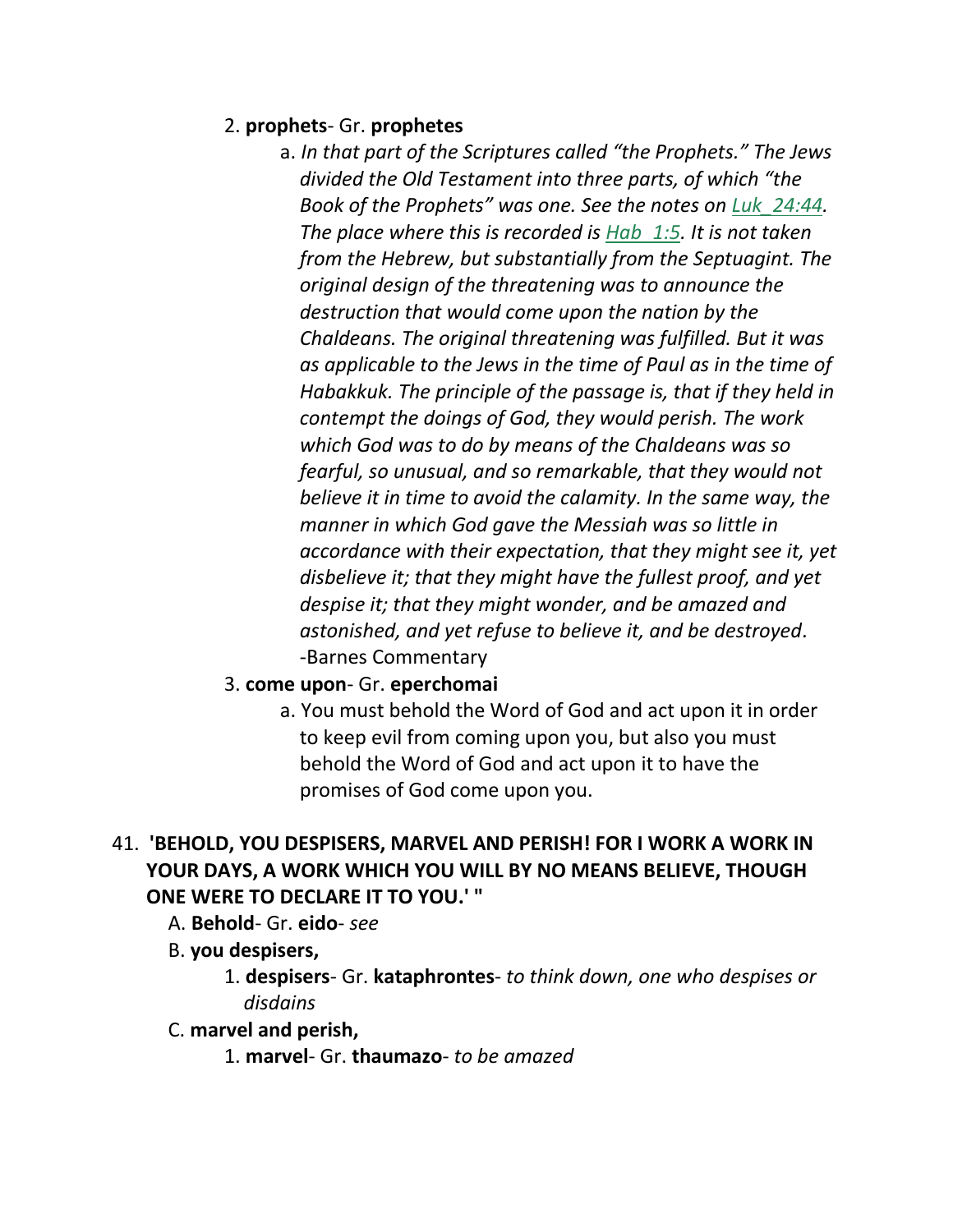- a. You can marvel and believe, but here you can marvel in unbelief.
- 2. **perish** Gr. **aphanizo** *to be removed from sight, disappear*
- D. **for I work in your days,**
	- 1. **work** Gr. **ergon**
		- a. After the six days of creation God rested from all His works. However, after Adam and Eve sinned and fell, God went back to work in planning and bringing about redemption for mankind. In the Old Testament, the Father worked, planning and proclaiming redemption. In the Gospels Jesus worked in executing redemption on the cross, and in the New Testament, the Spirit is working to reveal and manifest redemption.
	- 2. **days** Gr. **hemera**
		- a. When this was first written it spoke of those who lived in Habakkuk's day. But God, the Holy Spirit, was at work in Paul's day and still is until today.

# E. **a work which you will by no means believe,**

- 1. **work** Gr. **ergon**
- 2. **believe** Gr. **pisteuo**
	- a. This was spoken to people whose hearts were hardened by religion. 2Ch\_36:16

# F. **though one were to declare it to you**

1. **declare**- Gr. **ekdiegomai**- *to narrate fully, detail out*

# 42. **So when the Jews went out of the synagogue, the Gentiles begged that these words might be preached to them the next Sabbath.**

- A. **So when the Jews went out of the synagogue,**
	- 1. **went out** Gr. **exeimi**
	- 2. **synagogue** Gr. **sunagoge**
- B. **the Gentiles begged that these words might be preached to them the next Sabbath**
	- 1. **Gentiles** Gr. **ethnos**
		- a. These were Gentile proselytes of the Jewish religion. Notice Paul's ministry and anointing attracted the Gentiles. That was his ministry call.
	- 2. **begged** Gr. **parakaleo** *to beseech, entreat*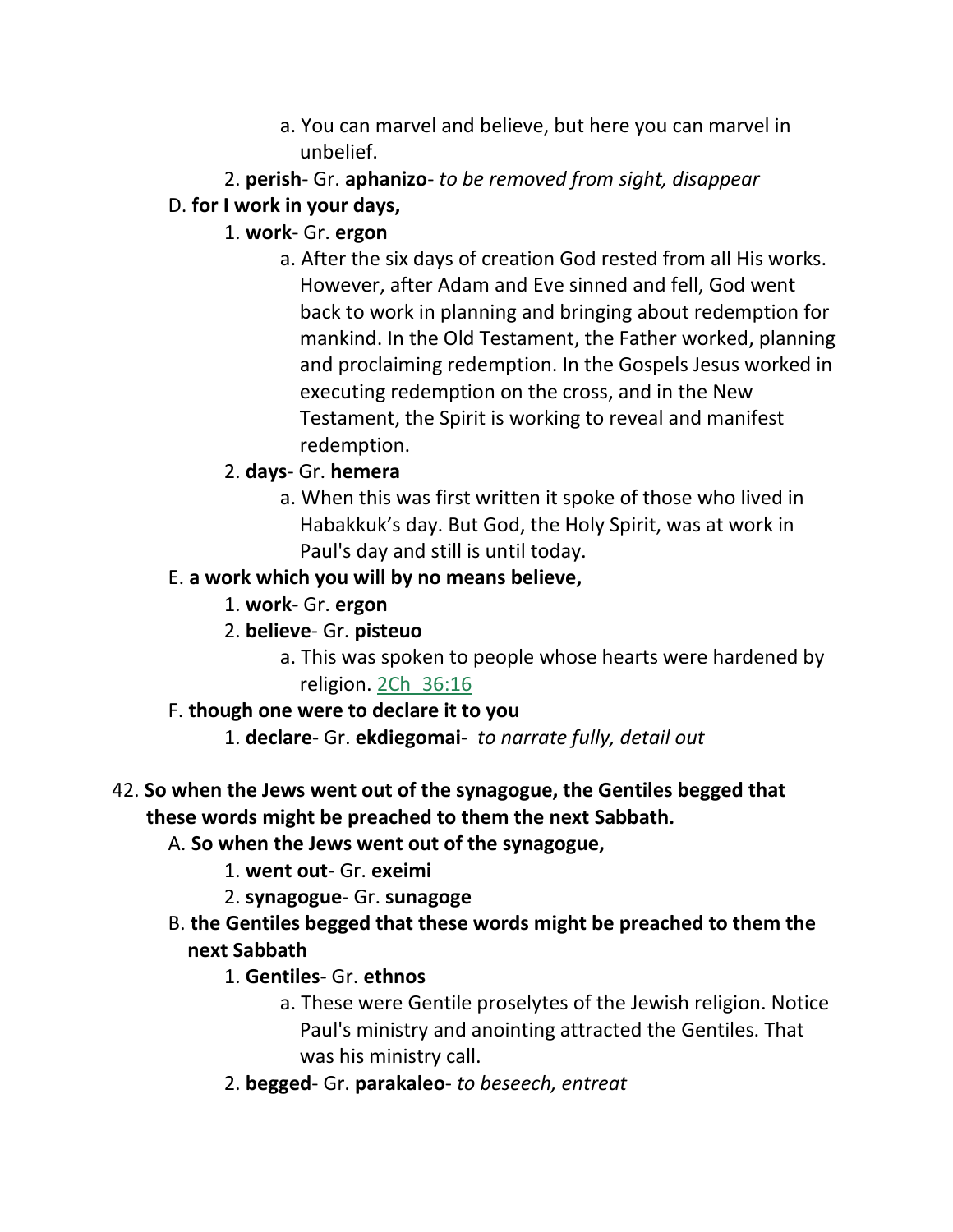- 3. **words** Gr. **rhema**
- 4. **preached** Gr. **laleo** *spoken*
- 5. **next Sabbath** Gr. **metaxu sabbaton**

a. They wanted a sermon series!

- 43. **Now when the congregation had broken up, many of the Jews and devout proselytes followed Paul and Barnabas, who, speaking to them, persuaded them to continue in the grace of God.** 
	- A. **Now when the congregation had broken up,**
		- 1. **congregation** Gr. **sunagoge** *synagogue*
		- 2. **broken up** Gr. **luo** *released*
	- B. **many of the Jews and devout proselytes followed Paul and Barnabas,**
		- 1. **devout** Gr. **sebomai** *worshiping, devout, pious*
		- 2. **proselytes** Gr. **proselutos** *a newcomer, a stranger; in NT a proselyte, convert from paganism to Judaism*
		- 3. **followed**-Gr. **akoloutheo**
			- a. It is a great thing when a congregation follows its leader as they follow Christ!
	- C. **who**
	- D. **speaking to them,**
		- 1. **speaking** Gr. **proslaleo**
	- E. **persuaded them to continue in the grace of God**
		- 1. **persuaded** Gr. **peitho**
			- a. Christians must be persuaded to continue in grace after salvation, because of the tendency to get back into works.
		- 2. **continue** Gr. **epimeno**
			- a. By this we know that some had been saved and converted to the faith. Continuing in the Word of God's grace is a hallmark of a disciple. John 8:31
		- 3. **grace** Gr. **charis**
			- a. This is where most Christians go wrong after they get saved. They do not continue in the grace of God. They get into the works of the law. If we continue to conduct ourselves towards God by walking in faith, in His grace, we will do well. Col. 2:6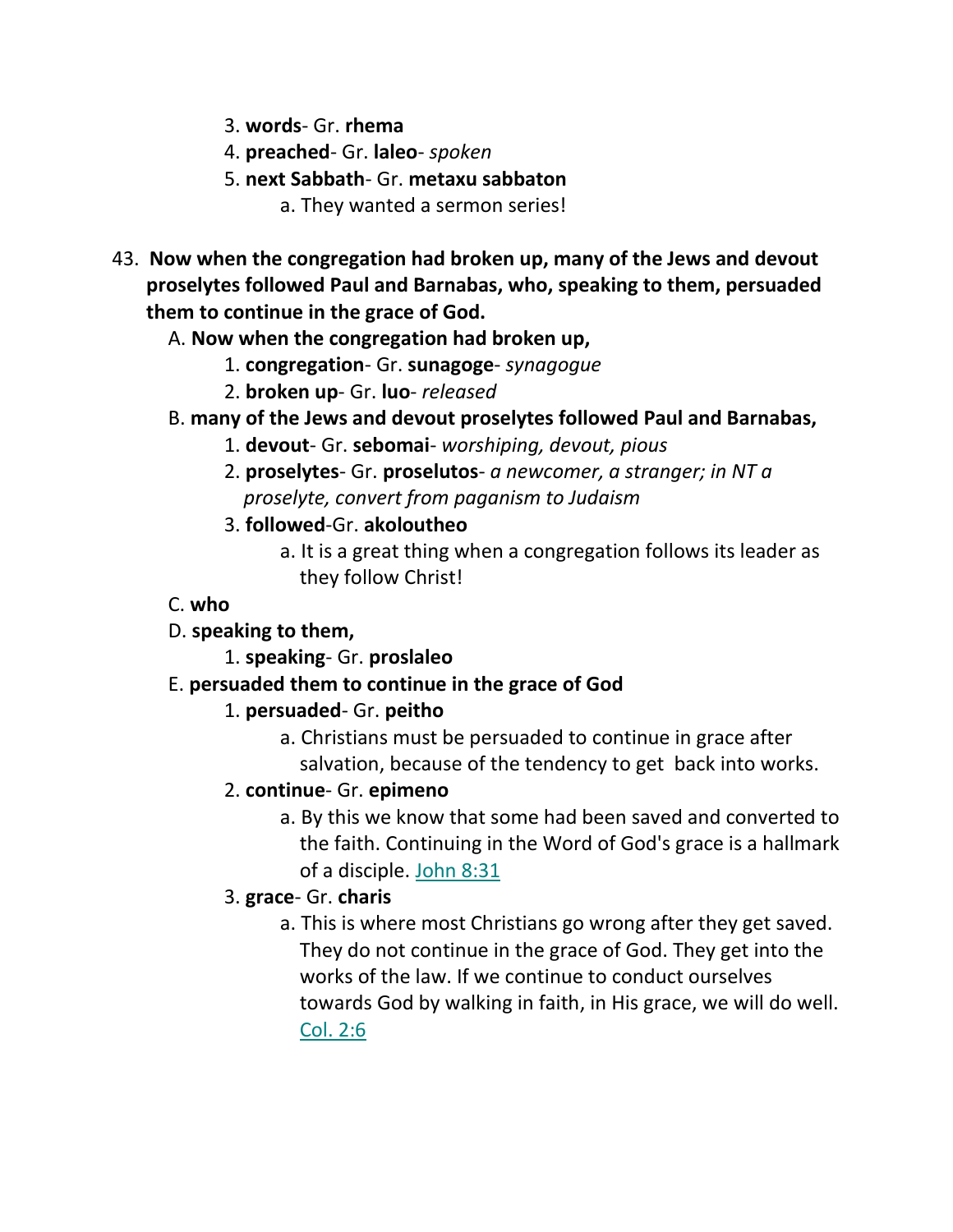- 44. **On the next Sabbath almost the whole city came together to hear the word of God.** 
	- A. **whole** Gr. **pas**
	- B. **city** Gr. **polis**
		- 1. A revival was under way! Persecution was also on the way!
	- C. **came together** Gr. **sunago**
	- D. **hear** Gr. **akouo**
		- 1. Faith comes by hearing, and hearing by the Word of God.
	- E. **word** Gr. **logos**
- 45. **But when the Jews saw the multitudes, they were filled with envy; and contradicting and blaspheming, they opposed the things spoken by Paul.** 
	- A. **But when the Jews saw the multitudes,**
		- 1. **multitudes** Gr. **ochlos**
			- a. When Jesus saw the multitudes he was filled with compassion. Matt. 9:36 Here the religious Jews saw the crowds and were filled with envy.
	- B. **they were filled with envy,**
		- 1. **filled** Gr. **pletho**
		- 2. **envy** Gr. **zelos** *heat, that is, (figuratively) "zeal" (in a favorable sense, ardor; in an unfavorable one, jealousy)*
			- a. A note for ministers: Do not reject the truth someone else teaches out of jealousy- just because they attract more people and are seemingly more popular than you are.

# C. **and contradicting and blaspheming,**

- 1. **contradicting** Gr. **antilego** *to speak against*
- 2. **blaspheming** Gr. **blasphemeo** *to injure by an evil report*
	- a. Contradicting is coming against what someone says or believes. Blaspheming has to do with character assassination.

# D. **they opposed the things spoken by Paul**

- 1. **opposed** Gr. **antihistemi** *to stand against*
- 2. **spoken** Gr. **lego**
- 3. **Paul**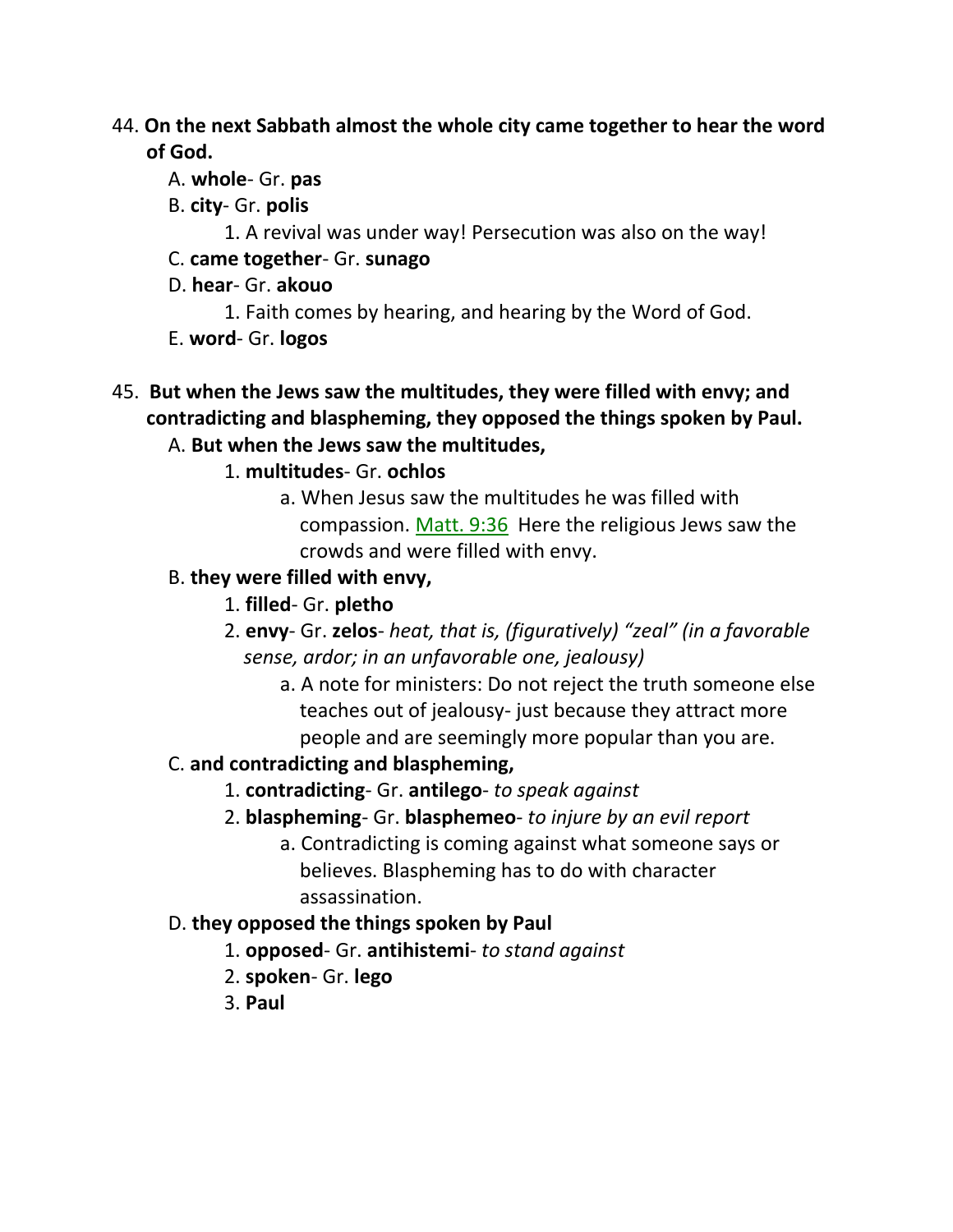- 46. **Then Paul and Barnabas grew bold and said, "It was necessary that the word of God should be spoken to you first; but since you reject it, and judge yourselves unworthy of everlasting life, behold, we turn to the Gentiles.** 
	- A. **Then Paul and Barnabas grew bold and said,**
		- 1. **grew bold** Gr. **parrhesiazomai** *all outspokenness*
		- 2. **said** Gr. **epo**
	- B. **It was necessary that the Word of God should be spoken to you first,**
		- 1. **necessary** Gr. **anagkaios**
			- a. There is no record of God telling Paul he was supposed to go to the Jews first, before the Gentiles. His call from God was being sent to the Gentiles, kings, and the Jews. Acts 9:15 The Jews were not mentioned first, but last! If God was sending him first to the Jews, He would have listed them first but He did not.
			- b. Remember, the book of Acts is a history book, not a doctrine book. It is unsafe to take narrative from the book of Acts and make it doctrine for the church. The doctrinal books of the New Testament are the epistles. These contain the doctrine for the church.
		- 2. **Word** Gr. **logos**
			- a. The gospel
		- 3. **spoken** Gr. **laleo**
		- 4. **first** Gr. **proton**
	- C. **but since you reject it,**
		- 1. **reject** Gr. **apotheomai** *to shove off or away*
	- D. **and judge yourselves unworthy of everlasting life,**
		- 1. **judge** Gr. **krino**
		- 2. **unworthy** Gr. **ou axios**
			- a. The gospel is for unworthy people! The only way we become worthy of everlasting life is to accept Jesus and His righteousness. We are made worthy by faith in Jesus.
		- 3. **everlasting life** Gr. **aionios zoe**
			- a. Eternal life in God's presence. All people will live forever, either in God's presence or in hell/lake of fire.
	- E. **behold** Gr. **idou**
	- F. **we turn to the Gentiles**
		- 1. **turn** Gr. **strepho**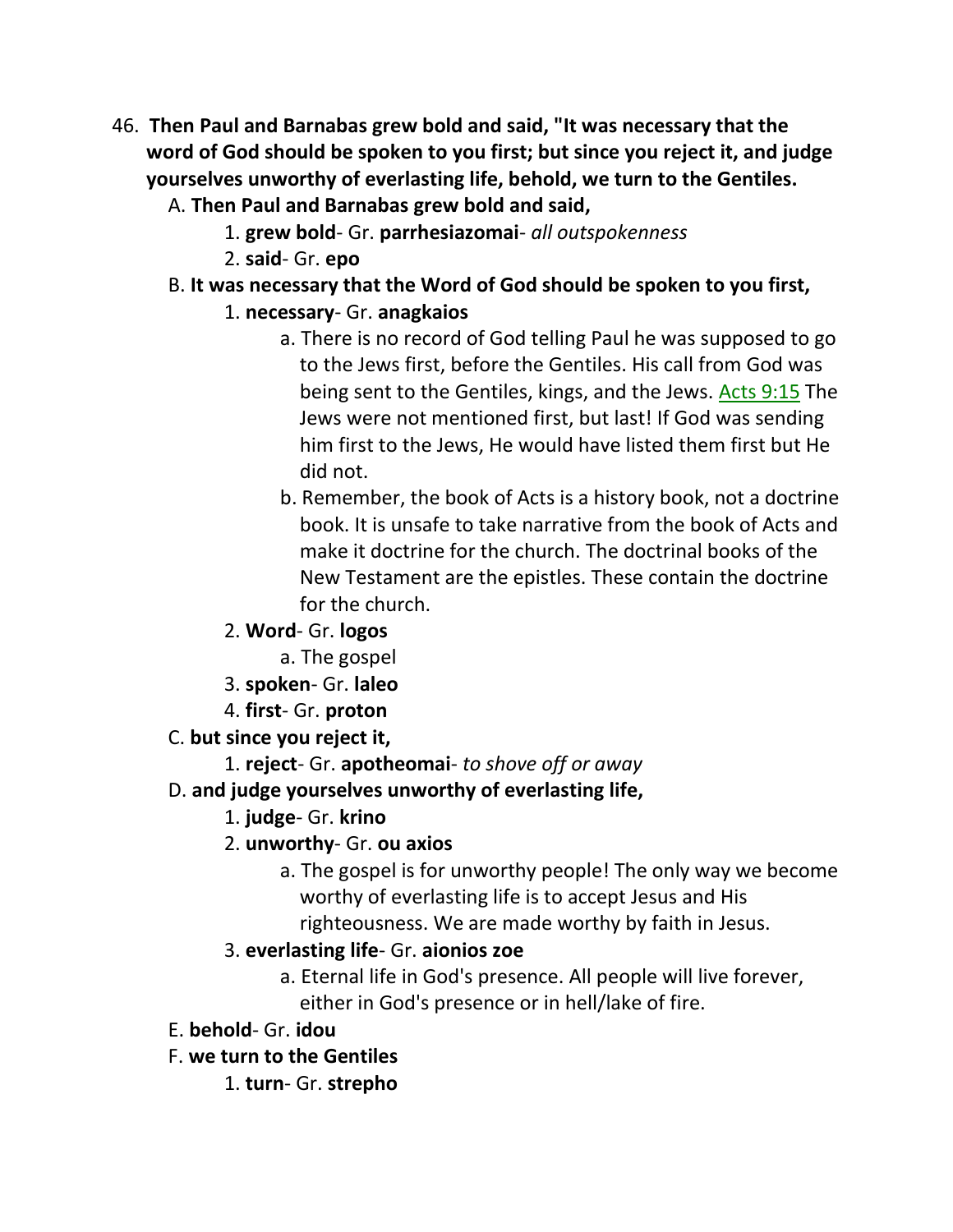- a. Finally! That was what God wanted him to do in the first place! He probably would have saved a stoning later if he would have stuck to ministering to the Gentiles.
- 47. **For so the Lord has commanded us: 'I HAVE SET YOU AS A LIGHT TO THE GENTILES, THAT YOU SHOULD BE FOR SALVATION TO THE ENDS OF THE EARTH.' "**

# A. **For so the Lord has commanded us**

# 1. **commanded**- Gr. **entellomai**

- a. Going to the Gentiles first was what the Lord commanded Paul. He did not command him to go the Jews first. Paul changed around what was said to him and put his own desire and will in it. Paul always yearned to be the one to reach the Jews. That was not his call. That was Peter's call.
- b. You will save yourself a lot of heartache if you just follow exactly what God tells you to do and not add or subtract from it.

# B. **I have set you as a light to the Gentiles,**

1. **set**- Gr. **tithemi**

# 2. **light**- Gr. **phos**

a. This verse is from **Isa. 49:6.** It speaks of the Messiah. Here however, Paul said that God commanded them to reach the gentiles and be a light for them. God applied what was said in Isaiah about Jesus to Paul and Barnabas! This also applies to us today! So, which is it? Is it Jesus or us? YES! We are the body of Christ, and He is our Head. We share the calling of Jesus!

# 3. **Gentiles**- Gr. **ethnos**

a. All the world and its nations.

# C. **that you should be for salvation to the ends of the earth**

# 1. **salvation**- Gr. **soterion**

a. Jesus is our salvation, but we are take that message of salvation to the world.

# 2. **ends**- Gr. **eschatos**- *extreme, last*

a. There is really no ends of the earth because the earth is round. This word for "ends" means the extreme parts of the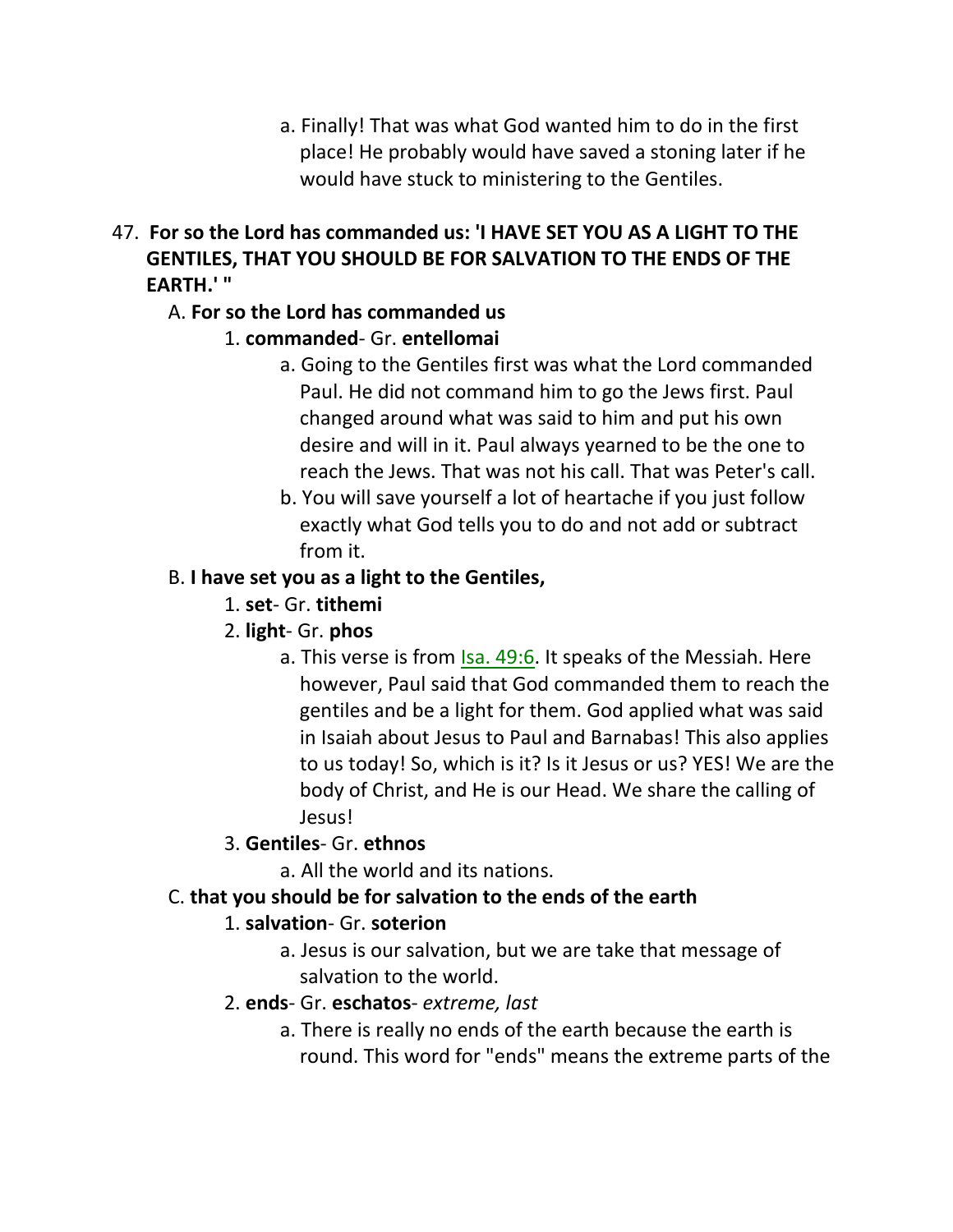earth. It also means last. This gospel is to go out until it reaches the last nation, tribe, and tongue. Psa\_22:27

- 3. **earth** Gr. **ge**
- 48. **Now when the Gentiles heard this, they were glad and glorified the word of the Lord. And as many as had been appointed to eternal life believed.**
	- A. **Now when the Gentiles heard this,**
		- 1. **Gentiles** Gr. **ethnos**
		- 2. **heard** Gr. **akouo**
	- B. **they were glad and glorified the word of the Lord**
		- 1. **glad** Gr. **chairo**
			- a. Up until this point the Gentiles were outsiders. They were overjoyed to be included in the plan of salvation.
			- b. Most people that you are called to minister to will be glad. If no one is glad about your ministry, you need to check up to see if you are fulfilling the right calling. Most of the Jews Paul tried to reach were not glad about his ministry. Peter on the other hand made 5000 Jews happy on the day of Pentecost after his sermon to them. Peter was called to those!
		- 2. **glorified** Gr. **doxazo** *to recognize, honor, praise, invest with dignity, give esteem or honor by putting into an honorable position.*
			- a. They esteemed and honored the Word of God. How did they do that? They believed and acted on it.
			- b. When we believe and act on the Word of God we are glorifying God's Word in our lives. Are you glorifying God's Word in your life?
		- 3. **word** Gr. **logos**

## C. **And as many as been appointed to eternal life believed**

- 1. **appointed** Gr. **tasso** *to arrange, to set*
	- a. This Greek word should be translated with the **middle** Greek voice, not the passive. It should be translated "as many as had **set themselves** unto eternal life," We set or arrange ourselves to eternal life by believing on Jesus.
	- b. God has arranged that those who accept Jesus by faith would obtain salvation and eternal life. God does not just arbitrarily pick some for salvation and others for damnation.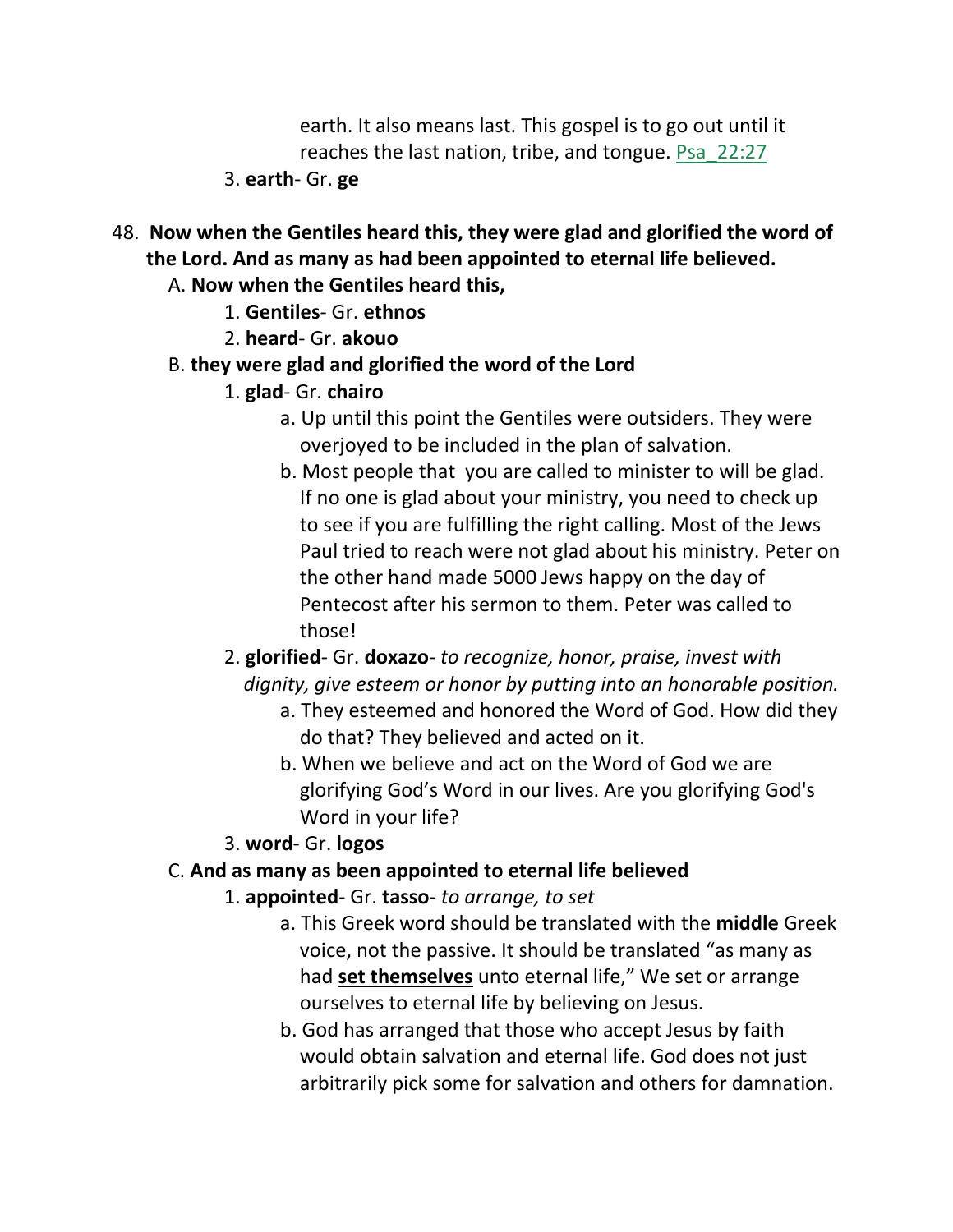- c. It is not wise to take an isolated verse out of context to make it say something it does not say. Some use this verse to say that God chooses who gets saved and those who do not.
- d. *It could not mean that by God's predetermined decree certain ones are to be saved and others are to be lost simply upon the basis of His own choice. It is the plan that is predestined, not the act of the will. The Jews who rebelled here failed to meet the terms of being appointed to eternal life, while the believing Jews and Gentiles who gladly accepted the terms of the gospel were appointed to the blessings promised all who will believe*. -Dake Commentary
- 2. **eternal life** Gr. **aionios zoe**
- 3. **believed** Gr. **pisteuo**
	- a. God has appointed those who believe on Jesus to inherit eternal life.
	- b. This verse clearly shows that those who are given eternal life believed. Universalists say that everyone will have eternal life with God whether they believe or not. That is a grievous error.

#### 49. **And the word of the Lord was being spread throughout all the region.**

A. **word**- Gr. **logos**

1. The gospel

B. **spread**- Gr. **diaphero**- *to carry through in different ways or into different parts*

1. The word spreads where it is received and glorified.

C. **region**- Gr. **chora**- *place or space*

- 50. **But the Jews stirred up the devout and prominent women and the chief men of the city, raised up persecution against Paul and Barnabas, and expelled them from their region.** 
	- A. **But the Jews stirred up the devout and prominent women and the chief men of the city,**
		- 1. **Jews**
			- a. Who did this? The JEWS. Who was Paul supposed to go to first? The Gentiles. Paul had gone to the Jews first and got them all stirred up.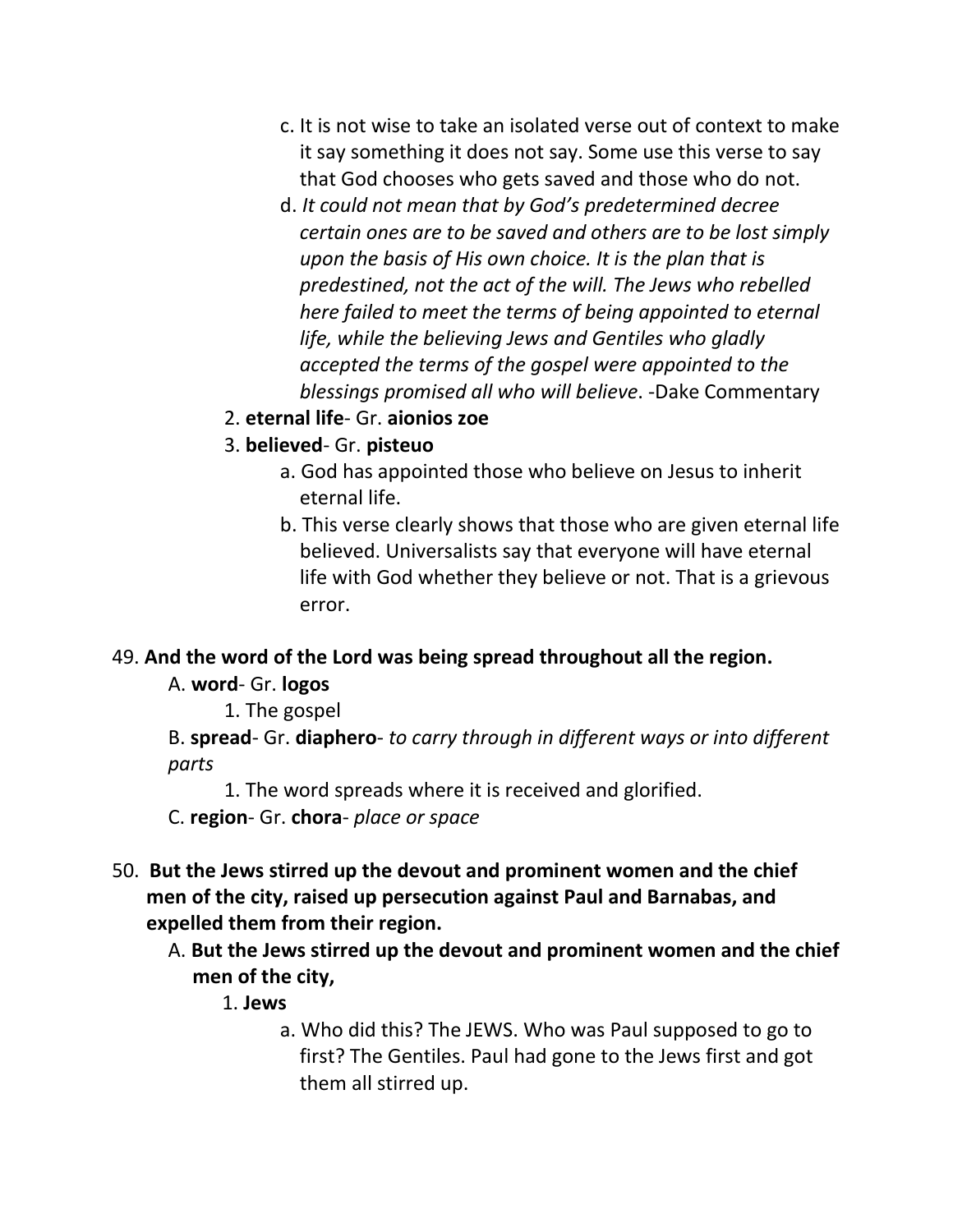- 2. **stirred up** Gr. **parotruno** *to stir up, incite, instigate*
- 3. **devout** Gr. **sebomai**
- 4. **prominent** Gr. **euschemon** *reputable, of high standing and influence*
- 5. **women** Gr. **gune**
	- a. If the women get stirred up, the men will follow.
- 6. **chief men- protos** *first rank, leaders*
	- a. As leadership goes, so do the people.
- 7. **city** Gr. **polis**

#### B. **raised up persecution against Paul and Barnabas,**

- 1. **raised up** Gr. **epegeiro**
- 2. **persecution** Gr. **diogmos**
	- a. Persecution will follow an increase and spread of the Word of God. That is what the enemy wants stopped more than anything - the Word of God.

#### C. **and expelled them from their region.**

- 1. **expelled** Gr. **ekballo** to throw or cast out
	- a. When revival hits, someone will be cast out! Either the devil or you! Here it was Paul and Barnabas.
- 2. **region** Gr. **horion** *boundary*
- 51. **But they shook off the dust from their feet against them, and came to Iconium.** 
	- A. **shook off** Gr. **ektinasso** *to shake off violently*
	- B. **dust** Gr. **koniortos** *raised dust, flying dust*
	- C. **feet** Gr. **pous**
		- a. *This was a very significant rite; by it, they in effect said: Ye are worse than the heathen: even your very land is accursed for your opposition to God, and we dare not permit even its dust to cleave to the soles of our feet; and we shake it off, in departing from your country, according to our Lord's command,* (Mat\_10:14), *for a testimony against you, that we offered you salvation, but ye rejected it and persecuted us. The Jews, when travelling in heathen countries, took care, when they came to the borders of their own, to shake off the dust of their feet, lest any of the unhallowed ground should defile the sacred land of Israel.* -Clarke Commentary